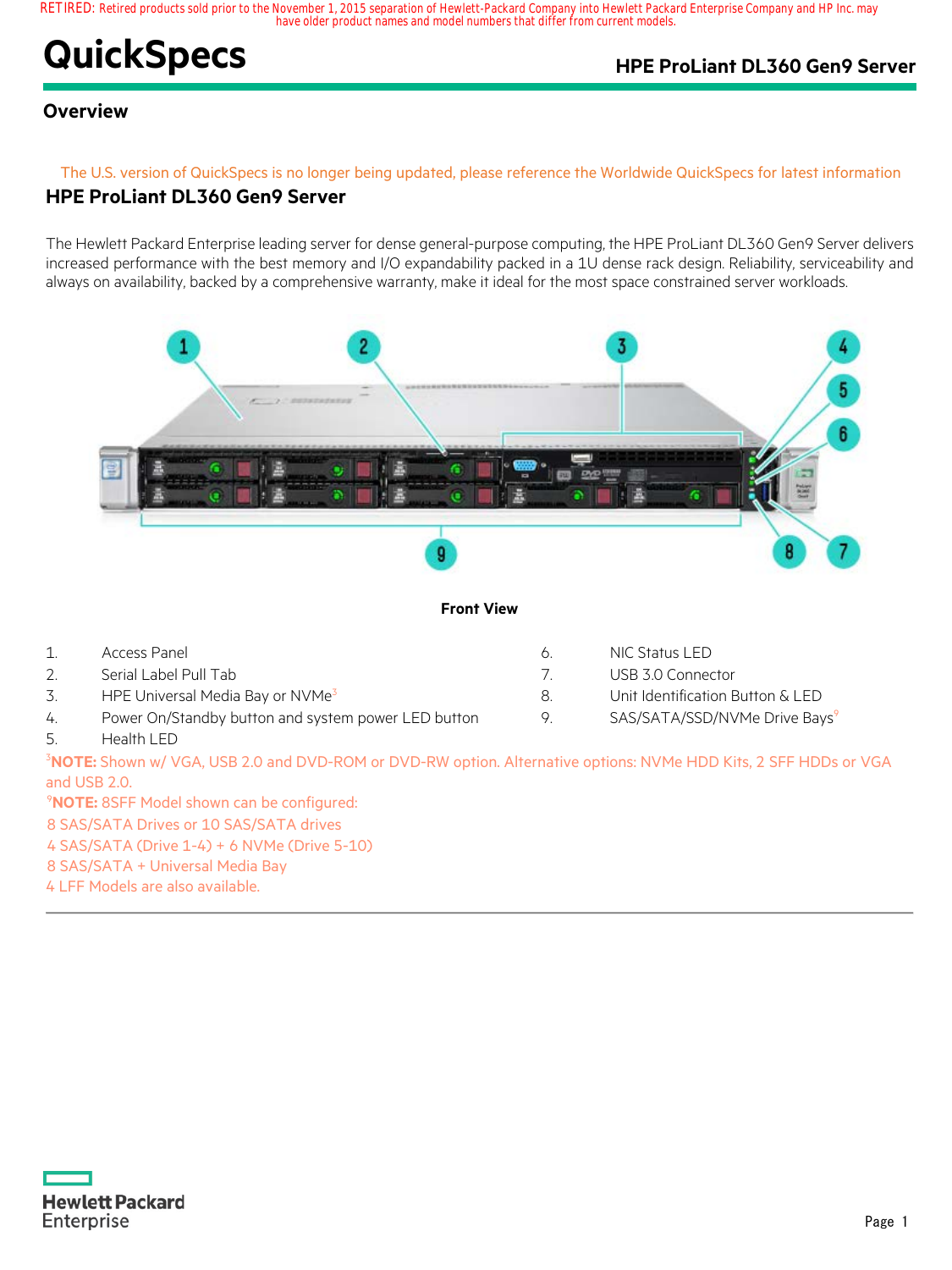# **Overview**



#### **Rear View**

#### 1. PCIe 3.0 Slots 1-3<sup>1</sup> 8. Video Connector

- 2. HPE Flexible Slot Power Supply Bay 2 12 12 12 12 13 14 14 14 14 14 15 15 16 17 17 18 18 19 19 19 1
- 
- 
- 5. HPE Flexible Slot Power Supply Bay 1 12. USB 3.0 Connectors (2)
- 6. Power Supply 1 Status LED 13. Unit Identification LED
- 7. Power Supply 1 C13 Connection 14. FlexibleLOM bay (Optional)
- 
- 
- 3. Power Supply 2 Status LED 10. Dedicated iLO 4 connector
- 4. Power Supply 2 C13 Connection 11. Serial Port Connector (Optional)
	-
	-
	-

<sup>1</sup> **NOTE:** Slot 1 and 2 Riser Ships Standard, Slot 3 Optional one FH/ ¾ length and two Low Profile slots available (shown) or two FH/ ¾ length slots.

<sup>14</sup> **NOTE:** Shown: 4x1Gbe.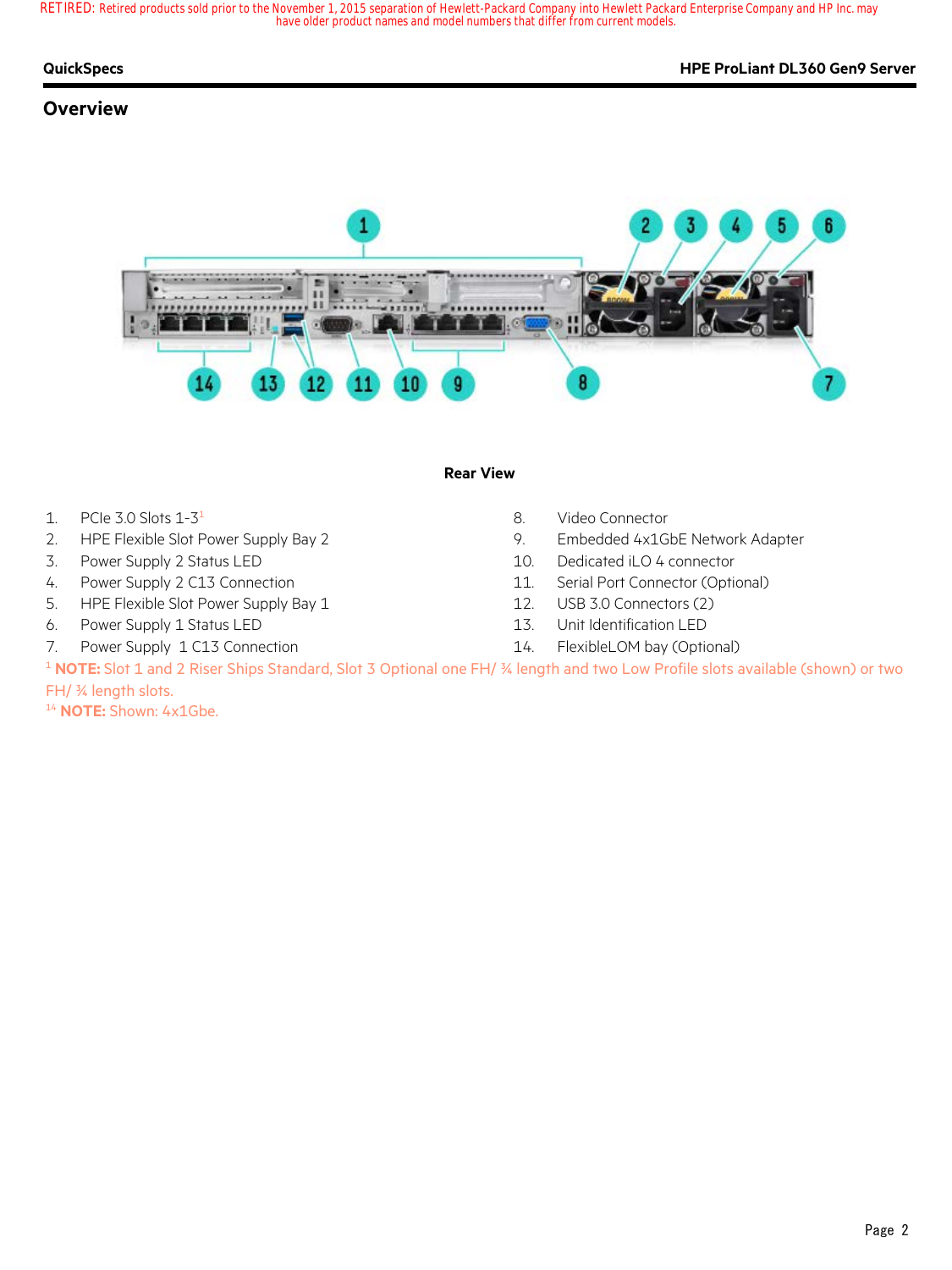#### **QuickSpecs HPE ProLiant DL360 Gen9 Server**

## **Overview**



#### **Internal View**

- 1. 5 Standard Fans Ship for 1P and 7 Standard Fans Ship for  $2P^1$  8. Secondary PCIe 3.0 riser for PCIe slot 3 (requires CPU
- 2. HPE Smart Storage Battery (Optional) 3. Embedded 4x1Gbe NIC
- 3. 2 Processors with HPE Smart Socket Guide 10. Primary PCIe 3.0 riser for PCIe slots 1 & 2
- 
- 
- 
- 7. 2 HPE Flexible Slot Power supplies<sup>7</sup>
- <sup>1</sup> **NOTE:** High Performance Fans also available as an option
- <sup>4</sup> **NOTE:** Optional Dual Micro-SD option.
- <sup>6</sup> **NOTE:** H240ar shown and P440ar available.
- <sup>7</sup> **NOTE:** Optional Micro UPS option

### **What's New:**

- NVMe 1.6TB to 6.4TB MU & 1.92TB to 7.68TB RI SFF SCN DS SSDs
- SAS 12G 400GB to 6.4TB MU, 960GB to 7.68TB RI & 400GB to 3.2TB WI SFF SC DS SSDs
- SATA 6G 480GB to 1.92TB MU SFF SC DS SSDs
- 2)
- 
- 
- 4. MicroSD card slot<sup>4</sup> 11. FlexibleLOM Bay (Optional)
- 5. Dual Internal USB 3.0 connector 12. Embedded SATA Controller ports
- 6. HPE Flexible Smart Array or Smart HBA (Optional)<sup>6</sup> 13. DDR4 DIMM slots. Shown fully populated in 24 slots (12 per processor)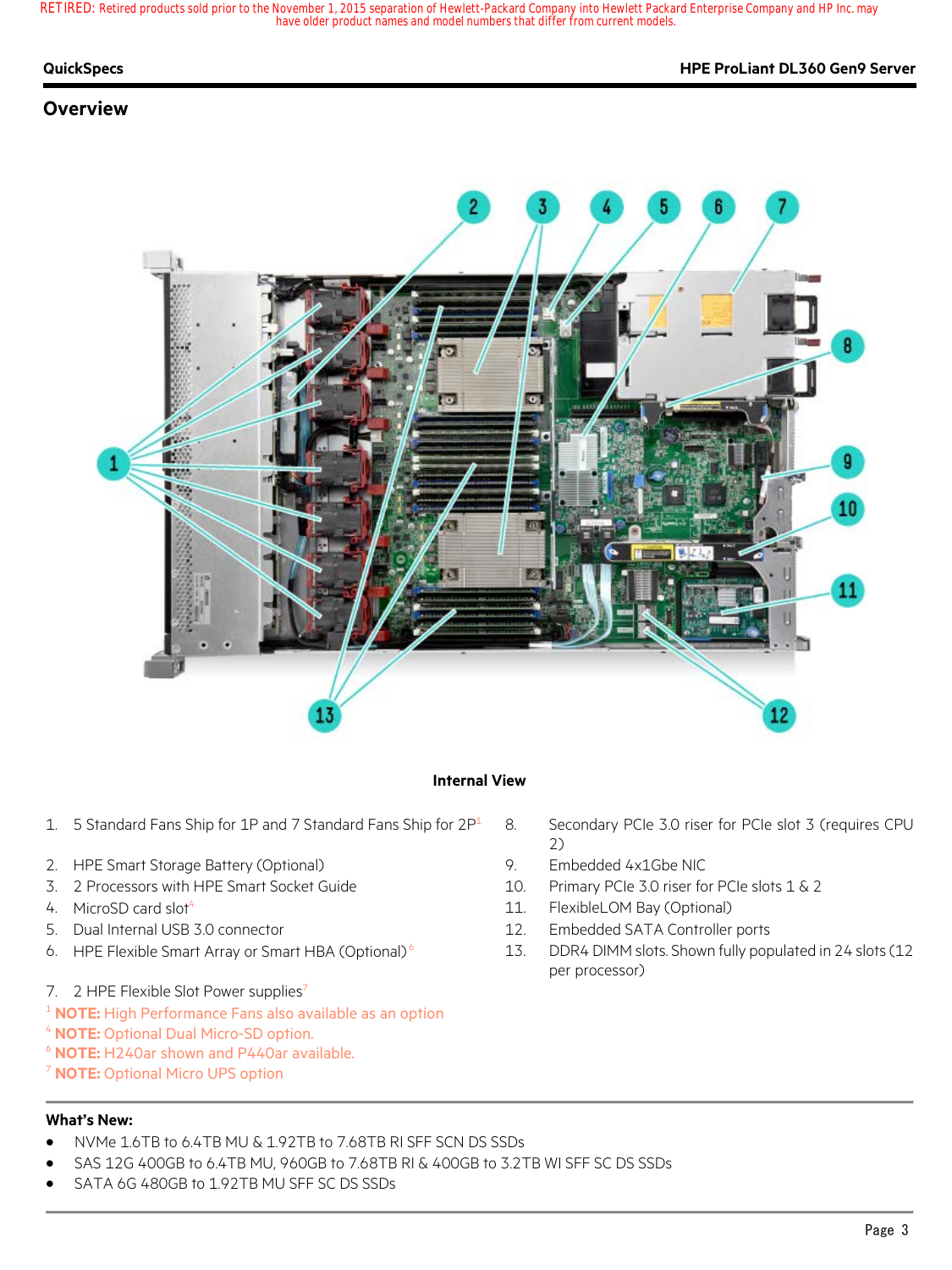#### **QuickSpecs HPE ProLiant DL360 Gen9 Server**

### **Standard Features**

# **Model CPU frequency Cores L3 Cache Power QPI DDR4 Hz** E5-2699v3 2.3GHz 18 45MB 145W 9.6GT/s 2133 E5-2698v3 2.3GHz 16 40MB 135W 9.6GT/s 2133 E5-2697v3 2.6GHz 14 35MB 145W 9.6GT/s 2133 E5-2695v3 2.3GHz 14 35MB 120W 9.6GT/s 2133 E5-2690v3 2.6GHz 12 30MB 135W 9.6GT/s 2133 E5-2687Wv3 3.1GHz 10 25MB 160W 9.6GT/s 2133 E5-2683v3 2.0GHz 14 35MB 120W 9.6GT/s 2133 E5-2680v3 2.5GHz 12 30MB 120W 9.6GT/s 2133 E5-2670v3 2.3GHz 12 30MB 120W 9.6GT/s 2133 E5-2667v3 3.2GHz 8 20MB 135W 9.6GT/s 2133 E5-2660v3 2.6GHz 10 25MB 105W 9.6GT/s 2133 E5-2650v3 2.3GHz 10 25MB 105W 9.6GT/s 2133 E5-2650Lv3 1.8GHz 12 30MB 65W 9.6GT/s 2133 E5-2643v3 3.4GHz 6 20MB 135W 9.6GT/s 2133 E5-2640v3 2.6GHz 8 20MB 90W 8.0GT/s 1866 E5-2637v3 3.5GHz 4 15MB 135W 9.6GT/s 2133 E5-2630v3 2.4GHz 8 20MB 85W 8.0GT/s 1866 E5-2630Lv3 1.8GHz 8 20MB 55W 8.0GT/s 1866 E5-2623v3 3.0GHz 4 10MB 105W 8.0GT/s 1866 E5-2620v3 2.4GHz 6 15MB 85W 8.0GT/s 1866 E5-2609v3 1.9GHz 6 15MB 85W 6.4GT/s 1600 E5-2603v3 1.6GHz 6 15MB 85W 6.4GT/s 1600 E5-2699v4 2.2GHz 22 55MB 145W 9.6GT/s 2400 E5-2698v4 2.2GHz 20 50MB 135W 9.6GT/s 2400 E5-2697v4 2.3GHz 18 45MB 145W 9.6GT/s 2400 E5-2697Av4 2.6GHz 16 40MB 145W 9.6GT/s 2400 E5-2695v4 2.1GHz 18 45MB 120W 9.6GT/s 2400 E5-2690v4 2.6GHz 14 35MB 135W 9.6GT/s 2400 E5-2687Wv4 3.0GHz 12 30MB 160W 9.6GT/s 2400 E5-2683v4 2.1GHz 16 40MB 120W 9.6GT/s 2400 E5-2680v4 2.4GHz 14 35MB 120W 9.6GT/s 2400 E5-2667v4 3.2GHz 8 25MB 135W 9.6GT/s 2400 E5-2660v4 2.0GHz 14 35MB 105W 9.6GT/s 2400 E5-2650v4 2.2GHz 12 30MB 105W 9.6GT/s 2400 E5-2650Lv4 1.7GHz 14 35MB 65W 9.6GT/s 2400 E5-2643v4 3.4GHz 6 20MB 135W 9.6GT/s 2400 E5-2640v4 2.4GHz 10 25MB 90W 8.0GT/s 2133 E5-2637v4 3.5GHz 4 15MB 135W 9.6GT/s 2400

#### **NOTE:** For more information regarding Intel Xeon processors, please see the following **http://www.intel.com/xeon**. **Processor** Up to two of the following depending on model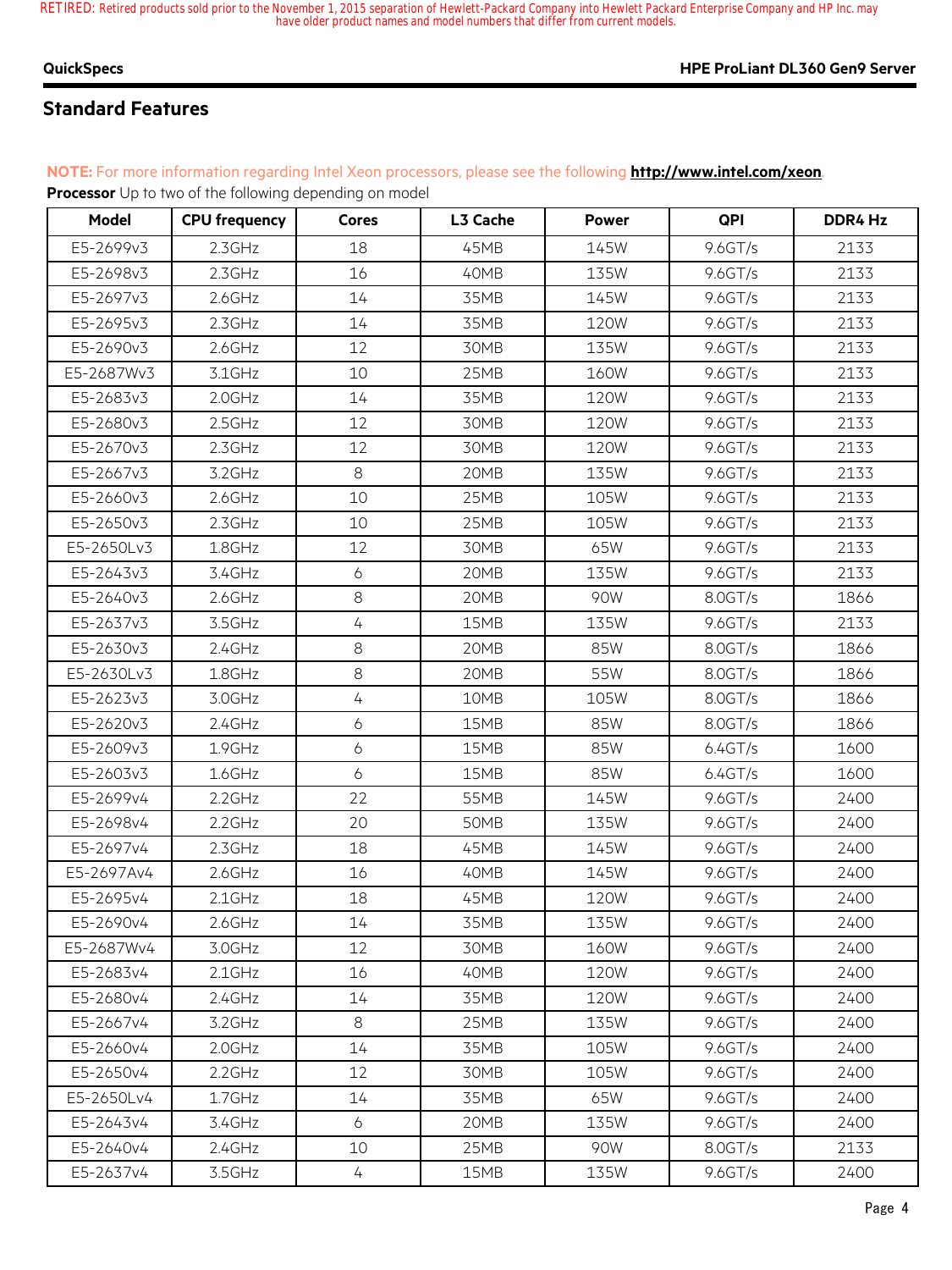#### **QuickSpecs HPE ProLiant DL360 Gen9 Server**

# **Standard Features**

| E5-2630v4                                                                                                                                                                                                                            | 2.2GHz                                                                                                                                                                                                          | 10    | 25MB                                                                                                                                                                                                                     | 85W  | 8.0GT/s                                                                                  | 2133                                                                             |
|--------------------------------------------------------------------------------------------------------------------------------------------------------------------------------------------------------------------------------------|-----------------------------------------------------------------------------------------------------------------------------------------------------------------------------------------------------------------|-------|--------------------------------------------------------------------------------------------------------------------------------------------------------------------------------------------------------------------------|------|------------------------------------------------------------------------------------------|----------------------------------------------------------------------------------|
| E5-2630Lv4                                                                                                                                                                                                                           | 1.8GHz                                                                                                                                                                                                          | 10    | 25MB                                                                                                                                                                                                                     | 55W  | 8.0GT/s                                                                                  | 2133                                                                             |
| E5-2623v4                                                                                                                                                                                                                            | 2.6GHz                                                                                                                                                                                                          | 4     | 10MB                                                                                                                                                                                                                     | 85W  | 8.0GT/s                                                                                  | 2133                                                                             |
| E5-2620v4                                                                                                                                                                                                                            | $2.1$ GHz                                                                                                                                                                                                       | 8     | 20MB                                                                                                                                                                                                                     | 85W  | 8.0GT/s                                                                                  | 2133                                                                             |
| E5-2609v4                                                                                                                                                                                                                            | 1.7GHz                                                                                                                                                                                                          | 8     | 20MB                                                                                                                                                                                                                     | 85W  | 6.4GT/s                                                                                  | 1866                                                                             |
| E5-2603v4                                                                                                                                                                                                                            | 1.7GHz                                                                                                                                                                                                          | 6     | 15MB                                                                                                                                                                                                                     | 85W  | 6.4GT/s                                                                                  | 1866                                                                             |
| E5-2699Av4                                                                                                                                                                                                                           | 2.4 GHz                                                                                                                                                                                                         | 22    | 55MB                                                                                                                                                                                                                     | 145W | 9.6 G T/s                                                                                | 2400                                                                             |
| NOTE: Mixing of E5-2600 v3 and E5-2600 v4 processors is not supported<br>NOTE: All processors support Hyper-Threading except E5-2609 v4/v3 and E5-2603 v4/v3.<br>NOTE: Processors consuming up to 120w ship with standard heat sink. | Processors consuming over 120w ships with a High Performance heat sink as standard. except the Intel Xeon E5-2690v4<br>A High Performance heat sink can be added to help reduce power consumption (795235-B21). |       |                                                                                                                                                                                                                          |      |                                                                                          |                                                                                  |
| <b>Chipset</b>                                                                                                                                                                                                                       | Intel® C610 Series Chipset                                                                                                                                                                                      |       |                                                                                                                                                                                                                          |      |                                                                                          |                                                                                  |
|                                                                                                                                                                                                                                      | Intel® E5-2600v3 Processor Family<br>Intel® E5-2600v4 Processor Family                                                                                                                                          |       |                                                                                                                                                                                                                          |      |                                                                                          |                                                                                  |
|                                                                                                                                                                                                                                      | NOTE: For more information regarding Intel® chipsets, please see the following                                                                                                                                  |       |                                                                                                                                                                                                                          |      |                                                                                          |                                                                                  |
|                                                                                                                                                                                                                                      | URL: http://www.intel.com/products/server/chipsets/                                                                                                                                                             |       |                                                                                                                                                                                                                          |      |                                                                                          |                                                                                  |
|                                                                                                                                                                                                                                      |                                                                                                                                                                                                                 |       |                                                                                                                                                                                                                          |      |                                                                                          |                                                                                  |
|                                                                                                                                                                                                                                      | HPE iLO (Firmware HPE iLO4 2.0 or later) 4GB NAND<br>NOTE: 1GB USB user space configurable via UEFI and accessible via iLO. Read and learn more in the<br><b>iLO QuickSpecs.</b>                                |       |                                                                                                                                                                                                                          |      |                                                                                          |                                                                                  |
| On System<br>Management<br><b>Chipset</b>                                                                                                                                                                                            |                                                                                                                                                                                                                 |       |                                                                                                                                                                                                                          |      |                                                                                          |                                                                                  |
| <b>Memory</b>                                                                                                                                                                                                                        | Type:                                                                                                                                                                                                           |       |                                                                                                                                                                                                                          |      |                                                                                          |                                                                                  |
| One of the following<br>depending on model                                                                                                                                                                                           | <b>HPE SmartMemory</b>                                                                                                                                                                                          |       |                                                                                                                                                                                                                          |      |                                                                                          |                                                                                  |
|                                                                                                                                                                                                                                      | DDR4 Registered (RDIMM) or Load Reduced (LRDIMM)<br><b>DIMM Slots Available</b>                                                                                                                                 | 24    | per channel)                                                                                                                                                                                                             |      | (12 DIMM slots per processor, 4 channels per processor, 3 DIMMs                          |                                                                                  |
|                                                                                                                                                                                                                                      | Maximum Capacity<br>(LRDIMM)                                                                                                                                                                                    | 3TB   | (24 x 128GB LRDIMM)                                                                                                                                                                                                      |      |                                                                                          |                                                                                  |
|                                                                                                                                                                                                                                      | Maximum Capacity<br>(RDIMM)                                                                                                                                                                                     | 768GB | (24 x 32GB RDIMM)                                                                                                                                                                                                        |      |                                                                                          |                                                                                  |
|                                                                                                                                                                                                                                      | Maximum Capacity<br>(NVDIMM)                                                                                                                                                                                    | 128GB | $(16 \times 8GB$ NVDIMM)*                                                                                                                                                                                                |      |                                                                                          |                                                                                  |
|                                                                                                                                                                                                                                      | NVDIMM support only with the E5-2600v4 processors, and RDIMMs only<br>$\bullet$<br>$\bullet$                                                                                                                    |       | 128GB DIMMS cannot be mixed with any other size DIMMs.<br>*NVDIMMs cannot be used with LRDIMMs.<br>*A maximum of 16 NVDIMMs can be supported.<br>supported on servers upgraded from E5-2600 v3 to E5-2600 v4 processors. |      | NVDIMMs are only supported on factory configured servers with E5-2600 v4 processors, not |                                                                                  |
| Memory Protection Advanced ECC                                                                                                                                                                                                       |                                                                                                                                                                                                                 |       | all multibit error that occurs within a single DRAM chip.                                                                                                                                                                |      |                                                                                          | Advanced ECC uses single device data correction to detect and correct single and |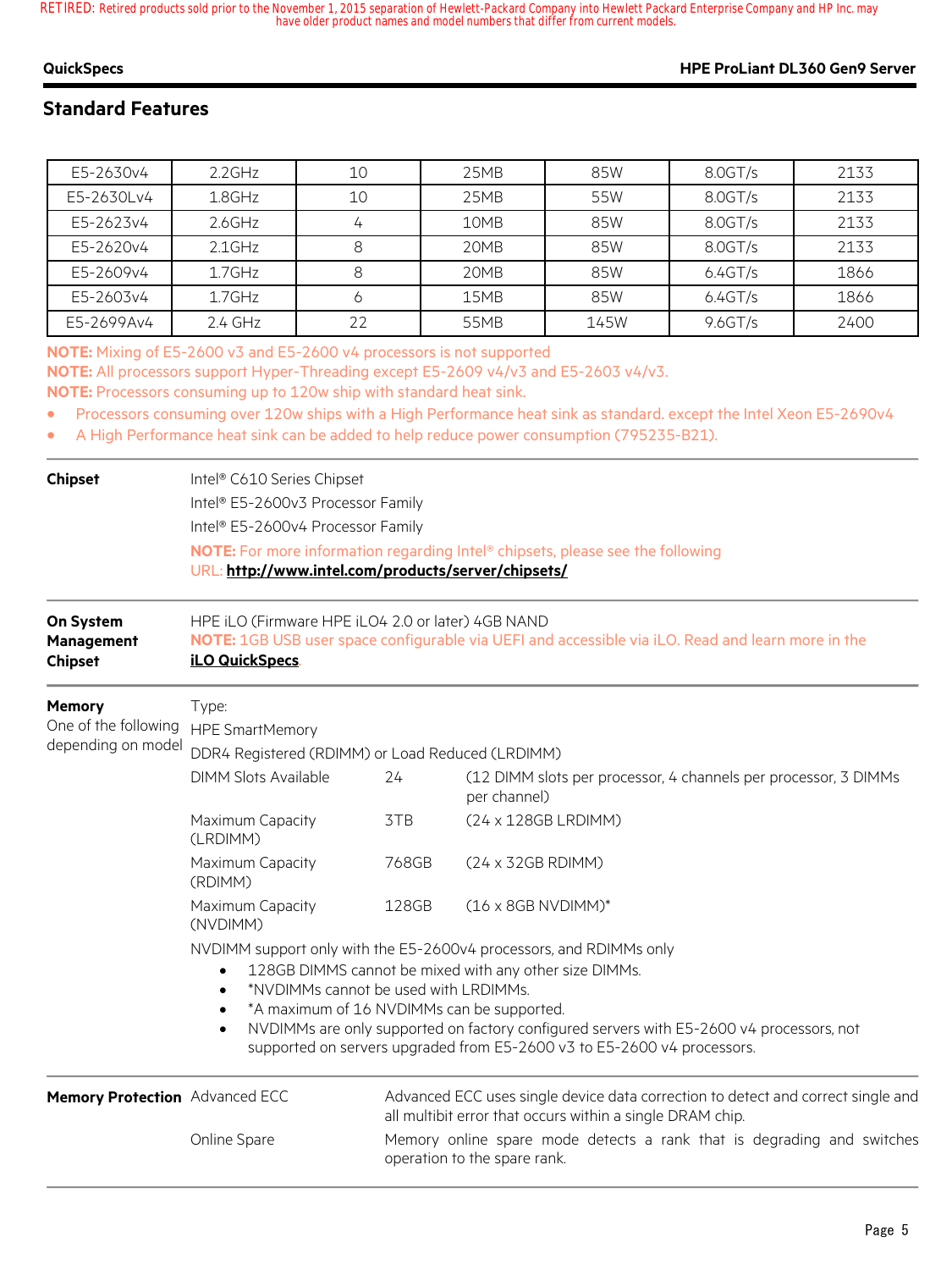#### **QuickSpecs HPE ProLiant DL360 Gen9 Server**

# **Standard Features**

### **Expansion Slots**

following depending on model

|                          | Primary Riser Expansion Slots # Technology |                 | <b>Bus</b><br>Width | <b>Connector Width</b>                                                                                                       | <b>Bus</b><br><b>Number</b> | <b>Form Factor</b>                                | <b>Notes</b>      |
|--------------------------|--------------------------------------------|-----------------|---------------------|------------------------------------------------------------------------------------------------------------------------------|-----------------------------|---------------------------------------------------|-------------------|
|                          | 1                                          | <b>PCle 3.0</b> | X16                 | X16                                                                                                                          | 7                           | Full-height, 34<br>length (up to<br>$9.5"$ ) Slot | Proc 1            |
|                          | $\overline{2}$                             | <b>PCIe 3.0</b> | X8                  | X8                                                                                                                           | 10                          | Low profile                                       | Proc 1            |
|                          |                                            |                 |                     | <b>NOTE:</b> Bus Width indicates the number of physical electrical lanes running to the connector.                           |                             |                                                   |                   |
| Secondary<br>Riser       | <b>Expansion Slots # Technology</b>        |                 | <b>Bus</b><br>Width | <b>Connector Width</b>                                                                                                       | <b>Bus</b><br><b>Number</b> | <b>Form Factor</b>                                | <b>Notes</b>      |
|                          | 3                                          | <b>PCIe 3.0</b> | X16                 | X16                                                                                                                          | 16                          | Full-height, full-<br>length slot Low<br>profile  | Proc <sub>2</sub> |
|                          | 3                                          | <b>PCIe 3.0</b> | X16                 | X16                                                                                                                          | 20                          | Full-height, 34<br>length (up to<br>$9.5"$ ) slot | Proc $2^*$        |
|                          | are supported max.                         |                 |                     | NOTE: *If secondary FH kit (867249-B21) is installed, then primary PCIe Slot 2 cannot be used. Only 2 FH slots               |                             |                                                   |                   |
| <b>Storage</b>           | <b>Entry Models</b>                        |                 |                     | HPE Dynamic Smart Array B140i Controller                                                                                     |                             |                                                   |                   |
| Controller<br>One of the |                                            |                 |                     | HPE H240ar Smart Host Bus Adapter<br>NIATE IT SITE A LAA STESSIS SISSI SISSISSI SISSI DA LANSII SISSISSI NI HEELSISSISSII SI |                             |                                                   |                   |

**NOTE:** For E5-2600v3 Entry models, the embedded B140i will operate in UEFI mode only.

• For legacy mode support an additional controller will be needed.

• For CTO orders please also select HPE Legacy FIO Mode Setting (758959-B22).

**NOTE:** The embedded B140i defaults to AHCI off the chipset. HPE Dynamic Smart Array Controller needs to be enabled on the SATA only models if needed.

|                                                     | Base Models          | HPE Flexible Smart Array P440ar/2GB                                                                                                                                                                                                                                                                                                                                                                                                                                                                                                               |  |  |
|-----------------------------------------------------|----------------------|---------------------------------------------------------------------------------------------------------------------------------------------------------------------------------------------------------------------------------------------------------------------------------------------------------------------------------------------------------------------------------------------------------------------------------------------------------------------------------------------------------------------------------------------------|--|--|
|                                                     | Performance Models   | HPE Flexible Smart Array P440ar/2GB                                                                                                                                                                                                                                                                                                                                                                                                                                                                                                               |  |  |
| <b>Internal</b><br><b>Storage</b><br><b>Devices</b> | <b>Optical Drive</b> | 8 SFF with optional Universal Media bay<br>Option Kit 764632-B21 VGA, SFF DVD-RW USB Kit<br>Option Kit 818213-B21 VGA, SFF DVD-ROM USB Kit                                                                                                                                                                                                                                                                                                                                                                                                        |  |  |
| One of the<br>following<br>depending on             |                      | 4 LFF<br>Option Kit 726536-B21 - HPE 9.5mm SATA DVD-ROM Jb Gen9 Kit<br>Option Kit 726537-B21 - HPE 9.5mm SATA DVD-RW Jb Gen9 Kit                                                                                                                                                                                                                                                                                                                                                                                                                  |  |  |
| model                                               | <b>Hard Drives</b>   | None ship standard                                                                                                                                                                                                                                                                                                                                                                                                                                                                                                                                |  |  |
|                                                     | Hard Drive Bays      | 8 SFF with optional Universal Media Bay or NVMe drive support<br>4 LFF                                                                                                                                                                                                                                                                                                                                                                                                                                                                            |  |  |
|                                                     |                      | 10 SFF; 8 SFF Model with optional 2 SFF SAS/SATA kit: 764630-B21<br><b>NOTE:</b> HPE ProLiant DL360 Servers offer both SFF and LFF versions.<br><b>NOTE:</b> Pre-configured models come populated with some hard drive blanks.<br>To order additional (single) hard drive blanks, use either: HPE SFF Hard Drive Blank Kit<br>(666987-B21) or HPE LFF Hard Drive Blank Kit (666986-B21).<br><b>NOTE:</b> The 2SFF kit comes with cable for internal B140i SATA controller.<br>For SAS an alternate storage controller and cable kit are required. |  |  |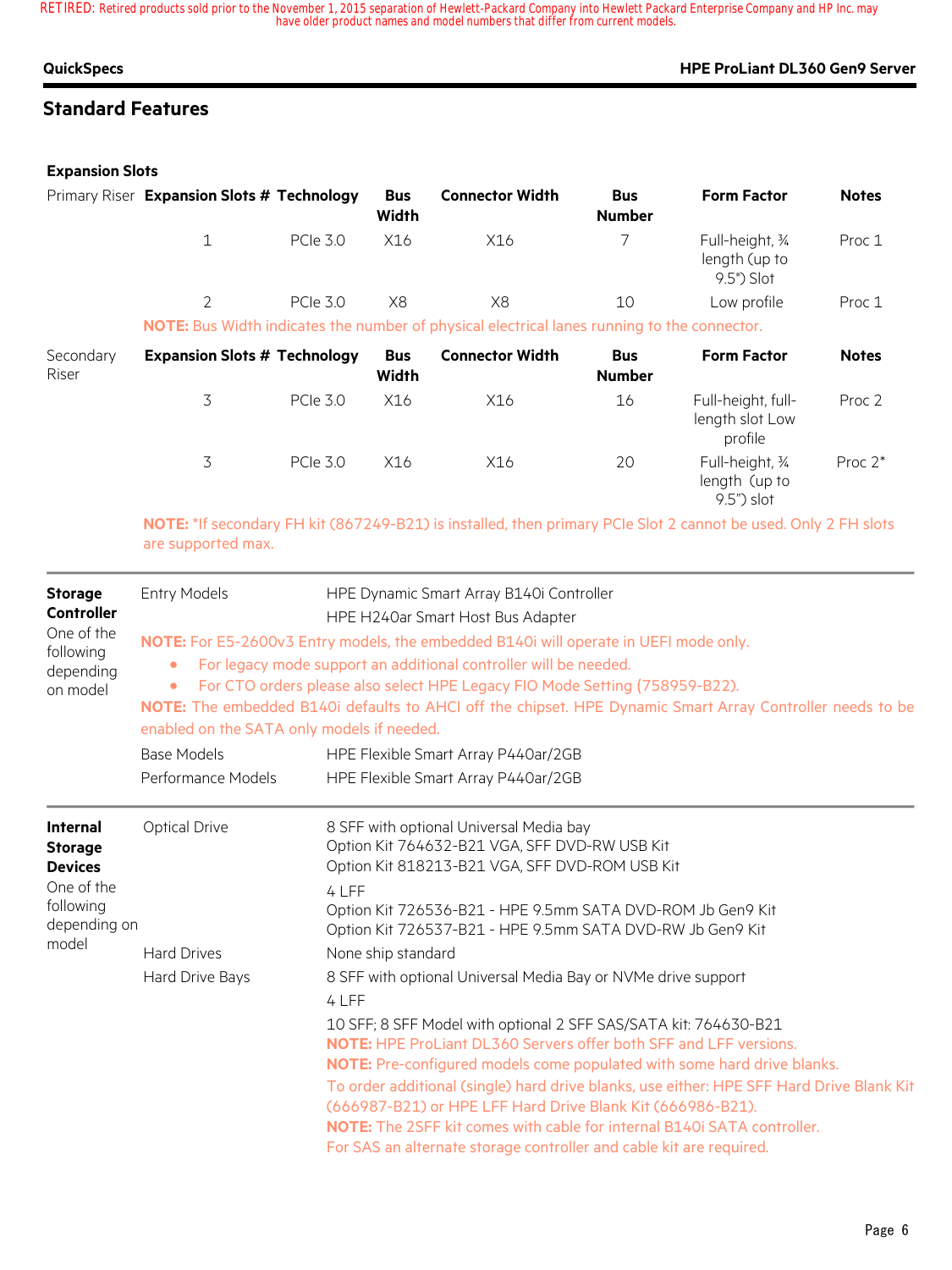#### **QuickSpecs HPE ProLiant DL360 Gen9 Server**

# **Standard Features**

| <b>Maximum Internal</b> |                                 | <b>CAPACITY</b> | <b>CONFIGURATION</b>                                    |
|-------------------------|---------------------------------|-----------------|---------------------------------------------------------|
| <b>Storage</b>          | Hot Plug SFF SAS SSD            | 153.0TB         | 10 x 15.3TB                                             |
|                         | Hot Plug SFF SATA<br><b>SSD</b> | 76.8TB          | 10 x 7.68TB                                             |
|                         | Hot Plug SFF SAS                | 20.0TB          | $10 \times 2.0$ TB                                      |
|                         | Hot Plug SFF SATA               | 20.0TB          | $10 \times 2.0$ TB                                      |
|                         | Hot Plug LFF SAS SSD            | 6.4TB           | $4 \times 1.6$ TB                                       |
|                         | Hot Plug LFF SATA<br><b>SSD</b> | 15.36TB         | $4 \times 3.84$ TB                                      |
|                         | Hot Plug LFF SAS                | 48.0TB          | $4 \times 12$ TB                                        |
|                         | Hot Plug LFF SATA               | 48.0TB          | $4 \times 12$ TB                                        |
|                         | Hot Plug SFF NVMe<br>PCIe SSD   | 61.44.TB        | $6 \times 7.68$ TB NVMe +<br>$4 \times 3.84$ TB SFF SSD |

#### **Power Supply**

One of the following depending on model HPE 500W Flex Slot Platinum Hot Plug Power Supply

**NOTE:** Available in 94% efficiency.

HPE 800W Flex Slot Platinum Hot Plug Power Supply

**NOTE:** Also available in 96%.

**NOTE:** Also available in -48VDC and 227VAC/380VDC power inputs 720480-B21 Universal PSU.

HPE 1400W Flex Slot Platinum Plus Hot Plug Power Supply

**NOTE:** Available in 94% efficiency.

HPE Flexible Slot Battery Backup Unit Kits

**NOTE:** Flex Slot Battery Backup provides 750W output and 500W in paralleled configuration.

HPE Flexible Slot (Flex Slot) Power Supplies share a common electrical and physical design that allows for hot plug, tool-less installation into HPE ProLiant Gen9 Performance Servers. Flex Slot power supplies are certified for high-efficiency operation and offer multiple power output options, allowing users to "right-size" a power supply for specific server configurations. This flexibility helps to reduce power waste, lower overall energy costs, and avoid "trapped" power capacity in the data center.

All pre-configured servers ship with a standard 6-foot IEC C-13/C-14 jumper cord (A0K02A). This jumper cord is also included with each standard AC power supply option kit. If a different power cord is required, please check the **ProLiant Power Cables** web page.

To review the power requirements for your selected system, please use the HPE Power Advisor Tool located at **http://www.hpe.com/info/hppoweradvisor**.

Power specifications and technical content for all HPE Server power supplies can be found at **http://www.hpe.com/info/proliant/powersupply**.

| <b>System Fans</b>                         |                                                                 | Non-redundant | <b>Redundant</b>                                                                                 |  |  |
|--------------------------------------------|-----------------------------------------------------------------|---------------|--------------------------------------------------------------------------------------------------|--|--|
| One of the following<br>depending on model | 1P model                                                        | N/A           | 5 fans                                                                                           |  |  |
|                                            |                                                                 | Non-redundant | Redundant                                                                                        |  |  |
|                                            | 2P model                                                        | N/A           | 7 fans                                                                                           |  |  |
|                                            | <b>NOTE:</b> The second processor option kit contains two fans. |               |                                                                                                  |  |  |
|                                            |                                                                 |               | NOTE: High Performance Fan Kit, 766201-B21, is available to meet some extended ambient operating |  |  |
|                                            |                                                                 |               | temperatures above 35° C. Qualifications for extended ambient configurations are detailed        |  |  |
|                                            | at: http://www.hpe.com/servers/ashrae.                          |               |                                                                                                  |  |  |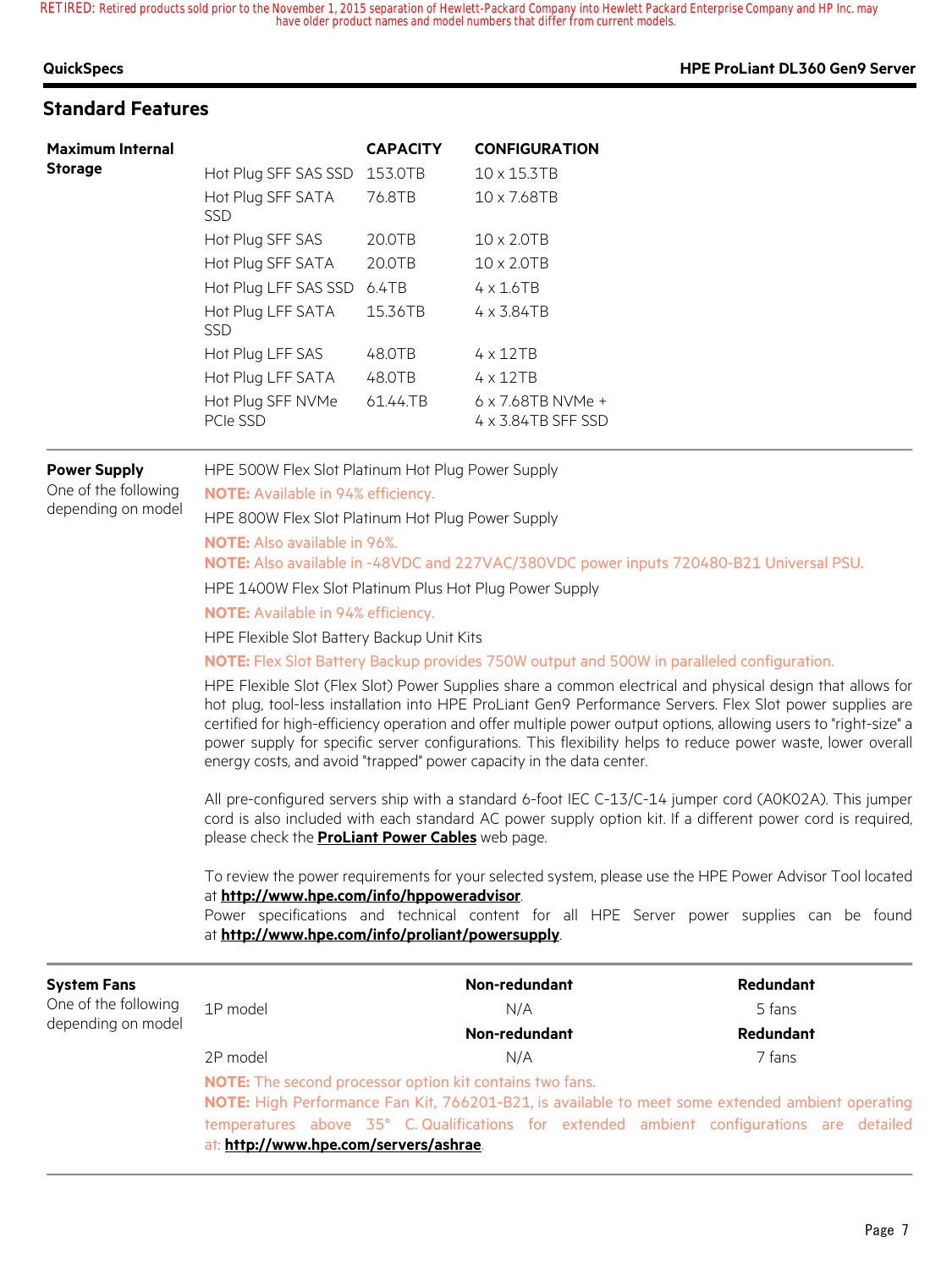| QuickSpecs |  |
|------------|--|
|------------|--|

## **Standa**

| <b>Standard Features</b> |        |                                                                                                                                     |  |
|--------------------------|--------|-------------------------------------------------------------------------------------------------------------------------------------|--|
| <b>Interfaces</b>        | Serial |                                                                                                                                     |  |
|                          |        | <b>NOTE:</b> Serial Cable Option Kit: 764646-B21.                                                                                   |  |
|                          | Video  | 1 rear (Standard)<br>1 front (Optional)                                                                                             |  |
|                          |        | <b>NOTE:</b> Front VGA options available for 8SFF and 4LFF models.<br>See Core Options section of this QuickSpecs for more details. |  |

Network RJ-45 (Ethernet) Embedded 4x1GBE + FlexibleLOM bay

**NOTE:** Both the SFF and LFF chassis have an embedded 4x1GbE NIC and FlexibleLOM bay. See HPE Networking section below for more details.

HPE iLO Remote Management Network Port 1 Gb Dedicated SD Connector 1 micro SD Internal **NOTE:** The Micro SD slot is not a hot-pluggable device. Customers should not attempt to plug an SD card into the SD slot while the server is powered. USB 3.0 5 total: 2 rear, 1 front, 2 internal

**HPE ProLiant DL360 Gen9 Server** 

| <b>Operating Systems</b><br>and Virtualization<br><b>Software Support for</b><br><b>ProLiant Servers</b> | <b>Microsoft Windows Server</b><br><b>Red Hat Enterprise Linux (RHEL)</b><br><b>SUSE Linux Enterprise Server (SLES)</b><br><b>Canonical Ubuntu</b><br><b>Oracle Linux</b><br><b>CentOS</b><br><b>VMware</b><br><b>Citrix XenServer</b><br><b>Oracle Solaris</b>                                                                                                                                                                                                                                                                                                                                                                                                                                                                                                                                                                              |  |  |  |
|----------------------------------------------------------------------------------------------------------|----------------------------------------------------------------------------------------------------------------------------------------------------------------------------------------------------------------------------------------------------------------------------------------------------------------------------------------------------------------------------------------------------------------------------------------------------------------------------------------------------------------------------------------------------------------------------------------------------------------------------------------------------------------------------------------------------------------------------------------------------------------------------------------------------------------------------------------------|--|--|--|
|                                                                                                          | <b>Wind River Linux</b><br>NOTE: For more information on Hewlett Packard Enterprise Certified and Supported ProLiant Servers for<br>OS and Virtualization Software and latest listing of software drivers available for your server including how<br>to purchase from Hewlett Packard Enterprise, please visit our OS Support Site at:<br>http://www.hpe.com/info/ossupport and our driver download page.                                                                                                                                                                                                                                                                                                                                                                                                                                    |  |  |  |
| <b>Upgradeability</b>                                                                                    | Upgradeable to 2 processors (44 Cores)<br>Up to 24 DIMM slots available for higher Memory capacity<br>Up to 10 SFF Hard Drive Bays; or 4 LFF Hard Drive Bays<br>FlexibleLOM slot for 1GbE or 10GbE or QDR/FDR InfiniBand Networking Options<br>Optional 3 slot riser (x16, x16, x8), or 2 slot primary riser (x16, x8)<br>3 PCIe 3.0 I/O slots for additional communications and storage expansion<br>NOTE: Slot 1 and 2 Riser Shipped Standard. Slot 3 Optional 1 FH, 3/4 length and 2 Low Profile slots<br>available or two FH, 34 length slots.<br>Redundant Power Supplies<br>Optical Drive supported via Universal Media Bay<br>8SFF Chassis with:<br>Option Kit 764632-B21 VGA, SFF DVD-RW USB Kit<br>Option Kit 818213-B21 VGA, SFF DVD-ROM USB Kit<br>4LFF Model with:<br>Option Kit 726536-B21 - HPE 9.5mm SATA DVD-ROM Jb Gen9 Kit |  |  |  |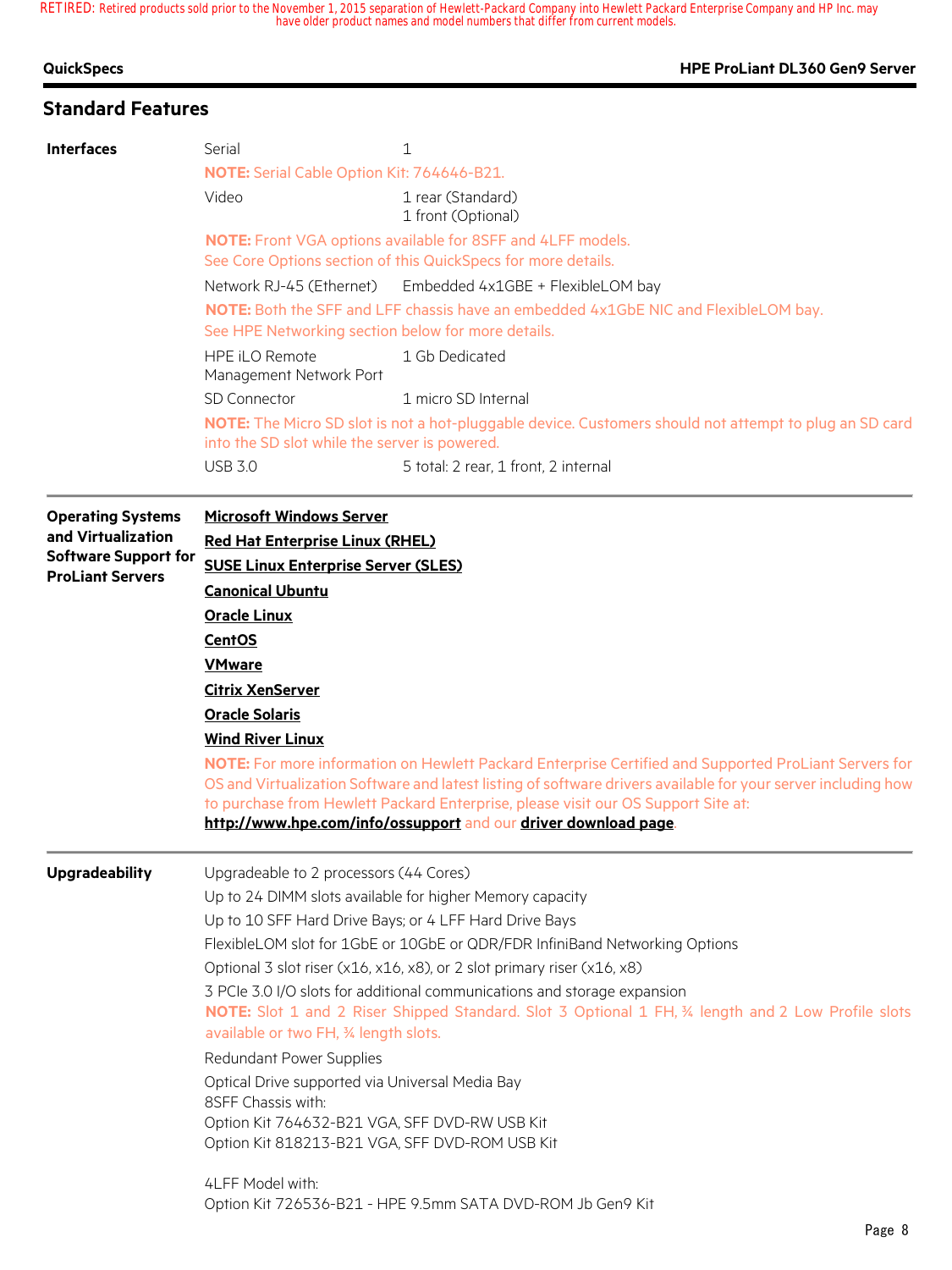#### **QuickSpecs HPE ProLiant DL360 Gen9 Server**

# **Standard Features**

Option Kit 726537-B21 - HPE 9.5mm SATA DVD-RW Jb Gen9 Kit

| <b>Industry Standard</b><br><b>Compliance</b>                    | ACPI 2.0b Compliant<br>PCle 3.0 Compliant<br>PXE Support<br><b>WOL Support</b><br>Microsoft <sup>®</sup> Logo certifications<br>USB 3.0 Support<br><b>Energy Star</b><br><b>ASHRAE A3/A4</b><br><b>NOTE:</b> The DL360 Gen9 is now one of the first HPE ProLiant Gen9 Servers with Extended Ambient<br>Support up to 45C for data center infrastructures designed for better energy efficiency.<br>For additional technical thermal details regarding ambient temperatures, humidity and features support<br>please visit http://www.hpe.com/servers/ashrae.                                                                                                                                                                                                                                                                                                                                                                                                                                                                                                                                                                                                                                                                                                                                                                                         |
|------------------------------------------------------------------|------------------------------------------------------------------------------------------------------------------------------------------------------------------------------------------------------------------------------------------------------------------------------------------------------------------------------------------------------------------------------------------------------------------------------------------------------------------------------------------------------------------------------------------------------------------------------------------------------------------------------------------------------------------------------------------------------------------------------------------------------------------------------------------------------------------------------------------------------------------------------------------------------------------------------------------------------------------------------------------------------------------------------------------------------------------------------------------------------------------------------------------------------------------------------------------------------------------------------------------------------------------------------------------------------------------------------------------------------|
| <b>Graphics</b>                                                  | Integrated Matrox G200 video standard with 16MB of Video RAM<br>1280 x 1024 (32 bpp)<br>1920 x 1200 (16 bpp)<br>$\bullet$                                                                                                                                                                                                                                                                                                                                                                                                                                                                                                                                                                                                                                                                                                                                                                                                                                                                                                                                                                                                                                                                                                                                                                                                                            |
| <b>HPE Server</b><br><b>UEFI/Legacy ROM</b>                      | Unified Extensible Firmware Interface (UEFI) is an industry standard that provides better manageability and<br>more secured configuration than the legacy ROM while interacting with your server at boot time. HPE<br>ProLiant Gen9 platform defaults to UEFI and can be factory or field configured for Legacy BIOS Boot Mode.<br>NOTE: The UEFI System Utilities function is analogous to the HPE ROM-Based Setup Utility (RBSU) of<br>legacy BIOS. For more information, please visit http://www.hpe.com/servers/uefi<br>UEFI enables numerous new capabilities specific to HPE ProLiant servers such as:<br>Secure Boot<br>$\bullet$<br>Operating system specific functionality<br>$\bullet$<br>Support for > 2.2 TB (using GPT) boot drives<br>$\bullet$<br>USB 3.0 Stack<br>$\bullet$<br>Embedded UEFI Shell<br>$\bullet$<br>Mass Configuration Deployment Tool using RESTful API for iLO 4<br>$\bullet$<br>PXE boot support for IPv6 networks<br>$\bullet$<br>Boot support for option cards that only support a UEFI option ROM<br>Network Stack configurations<br>NOTE: For UEFI Boot Mode, boot environment and OS image installations should be configured properly<br>to support UEFI.<br>NOTE: UEFI FIO Setting (758959-B22) can be selected to configure the system in Legacy mode in the<br>factory for your HPE ProLiant Gen9 Server. |
| <b>Form Factor</b><br>One of the following<br>depending on model | 1U Rack form factor<br>8 SFF Drive Bay Version and 10 SFF Drive Bay Version:<br>1.7" (4.32cm) Height x 17.11" (43.47cm) Width x 27.5" (69.85cm) Length<br>4 LFF Drive Bay Version:<br>1.7" (4.32cm) Height x 17.11" (43.47cm) Width x 29.5" (74.67cm) Length<br><b>NOTE:</b> Dimensions without bezel.                                                                                                                                                                                                                                                                                                                                                                                                                                                                                                                                                                                                                                                                                                                                                                                                                                                                                                                                                                                                                                               |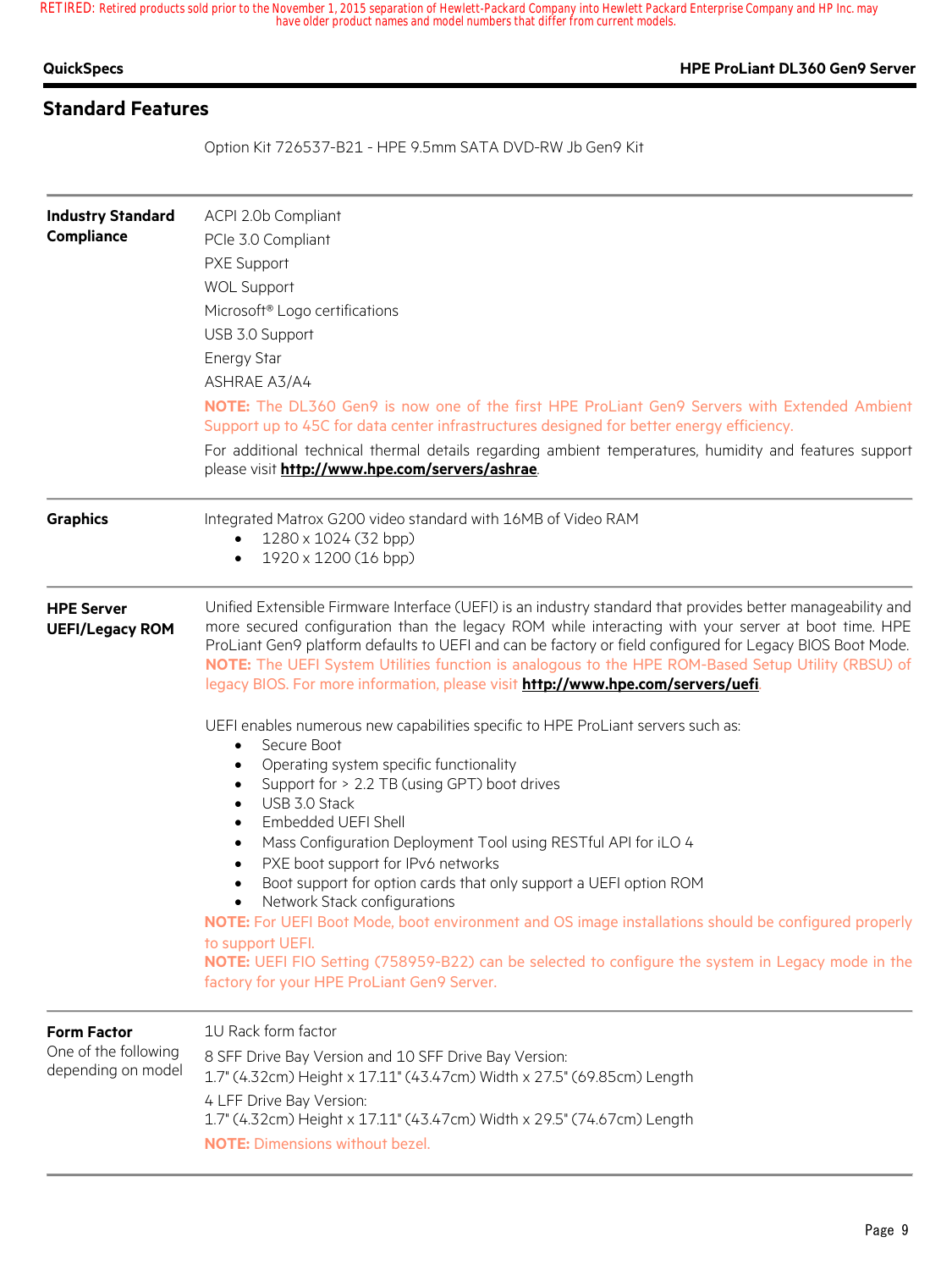| <b>QuickSpecs</b>             |                                                                | <b>HPE ProLiant DL360 Gen9 Server</b>                                                                                                                                                                                                                                                                                                                                                            |
|-------------------------------|----------------------------------------------------------------|--------------------------------------------------------------------------------------------------------------------------------------------------------------------------------------------------------------------------------------------------------------------------------------------------------------------------------------------------------------------------------------------------|
| <b>Standard Features</b>      |                                                                |                                                                                                                                                                                                                                                                                                                                                                                                  |
| <b>Embedded</b><br>Management | Lights-Out<br>(HPE iLO)                                        | HPE Integrated Monitor your servers for ongoing management, service alerting, reporting and remote<br>management with HPE iLO. Learn more at http://www.hpe.com/info/ilo.                                                                                                                                                                                                                        |
|                               | <b>UEFI</b>                                                    | Configure and boot your servers securely with industry standard Unified Extensible<br>Firmware Interface (UEFI). Learn more at http://www.hpe.com/servers/uefi.                                                                                                                                                                                                                                  |
|                               | <b>RESTful API</b>                                             | RESTful API for iLO 4 is Redfish 1.0 conformance for simplified server management such<br>as configuration and maintenance tasks based on modern industry standards. Learn more<br>at http://www.hpe.com/info/restfulapi.                                                                                                                                                                        |
|                               | Intelligent<br><b>Provisioning</b>                             | Hassle free server and OS provisioning for 1 or few servers with Intelligent Provisioning.<br>Learn more at http://www.hpe.com/servers/intelligentprovisioning.                                                                                                                                                                                                                                  |
|                               | <b>Embedded</b><br>Remote<br><b>Support</b>                    | The Hewlett Packard Enterprise embedded remote support, when used with Insight Online<br>direct connect or HPE Insight Remote Support, allows HPE ProLiant servers to transmit<br>hardware events directly to Hewlett Packard Enterprise or a Hewlett Packard Enterprise<br>Authorized Partner for automated phone home support. Learn more at<br>http://www.hpe.com/info/insightonline/explore. |
| <b>Server utilities</b>       | <b>Smart Update</b>                                            | Optimize firmware and driver updates with Smart Update solutions including Smart Update<br>Manager (SUM) and Service Pack for ProLiant (SPP). Learn more at<br>http://www.hpe.com/servers/smartupdatemanager                                                                                                                                                                                     |
|                               | <b>HPE Systems</b><br>(HPE SIM)                                | HPE SIM allows you to monitor the health of your HPE ProLiant Servers and HPE Integrity<br>Insight Manager Servers, and also provides you with basic support for non-Hewlett Packard Enterprise<br>servers.<br>HPE SIM also integrates with Smart Update Manager to provide quick and seamless<br>firmware updates. Learn more at <b>http://www.hpe.com/servers/hpsim</b> .                      |
|                               | <b>Scripting</b><br>Kit<br><b>Windows</b><br><b>PowerShell</b> | Tool Provision 1 to many servers using your own scripts to discover and deploy them with<br>and Scripting Tool Kit (STK) for Windows and Linux or Scripting Tools for Windows PowerShell.<br>Learn more at http://www.hpe.com/servers/proliant/stk or<br>http://www.hpe.com/servers/powershell                                                                                                   |
|                               | <b>RESTful</b><br><b>Interface Tool</b>                        | RESTful Interface tool is a scripting tool to provision using RESTful API for iLO 4 to<br>discover and deploy servers at scale. Learn more at http://www.hpe.com/info/resttool.                                                                                                                                                                                                                  |
|                               | <b>Application</b>                                             | HPE iLO Mobile Enables the ability to access, deploy, and manage your server anytime from anywhere from<br>select smartphones and mobile devices. For additional information<br>please<br>visit: http://www.hpe.com/info/ilo/mobileapp.                                                                                                                                                          |
|                               | <b>HPE Insight Online</b>                                      | HPE Insight Online, available at no additional cost as part of your Hewlett Packard Enterprise warranty or<br>contractual support agreement with Hewlett Packard Enterprise, is a personalized dashboard for simplified                                                                                                                                                                          |

tracking of IT operations and support information from anywhere, anytime. Learn more at **https://support.hpe.com/hpsc/doc/public/display?docId=emr\_na-c03355402&docLocale=en\_US**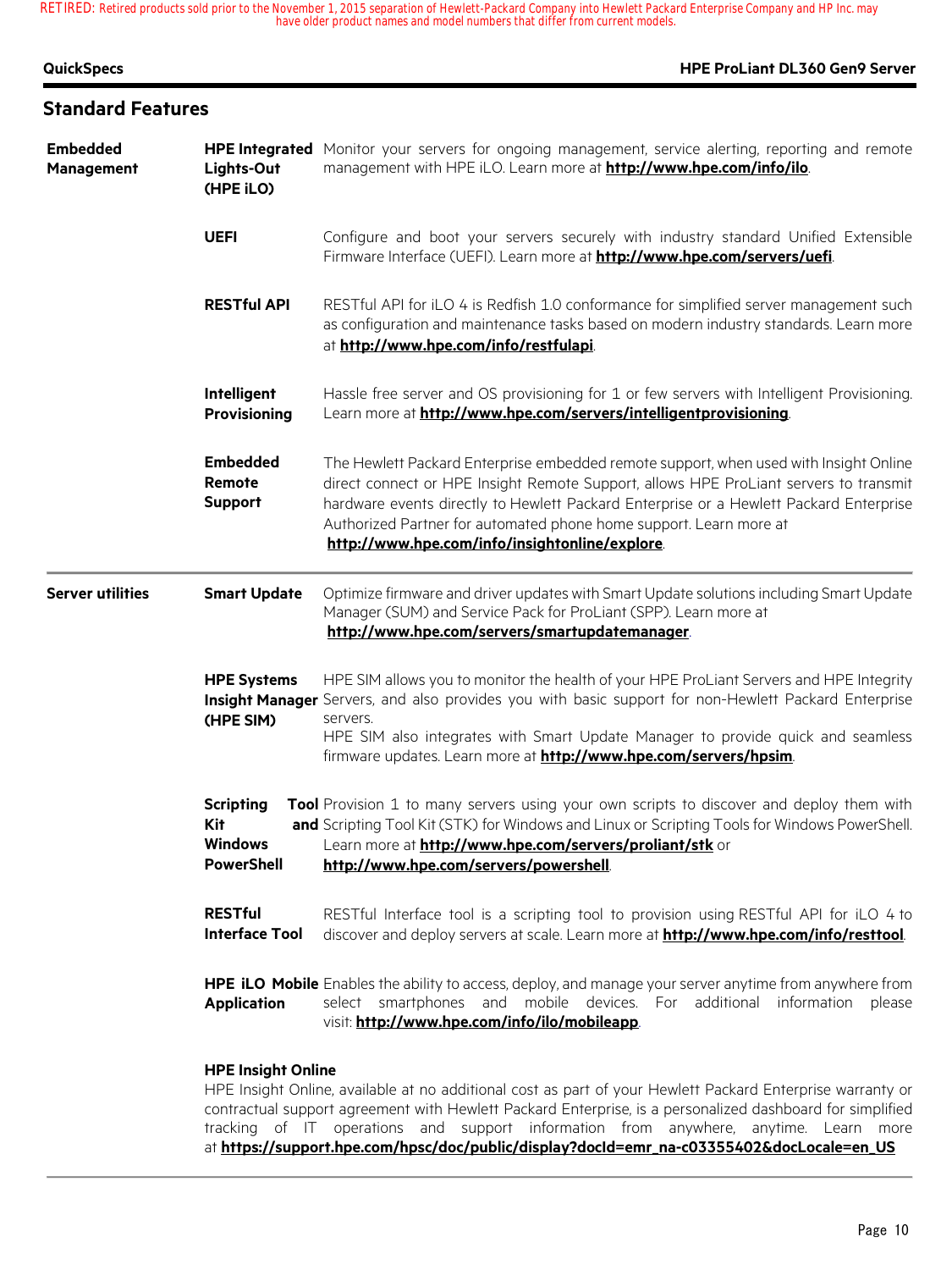#### **QuickSpecs HPE ProLiant DL360 Gen9 Server**

## **Standard Features**

#### **Security**

Power-on password Keyboard password QuickLock, Network Server Mode Serial interface control Administrator's password iLO 4 (Integrated Lights-Out 4) has 12 customizable user accounts and SSL encryption iLO 4 can be disabled via a Global Setting Integrated Lights-Out can be disabled via a Global Setting iLO Advanced supports directory services integration TPM 2.0 UEFI

#### **Warranty**

This product is covered by a global limited warranty and supported by Hewlett Packard Enterprise Services and a worldwide network of Hewlett Packard Enterprise Authorized Channel Partners resellers. Hardware diagnostic support and repair is available for three years from date of purchase. Support for software and initial setup is available for 90 days from date of purchase. Enhancements to warranty services are available through HPE Pointnext operational services or customized service agreements. Hard drives have either a one year or three year warranty; refer to the specific hard drive QuickSpecs for details.

**NOTE:** Server Warranty includes 3-Year Parts, 3-Year Labor, 3-Year Onsite support with next business day response. Warranty repairs may be accomplished through the use of Customer Self Repair (CSR) parts. These parts fall into two categories: 1) Mandatory CSR parts are designed for easy replacement. A travel and labor charge will result when customers decline to replace a Mandatory CSR part; 2) Optional CSR parts are also designed for easy replacement but may involve added complexity. Customers may choose to have Hewlett Packard Enterprise replace Optional CSR parts at no charge. Additional information regarding worldwide limited warranty and technical support is available at:

**http://h17007.www1.hpe.com/us/en/enterprise/servers/warranty/**.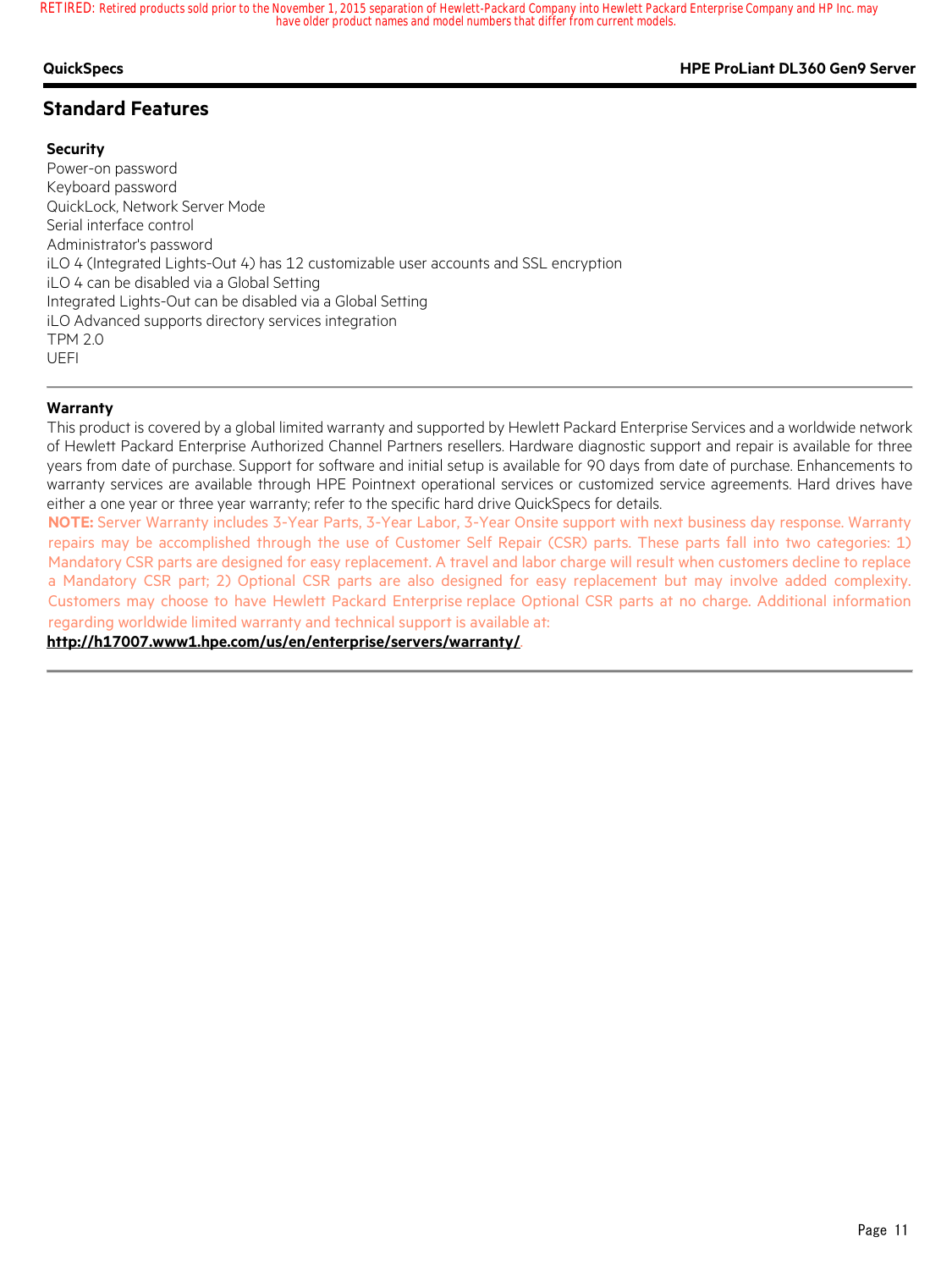# **Optional Features**

| <b>Server Management</b>                   | <b>HPE Insight</b><br>Control                                       | HPE Insight Control, lets you deploy, migrate, monitor, remote control, and optimize your<br>IT infrastructure through a single, simple management console. For more information,<br>see http://www.hpe.com/info/insightcontrol.                                                                                                                                                                                                                                                                                                                                                                                                                                                                                                                                                                                               |
|--------------------------------------------|---------------------------------------------------------------------|--------------------------------------------------------------------------------------------------------------------------------------------------------------------------------------------------------------------------------------------------------------------------------------------------------------------------------------------------------------------------------------------------------------------------------------------------------------------------------------------------------------------------------------------------------------------------------------------------------------------------------------------------------------------------------------------------------------------------------------------------------------------------------------------------------------------------------|
|                                            | <b>HPE Insight</b><br><b>Cluster</b><br>Management<br>Utility (CMU) | HPE Insight Cluster Management Utility is a HyperScale management framework that<br>includes software for the centralized provisioning, management and monitoring of<br>nodes and infrastructure. Learn more at http://www.hpe.com/info/cmu.                                                                                                                                                                                                                                                                                                                                                                                                                                                                                                                                                                                   |
| <b>Rack and Power</b><br>Infrastructure    |                                                                     | HPE Rack and Power Infrastructure products and services create highly efficient and intelligent solutions for<br>existing or new IT data centers. HPE Rack and Power infrastructure solutions - rack infrastructure, power<br>protection and management, performance optimized data centers (PODs) - are the foundation you are<br>looking for to help secure your long-term IT success. These products are designed to help you react to<br>changes in the industry. They deliver efficient, easy-to-use capabilities to manage, monitor, deploy and<br>provision infrastructure from entry to enterprise. As an industry leader, Hewlett Packard Enterprise is uniquely<br>positioned to address the key concerns of power, cooling, cable management and system access.<br>Learn more at HPE Rack and Power Infrastructure. |
| <b>High Performance</b><br><b>Clusters</b> | <b>HPE Insight</b><br><b>Cluster</b><br>Management<br>Utility (CMU) | HPE Insight Cluster Management Utility is a Hyperscale management framework that<br>includes software for the centralized provisioning, management and monitoring of nodes<br>and infrastructure. Learn more at http://www.hpe.com/info/cmu.                                                                                                                                                                                                                                                                                                                                                                                                                                                                                                                                                                                   |
| <b>HPC Interconnects</b>                   |                                                                     | NOTE: High Performance Computing (HPC) interconnect technologies are available for this server under<br>the HPE Cluster Platform product portfolio. These high-speed interconnects are fully supported<br>by Hewlett Packard Enterprise when they are part of these configure to order clusters. Solutions can be<br>defined with a lot of flexibility with the help of configuration tools. Please visit the following URL to<br>configure HPEC Clusters with InfiniBand Interconnects: https://www.hpe.com/info/hpc/solutions.                                                                                                                                                                                                                                                                                               |

### **Storage Software**

Whether you need to solve a specific data protection, archiving, or storage command and control challenge, or deliver on strategic consolidation, compliance, or continuity initiatives, look no further than Hewlett Packard Enterprise storage software. Our storage software helps you reduce costs, simplify storage infrastructure, protect vital assets and respond faster to business opportunities. Storage software that gets the job done:

• **Data Protection and Recovery Software** Whether you're a large enterprise or a smaller business, Hewlett Packard Enterprise data protection and recovery software will cost-effectively protect you against disaster and ensure business continuity.

• **Data Archive and Migration Software** Hewlett Packard Enterprise storage software enables you to comply with data retention and retrieval requirements, improve application performance, and reduce costs by efficiently migrating infrequently accessed or less valuable data to lower cost storage.

• **Storage Resource Management Software (SRM)**

Hewlett Packard Enterprise storage resource management software reduces operational costs and provides the command and control foundation you need to efficiently manage and visualize your physical and virtual environments.

#### • **Data Replication Software**

Hewlett Packard Enterprise offers array-based and host-based replication software for use in disaster recovery, testing, application development and reporting.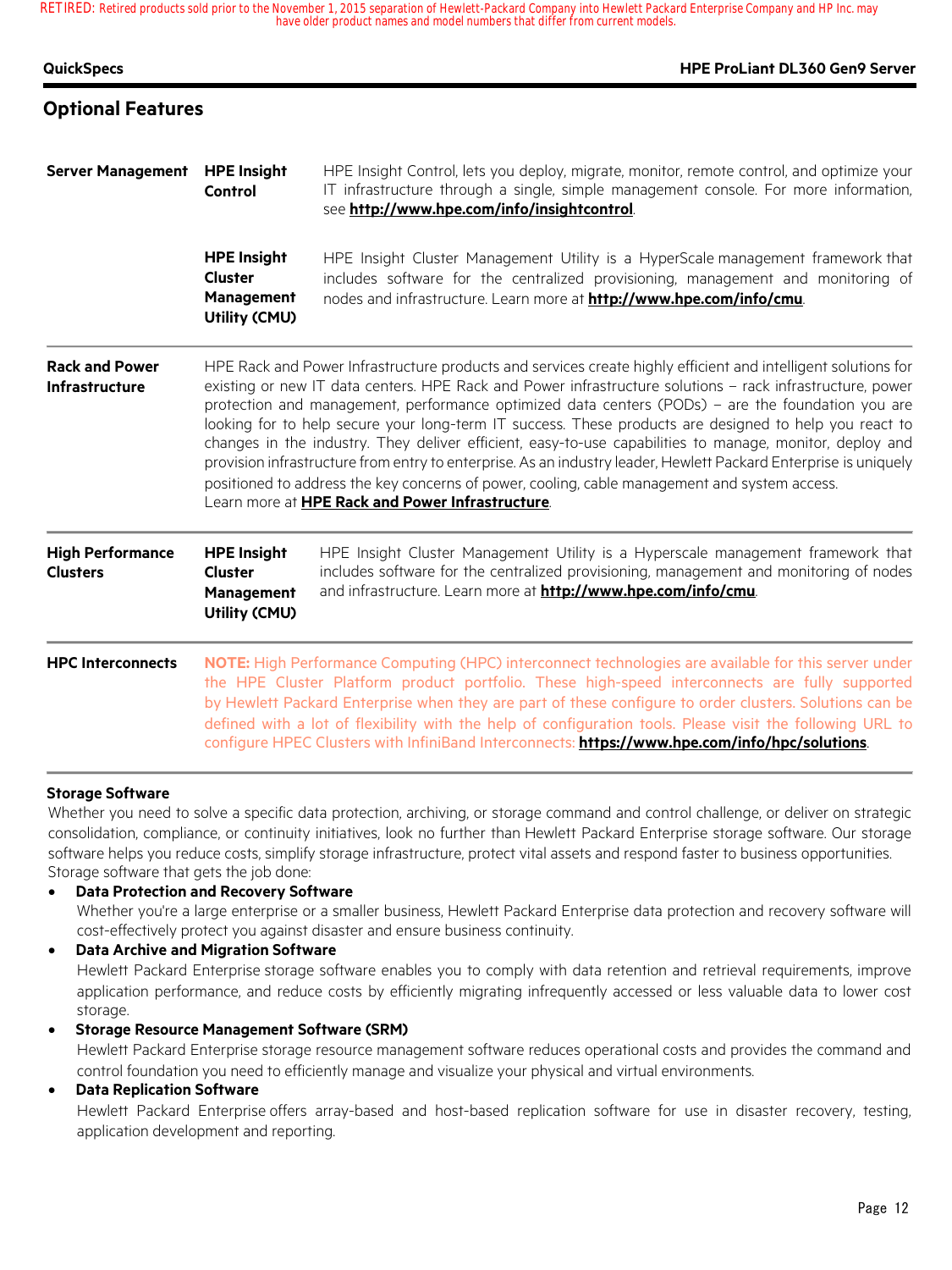#### **QuickSpecs HPE ProLiant DL360 Gen9 Server**

# **Optional Features**

#### • **Storage Device Management Software**

Maximize your investment in Hewlett Packard Enterprise storage and networking with software that enables hardware-specific configuration, performance tuning and connectivity management.

#### • **HPE StoreVirtual VSA**

Enable highly available and clustered storage in your HPE ProLiant servers with virtualized storage: Add StoreVirtual VSA to multiple servers, manage it as a single pool of shared storage capacity, and scale it to match your evolving needs. To simplify deployment, Hewlett Packard Enterprise offers StoreVirtual Ready Nodes, pre-defined reference configurations for converged vSphere and Hyper-V virtualization solutions. You also have the option to install free 1TB-capacity StoreVirtual VSA software during server setup within Intelligent Provisioning. HPE ProLiant Gen9 servers include a 3-year limited license for this HPE software-defined storage at no extra cost. More information, instructional videos, and free management software are available

#### at **http://www.hpe.com/storage/storevirtual**

**NOTE:** For more information about Storage Software including QuickSpecs, please see:

**https://www.hpe.com/us/en/solutions/hpc-high-performance-computing/hpc-software.html**.

#### **One Config Simple (SCE)**

SCE is a guided self-service tool to help sales and non-technical people provide customers with initial configurations in 3 to 5 minutes. You may then send the configuration on for configuration help, or use in your existing ordering processes. If you require "custom" rack configuration or configuration for products not available in SCE, please contact Hewlett Packard Enterprise Customer Business Center or an Authorized Partner for assistance. **http://ocs.ext.hpe.com/**.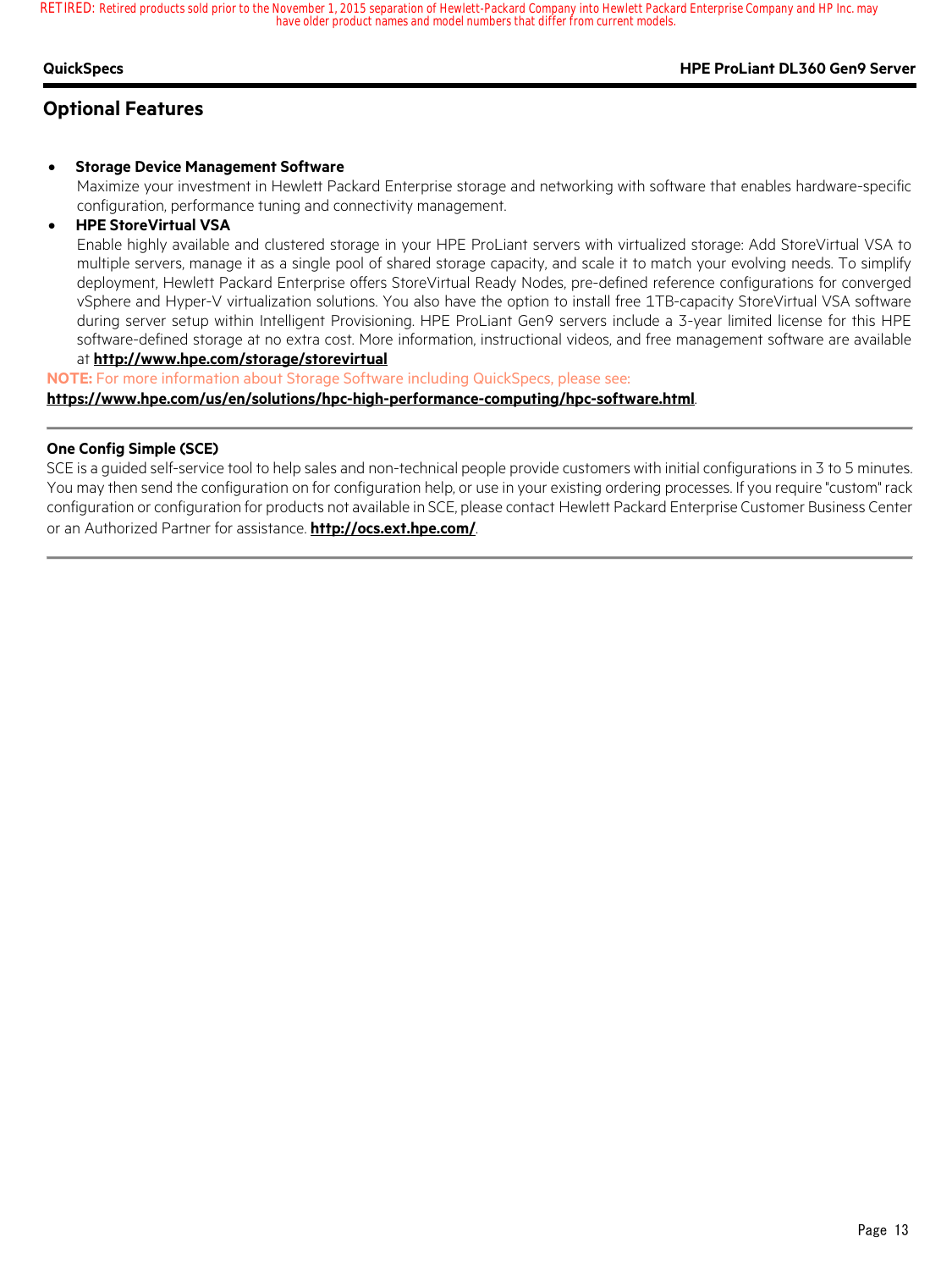#### **QuickSpecs HPE ProLiant DL360 Gen9 Server**

### **Service and Support**

#### **HPE Support Services**

HPE Technology Services delivers confidence, reduces risk and helps customers realize agility and stability. Connect to Hewlett Packard Enterprise to help prevent problems and solve issues faster. HPE Support Services enable you to choose the right service level, length of coverage and response time as you purchase your new server, giving you full entitlement to the support for need for your IT and business.

#### **Connect your devices**

Unlock all of the benefits of your technology investment by connecting your products to Hewlett Packard Enterprise. Achieve up to  $77\%$ <sup>1</sup> reduction in down time, near  $100\%$ <sup>2</sup> diagnostic accuracy and a single consolidated view of your environment. By connecting, you will receive 24x7monitoring, pre-failure alerts, automatic call logging, and automatic parts dispatch. HPE Proactive Care Service and HPE Datacenter Care Service customers will also benefit from proactive activities to help prevent issues and increase optimization. All of these benefits are already available to you with your server storage and networking products, securely connected to Hewlett Packard Enterprise support.

- $1 1DC$
- 2- HPE CSC reports 2014 2015

#### **Recommended Support**

#### **Standard: HPE Proactive Care\* with 24x7 coverage, three year Support Service**

HPE Proactive Care gives customers an enhanced call experience. When your products are connected to Hewlett Packard Enterprise, Proactive Care helps prevent problems and maintains IT stability by utilizing personalized proactive reports with recommendations and advice. This service combines three years proactive reporting and advice with our 24x7 coverage, four hour hardware response time when there is a problem. This service also includes collaborative software support for Independent Software Vendors (ISVs), (Red Hat, VMWare, Microsoft, etc.) running on your Hewlett Packard Enterprise servers.

#### **https://www.hpe.com/h20195/v2/GetPDF.aspx/4AA3-8855ENW.pdf**

#### **Optimized HPE Proactive Care**\* **with 6 hour call-to-repair commitment, three year Support Service**

HPE Proactive Care gives customers an enhanced call experience. When your products are connected to Hewlett Packard Enterprise, Proactive Care helps prevent problems and maintains IT stability by utilizing personalized proactive reports with recommendations and advice. This service combines three years' proactive reporting and advice with our highest level of hardware support – Hewlett Packard Enterprise 24x7, six hour hardware call-to-repair. Hewlett Packard Enterprise is the only leading manufacturer who makes this level of coverage available as a standard service offering for your most valuable servers. This service also includes collaborative software support for Independent Software Vendors (ISVs), (Red Hat, VMWare, Microsoft, etc.) running on your Hewlett Packard Enterprise servers.

#### **https://www.hpe.com/h20195/v2/GetPDF.aspx/4AA3-8855ENW.pdf**

#### **Parts and Materials**

Hewlett Packard Enterprise will provide HPE-supported replacement parts and materials necessary to maintain the covered hardware product in operating condition, including parts and materials for available and recommended engineering improvements.

Parts and components that have reached their maximum supported lifetime and/or the maximum usage limitations as set forth in the manufacturer's operating manual, product quick-specs, or the technical product data sheet will not be provided, repaired, or replaced as part of these services.

The defective media retention service feature option applies only to Disk or eligible SSD/Flash Drives replaced by Hewlett Packard Enterprise due to malfunction.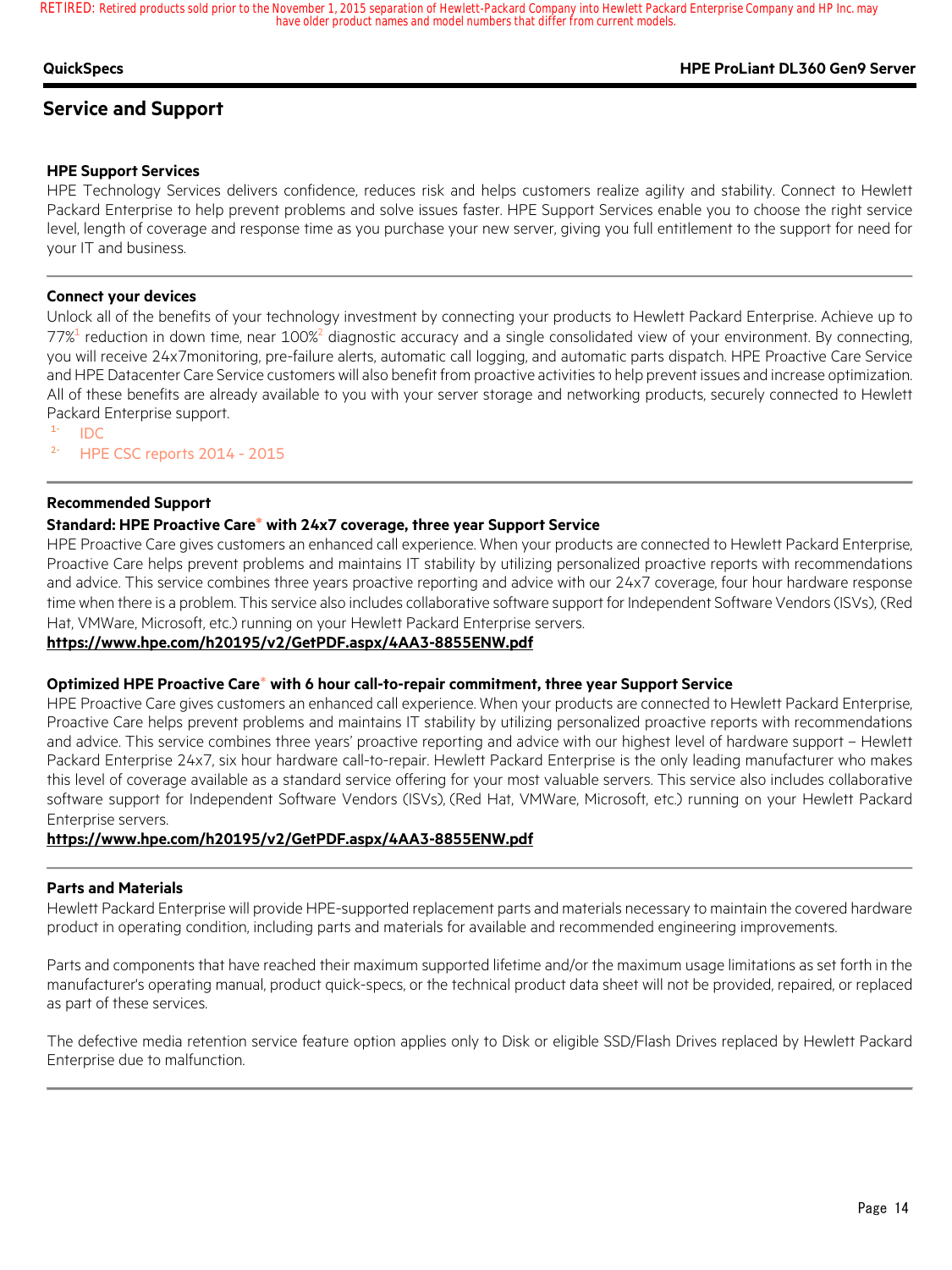#### **QuickSpecs HPE ProLiant DL360 Gen9 Server**

### **Service and Support**

#### **Related Services HPE Server Hardware Installation**

Provides for the basic hardware installation of Hewlett Packard Enterprise branded servers, storage devices and networking options to assist you in bringing your new hardware into operation in a timely and professional manner. **https://www.hpe.com/h20195/V2/GetPDF.aspx/5981-9356EN.pdf**

#### **HPE Installation and Startup Service**

Provides for the installation and startup of Hewlett Packard Enterprise technology including BladeSystems, C-Class enclosure, HPE ProLiant c-Class and Integrity server blades, storage blades, SAN switch blades, HPE Virtual Connect modules (Ethernet and Fibre Channel), Ethernet network interconnects, and InfiniBand, as well as the installation of one supported operating system type (Windows® or Linux).

#### **HPE Technology Services Support Credits**

Offer flexible services and technical skills to meet your changing IT demands. With a menu of service that is tailored to suit your needs, you get additional resources and specialist skills to help you maintain peak performance of your IT. Offered as annual credits, you can plan your budgets while proactively responding to your dynamic business.

#### **HPE Education Services**

Keep your IT staff trained making sure they have the right skills to deliver on your business outcomes. Book on a class today and learn how to get the most from your technology investment. **http://www.hpe.com/ww/learn**

#### **HPE Support Center**

The HPE Support Center is a personalized online support portal with access to information, tools and experts to support Hewlett Packard Enterprise business products. Submit support cases online, chat with Hewlett Packard Enterprise experts, access support resources or collaborate with peers.

#### Learn more **http://www.hpe.com/support/hpesc**

The Hewlett Packard Enterprise Support Center Mobile App\* allows you to resolve issues yourself or quickly connect to an agent for live support. Now, you can get access to personalized IT support anywhere, anytime. HPE Insight Remote Support and HPE Support Center are available at no additional cost with a Hewlett Packard Enterprise warranty, HPE Support Service or Hewlett Packard Enterprise contractual support agreement.\*HPE Support Center Mobile App is subject to local availability. For more information: **http://www.hpe.com/services**

**Parts and Materials** Hewlett Packard Enterprise will provide HPE-supported replacement parts and materials necessary to maintain the covered hardware product in operating condition, including parts and materials for available and recommended engineering improvements.

> Parts and components that have reached their maximum supported lifetime and/or the maximum usage limitations as set forth in the manufacturer's operating manual, product quick-specs, or the technical product data sheet will not be provided, repaired, or replaced as part of these services.

The defective media retention service feature option applies only to Disk or eligible SSD/Flash Drives replaced by Hewlett Packard Enterprise due to malfunction.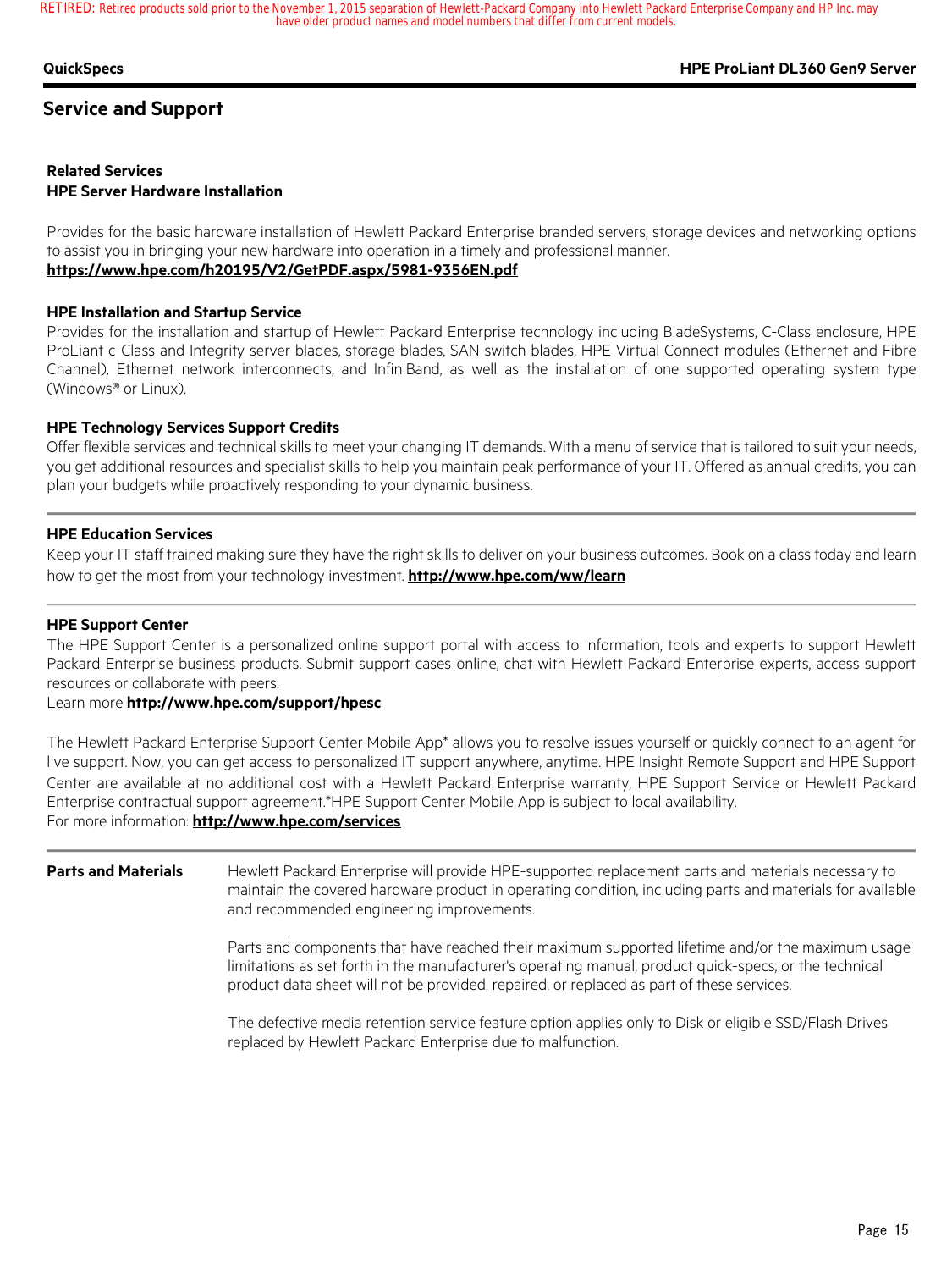#### **QuickSpecs HPE ProLiant DL360 Gen9 Server**

# **Pre-configured Models**

For the Standard Features shipped in the "Factory Integrated Models", please see the "Configuration Information - Factory Integrated Models" section.

1. Pre-configured models ship with the configurations below. Options can be selected from the Core or Additional options section of this QuickSpecs.

2. Hewlett Packard Enterprise does not allow factory integration of options into pre-configured models. Any additional options purchased will be shipped separately.

3. If you desire a custom configuration please see "Configuration Information - Factory Integrated Models" section of this QuickSpecs.

**NOTE:** All Pre-configured Models come populated with some hard drive blanks installed. Should the customer need additional hard drive blanks, they can order more using either HPE SFF Hard Drive Blank Kit (666987-B21) or HPE LFF Hard Drive Blank Kit (666986-B21).

**NOTE:** All pre-configured servers ship with a standard 6-foot IEC C-13/C-14 jumper cord (A0K02A). This jumper cord is also included with each standard AC power supply option kit. If a different power cord is required, please check the **https://www.hpe.com/us/en/integrated-systems/rack-power-cooling.html** web page.

**CAUTION:** Hewlett Packard Enterprise recommends that a minimum of two people are required for all Rack Server installations. Please refer to your installation instructions for proper tools and number of people to use for any installation

|                             | <b>Entry Models</b>                                                                                                                                              | <b>Base Models</b>                                                                                                                                                 |  |
|-----------------------------|------------------------------------------------------------------------------------------------------------------------------------------------------------------|--------------------------------------------------------------------------------------------------------------------------------------------------------------------|--|
| [SKU Number]                | 818207-B21                                                                                                                                                       | 818208-B21                                                                                                                                                         |  |
| <b>Model Name</b>           | HPE ProLiant DL360 Gen9 E5-2603v4 1.7GHz 6-<br>core 1P 8GB-R H240ar 8SFF 500W PS Entry SAS<br>Server                                                             | HPE ProLiant DL360 Gen9 E5-2630v4 2.2GHz<br>10-core 1P 16GB-R P440ar 8SFF 500W PS Base<br><b>SAS Server</b>                                                        |  |
| <b>Processor</b>            | Intel® Xeon® E5-2603v4                                                                                                                                           | Intel® Xeon® E5-2630v4                                                                                                                                             |  |
| <b>Number of Processors</b> | One                                                                                                                                                              |                                                                                                                                                                    |  |
| <b>Memory</b>               | 8GB (1x8GB Registered DIMMs, 2400 MHz)<br>NOTE: With E5-2603 v4 Processor, the actual<br>DIMM speed will operate at 1866 MHz depending<br>on DIMM configuration. | 16GB (1x16GB Registered DIMMs, 2400 MHz)<br>NOTE: With E5-2630 v4 Processor, the actual<br>DIMM speed will operate at 2133 MHz<br>depending on DIMM configuration. |  |
| <b>Network Controller</b>   |                                                                                                                                                                  | HPE Embedded 1Gb Ethernet 4-port 331i Adapter                                                                                                                      |  |
| <b>Storage Controller</b>   | HPE H240ar Smart Host Bus Adapter                                                                                                                                | HPE Flexible Smart Array P440ar/2GB                                                                                                                                |  |
| <b>Hard Drive</b>           |                                                                                                                                                                  | None ship standard                                                                                                                                                 |  |
| <b>Internal Storage</b>     |                                                                                                                                                                  | 8 SFF HDD Bays                                                                                                                                                     |  |
| <b>Optical Drive Bay</b>    |                                                                                                                                                                  | Optional via Universal Media Bay                                                                                                                                   |  |
| <b>PCI-Express Slots</b>    |                                                                                                                                                                  | 2 Standard (1-FH/3/4 L, 1-LP) PCIe 3.0                                                                                                                             |  |
| <b>Power Supply</b>         |                                                                                                                                                                  | (1) HPE 500W Flex Slot Platinum Power Supply                                                                                                                       |  |
| Fans                        | 5 standard hot plug fans, redundant                                                                                                                              |                                                                                                                                                                    |  |
| <b>Management</b>           | iLO Management (standard), Intelligent Provisioning (standard), iLO Advanced (optional), Insight Control<br>(optional), HPE OneView (optional)                   |                                                                                                                                                                    |  |
| <b>Form Factor</b>          |                                                                                                                                                                  | Rack (1U), HPE Easy Install Rails                                                                                                                                  |  |
| <b>Warranty</b>             |                                                                                                                                                                  | 3-Year Parts, 3-Year Labor, 3-Year Onsite support with next business day response                                                                                  |  |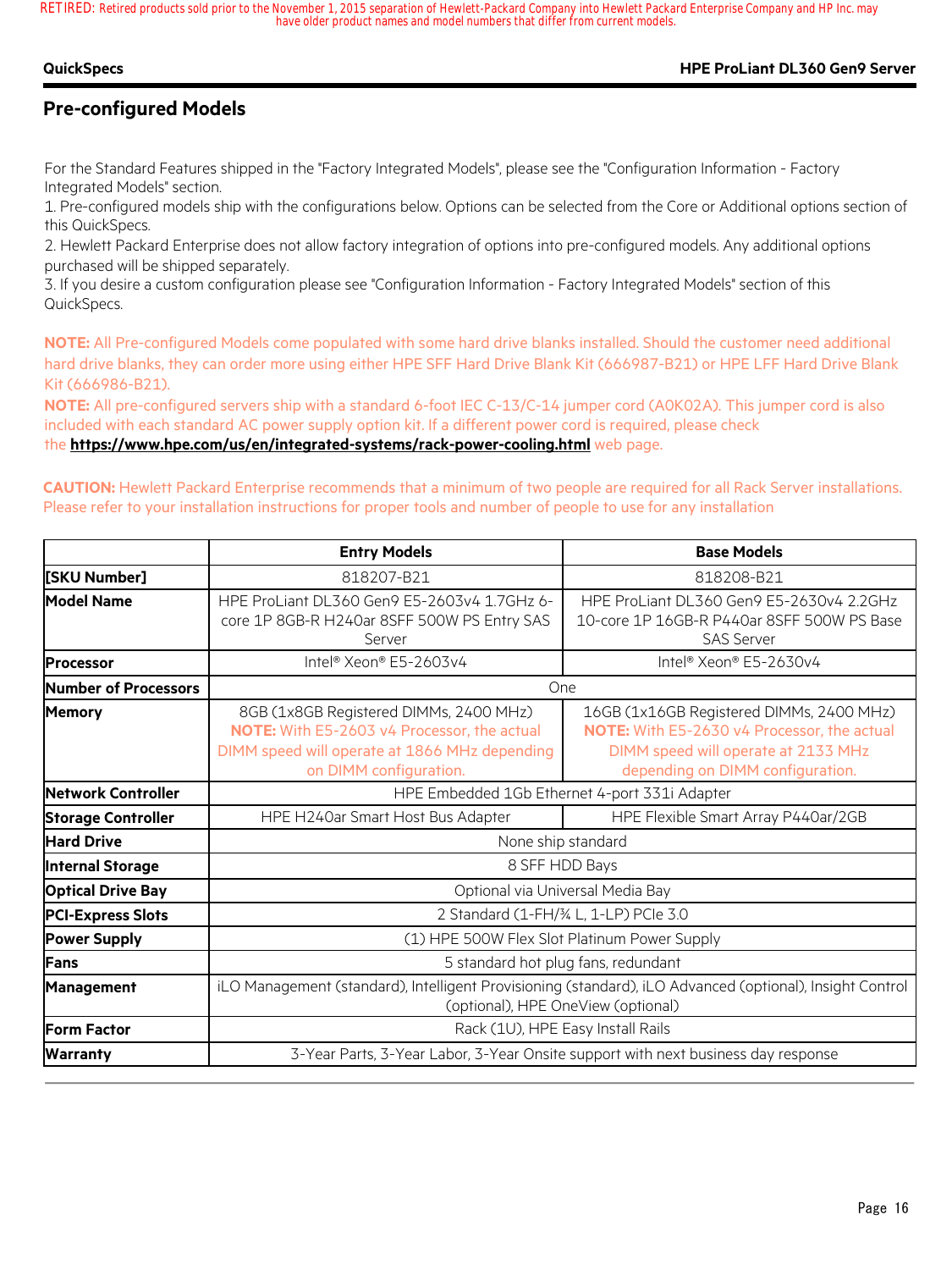### **QuickSpecs HPE ProLiant DL360 Gen9 Server**

# **Configuration Information - Factory Integrated Models**

This section lists some of the steps required to configure a Factory Integrated Model. To ensure only valid configurations are ordered, Hewlett Packard Enterprise recommends the use of an Hewlett Packard Enterprise approved configurator. Contact your local sales representative for information on configurable product offerings and requirements.

1. Factory Integrated Models must start with a CTO Server.

2. FIO indicates that this option is only available as a factory installable option.

3. All Factory Integrated Models will be populated with sufficient hard drive blanks based on the number of initial hard drives ordered with the server.

4. Some options may not be integrated at the factory. Contact your local sales representative for additional information.

#### **Step 1: Base Configuration (choose one of the following configurable models)**

| <b>CTO Server</b>         | HPE ProLiant DL360 Gen9 4LFF Configure-to-order                | HPE ProLiant DL360 Gen9 8SFF Configure-to-                     |  |
|---------------------------|----------------------------------------------------------------|----------------------------------------------------------------|--|
|                           | Server                                                         | order Server                                                   |  |
| <b>SKU Number</b>         | 755259-B21                                                     | 755258-B21                                                     |  |
| <b>Processor</b>          |                                                                | 2 (optional) x HPE Smart Socket Guide                          |  |
| <b>DIMM Slots</b>         |                                                                | 24 DIMM slots for RDIMM, LRDIMM DDR4 Memory                    |  |
| <b>Storage Controller</b> |                                                                | HPE Dynamic Smart Array B140i                                  |  |
| <b>PCIe</b>               |                                                                | 2 PCIe 3.0 Slots: Slot 1, FH / 3⁄4 Length; Slot 2, Low Profile |  |
| <b>Drive Cage</b>         | 4LFF Hot Plug                                                  | 8SFF Hot Plug                                                  |  |
| <b>Network Controller</b> |                                                                | HPE Embedded 1Gb Ethernet 4-port 331i Adapter                  |  |
| Fans                      |                                                                | 5 standard hot plug fans, redundant                            |  |
| Management                | iLO Management (standard), Intelligent Provisioning (standard) |                                                                |  |
| <b>USB</b>                |                                                                | 1 front, 2 internal, 2 rear                                    |  |
| Ears                      |                                                                | <b>HPE Quick Release Ears</b>                                  |  |

**NOTE:** 4LFF CTO Server includes one SATA Cable (766213-B21), which attaches to the B140i controller. **NOTE:** 8SFF CTO Server includes two 4 x Mini-SAS Cables (766209-B21), which attach to an optional HPE Smart HBA H240ar or HPE Smart Array P440ar controller.

### **Step 2: Choose Required Options (only one of the following from each list unless otherwise noted)**

#### **HPE Processors E5-2600v4 series Processors**

| HPE DL360 Gen9 Intel Xeon E5-2650Lv4 (1.7GHz/14-core/35MB/65W) FIO Processor Kit                                                                | 818166-L21 |
|-------------------------------------------------------------------------------------------------------------------------------------------------|------------|
| HPE DL360 Gen9 Intel Xeon E5-2603v4 (1.7GHz/6-core/15MB/85W) FIO Processor Kit<br><b>NOTE:</b> This processor does not support Hyper-Threading. | 818168-L21 |
| HPE DL360 Gen9 Intel Xeon E5-2609v4 (1.7GHz/8-core/20MB/85W) FIO Processor Kit<br><b>NOTE:</b> This processor does not support Hyper-Threading. | 818170-L21 |
| HPE DL360 Gen9 Intel Xeon E5-2620v4 (2.1GHz/8-core/20MB/85W) FIO Processor Kit                                                                  | 818172-L21 |
| HPE DL360 Gen9 Intel Xeon E5-2623v4 (2.6GHz/4-core/10MB/85W) FIO Processor Kit                                                                  | 818190-L21 |
| HPE DL360 Gen9 Intel Xeon E5-2637v4 (3.5GHz/4-core/15MB/135W) FIO Processor Kit                                                                 | 818192-L21 |
| HPE DL360 Gen9 Intel Xeon E5-2643v4 (3.4GHz/6-core/20MB/135W) FIO Processor Kit                                                                 | 818194-L21 |
| HPE DL360 Gen9 Intel Xeon E5-2640v4 (2.4GHz/10-core/25MB/90W) FIO Processor Kit                                                                 | 818176-L21 |
| HPE DL360 Gen9 Intel Xeon E5-2650v4 (2.2GHz/12-core/30MB/105W) FIO Processor Kit                                                                | 818178-L21 |
| HPE DL360 Gen9 Intel Xeon E5-2660v4 (2.0GHz/14-core/35MB/105W) FIO Processor Kit                                                                | 818180-L21 |
| HPE DL360 Gen9 Intel Xeon E5-2697Av4 (2.6GHz/16-core/40MB/145W) FIO Processor Kit                                                               | 818182-L21 |
| HPE DL360 Gen9 Intel Xeon E5-2680v4 (2.4GHz/14-core/35MB/120W) FIO Processor Kit                                                                | 818184-L21 |
| HPE DL360 Gen9 Intel Xeon E5-2690v4 (2.6GHz/14-core/35MB/135W) FIO Processor Kit                                                                | 818186-L21 |
| HPE DL360 Gen9 Intel Xeon E5-2687Wv4 (3.0GHz/12-core/30MB/160W) FIO Processor Kit                                                               | 818188-L21 |
|                                                                                                                                                 |            |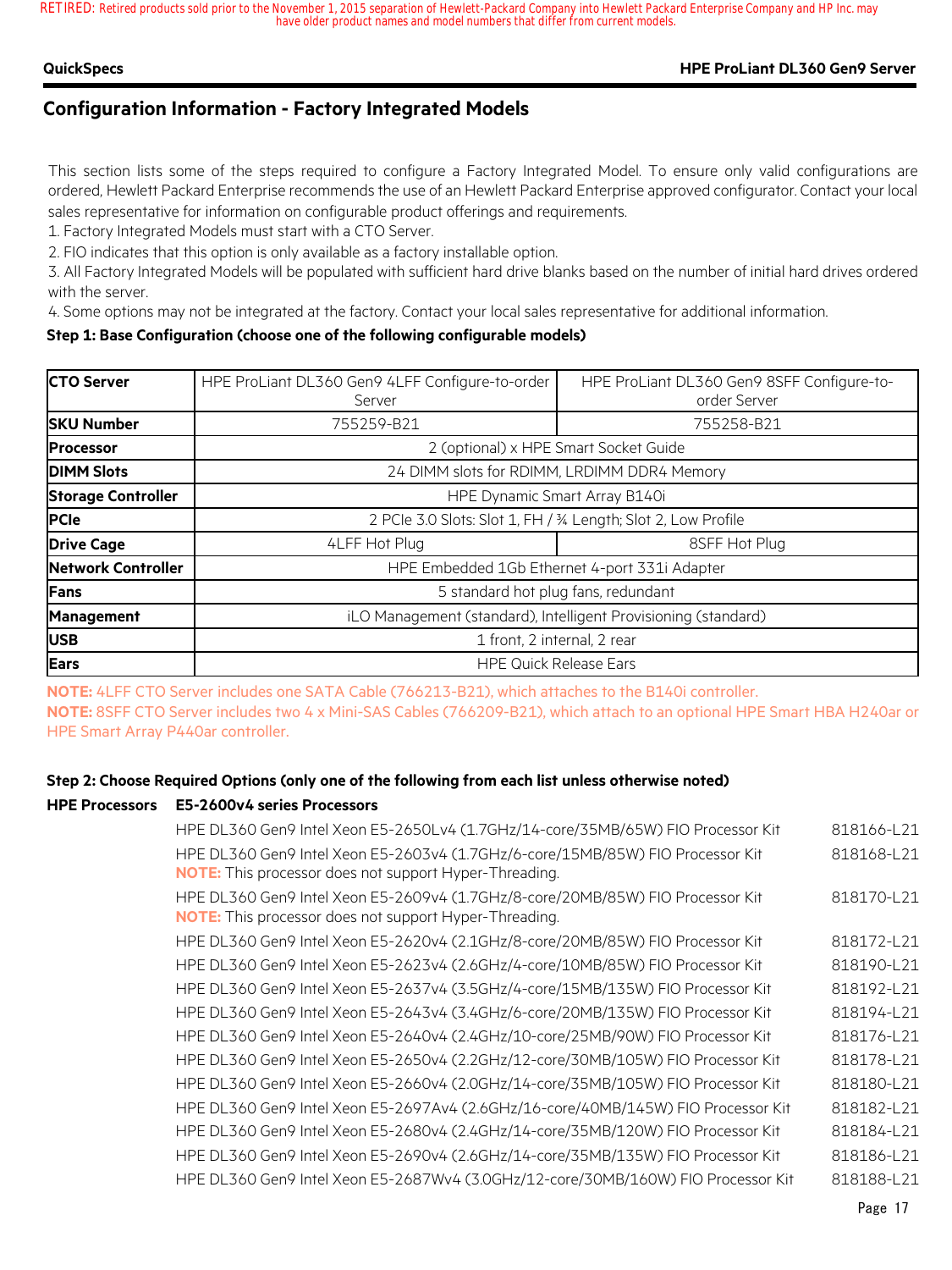#### **QuickSpecs HPE ProLiant DL360 Gen9 Server**

# **Configuration Information - Factory Integrated Models**

|                                     | HPE DL360 Gen9 Intel Xeon E5-2667v4 (3.2GHz/8-core/25MB/135W) FIO Processor Kit                                                                                                                                                                                                                                 | 818196-L21 |  |
|-------------------------------------|-----------------------------------------------------------------------------------------------------------------------------------------------------------------------------------------------------------------------------------------------------------------------------------------------------------------|------------|--|
|                                     | HPE DL360 Gen9 Intel Xeon E5-2683v4 (2.1GHz/16-core/40MB/120W) FIO Processor Kit                                                                                                                                                                                                                                | 818198-L21 |  |
|                                     | HPE DL360 Gen9 Intel Xeon E5-2697v4 (2.3GHz/18-core/45MB/145W) FIO Processor Kit                                                                                                                                                                                                                                | 818202-L21 |  |
|                                     | HPE DL360 Gen9 Intel Xeon E5-2698v4 (2.2GHz/20-core/50MB/135W) FIO Processor Kit                                                                                                                                                                                                                                | 818204-L21 |  |
|                                     | HPE DL360 Gen9 Intel Xeon E5-2699v4 (2.2GHz/22-core/55MB/145W) FIO Processor Kit                                                                                                                                                                                                                                | 818206-L21 |  |
|                                     | HPE DL360 Gen9 Intel Xeon E5-2630v4 (2.2GHz/10-core/25MB/85W) FIO Processor Kit                                                                                                                                                                                                                                 | 818174-L21 |  |
|                                     | NOTE: If two processors are desired, select one xxxxxx-L21 and one corresponding xxxxxx-B21.                                                                                                                                                                                                                    |            |  |
|                                     | NOTE: Up to two processors supported. Mixing different processor models is not supported.                                                                                                                                                                                                                       |            |  |
|                                     | NOTE: DDR4 speed is the maximum memory speed of the processor. Actual memory speed may depend on<br>the quantity and type of DIMMs installed.                                                                                                                                                                   |            |  |
|                                     | NOTE: v4 Processors require PC4-2400T Memory Kits.                                                                                                                                                                                                                                                              |            |  |
|                                     | NOTE: For the Intel® C600 Chipset E5-2600 Series, the letter preceding the model number indicates the<br>Product Line (E3, E5, E7); 2600x v#, 2=number of CPUs in a Node, 6 is socket/segment designation,<br>00=Processor SKU, x=L for Low Power SKUs and v# (not yet designated)=version number.              |            |  |
| <b>HPE Memory</b>                   | <b>NOTE:</b> Select one or more memory kits from below.                                                                                                                                                                                                                                                         |            |  |
|                                     | NOTE: LRDIMM, RDIMM are all distinct memory technologies and cannot be mixed within a server. The<br>majority of ProLiant Gen9 servers support LRDIMM and RDIMM                                                                                                                                                 |            |  |
|                                     | NOTE: HPE memory from previous generation servers are not qualified or warranted with this HPE ProLiant<br>Server. HPE SmartMemory is required to realize the memory performance improvements and enhanced<br>functionality listed in this document for Gen9                                                    |            |  |
|                                     | NOTE: If only one processor is installed, only half of the total DIMM slots are available. When populating with<br>two processors all DIMM slots are available                                                                                                                                                  |            |  |
|                                     | NOTE: Kits described as LP include Low Power DIMMs. For more information on ProLiant Energy Efficient<br>Features, see: https://www.hpe.com/us/en/about/environment/eco-labels.html                                                                                                                             |            |  |
|                                     | NOTE: Depending on the memory configuration and processor model, the memory speed may run at<br>2400MHz, 2133MHz, 1866MHz, 1600MHz or 1333MHz. Please see Memory Population Table or the Online<br><b>Memory Configuration Tool</b>                                                                             |            |  |
|                                     | Registered DIMMs (RDIMMs) for E5-2600v4 Series                                                                                                                                                                                                                                                                  |            |  |
|                                     | HPE 8GB (1x8GB) Single Rank x8 DDR4-2400 CAS-17-17-17 Registered Memory Kit                                                                                                                                                                                                                                     | 805347-B21 |  |
|                                     | HPE 16GB (1x16GB) Single Rank x4 DDR4-2400 CAS-17-17-17 Registered Memory Kit                                                                                                                                                                                                                                   | 805349-B21 |  |
|                                     | HPE 16GB (1x16GB) Dual Rank x4 DDR4-2400 CAS-17-17-17 Registered Memory Kit                                                                                                                                                                                                                                     | 836220-B21 |  |
|                                     | HPE 32GB (1x32GB) Dual Rank x4 DDR4-2400 CAS-17-17-17 Registered Memory Kit                                                                                                                                                                                                                                     | 805351-B21 |  |
|                                     | Load Reduced DIMMs (RDIMMs) for E5-2600v4 Series                                                                                                                                                                                                                                                                |            |  |
|                                     | HPE 32GB (1x32GB) Dual Rank x4 DDR4-2400 CAS-17-17-17 Load Reduced Memory Kit                                                                                                                                                                                                                                   | 805353-B21 |  |
|                                     | HPE 64GB (1x64GB) Quad Rank x4 DDR4-2400 CAS-17-17-17 Load Reduced Memory Kit                                                                                                                                                                                                                                   | 805358-B21 |  |
|                                     | HPE 128GB (1x128GB) Octal Rank x4 DDR4-2400 CAS-20-18-18 Load Reduced Memory Kit<br>NOTE: 128GB DIMMs cannot be mixed with any other size DIMMs.                                                                                                                                                                | 809208-B21 |  |
| <b>HPE Power</b><br><b>Supplies</b> | NOTE: Prior to selecting a power supply option, it is highly recommended that you review your server<br>configuration in the HPE Power Advisor tool to determine the right size power supply for your server<br>configuration. The HPE Power Advisor is located at: https://paonline56.itcs.hpe.com/?Page=Index |            |  |
|                                     | NOTE: Mixing of power supplies in the same server is not supported. All power supplies must be of the same                                                                                                                                                                                                      |            |  |
|                                     | input voltage, output rating, and efficiency rating. If non-matching power supplies are installed, you may<br>receive an error message and/or experience operational issues with your server.                                                                                                                   |            |  |
|                                     | NOTE: Support for HPE Power Discovery Services is included with the 1400W Flex Slot option. Power<br>specifications and technical content for all HPE Server power supplies can be found                                                                                                                        |            |  |
|                                     | at: https://www.hpe.com/us/en/product-catalog/servers/power-supplies.hits-12.html                                                                                                                                                                                                                               |            |  |
|                                     | <b>NOTE:</b> Maximum of two (2) Flex Slot Power Supplies per platform.                                                                                                                                                                                                                                          |            |  |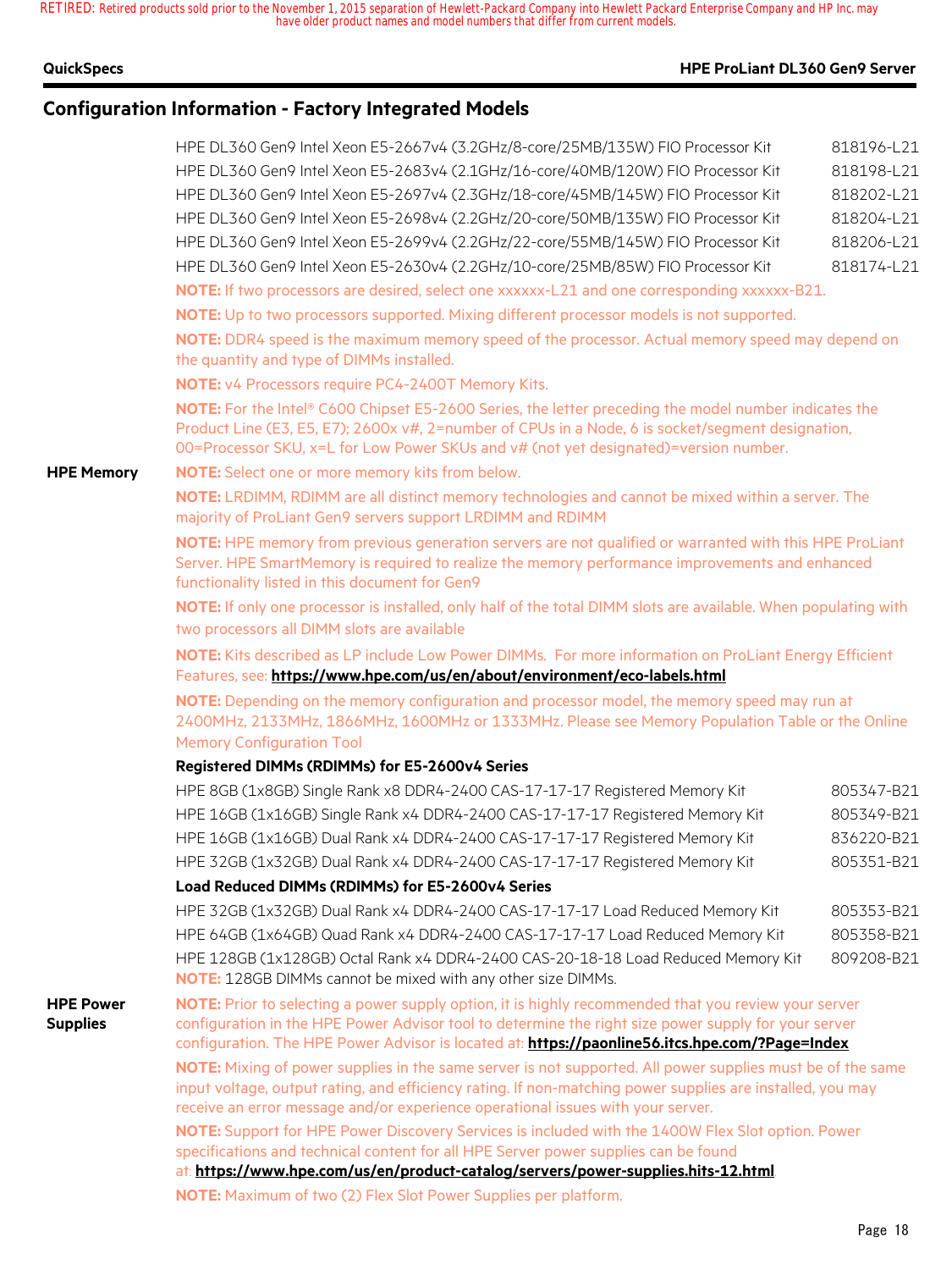### **QuickSpecs HPE ProLiant DL360 Gen9 Server**

# **Configuration Information - Factory Integrated Models**

### **HPE Flex Slot Hot-Plug Power Supplies**

|                                          | HPE 500W Flex Slot Platinum Hot Plug Power Supply Kit<br>NOTE: Flex Slot Platinum power supplies support power efficiency of up to 94% and include a<br>standard C-14 power inlet connector.                                                                         | 720478-B21 |
|------------------------------------------|----------------------------------------------------------------------------------------------------------------------------------------------------------------------------------------------------------------------------------------------------------------------|------------|
|                                          | HPE 800W Flex Slot Platinum Hot Plug Power Supply Kit<br><b>NOTE:</b> Flex Slot Platinum power supplies support power efficiency of up to 94% and include a<br>standard C-14 power inlet connector.                                                                  | 720479-B21 |
|                                          | HPE 800W Flex Slot Titanium Hot Plug Power Supply Kit<br>NOTE: Flex Slot Titanium power supplies support power efficiency of up to 96% and include a<br>standard C-14 power inlet connector.                                                                         | 720482-B21 |
|                                          | HPE 800W Flex Slot -48VDC Hot Plug Power Supply Kit<br><b>NOTE:</b> Flex Slot -48VDC power supplies support power efficiency of up to 94%                                                                                                                            | 720480-B21 |
|                                          | HPE 1400W Flex Slot Platinum Plus Hot Plug Power Supply Kit<br><b>NOTE:</b> Flex Slot Platinum Plus power supplies support power efficiency of up to 94% and include<br>a C-14 power inlet connector that can support HPE Power Discovery Services (blue connector). | 720620-B21 |
|                                          | Step 3: Choose Additional Factory Integratable Options (only one of the following from each list unless otherwise noted)                                                                                                                                             |            |
| <b>HPE Storage</b><br><b>Controllers</b> | <b>NOTE:</b> The embedded B140i controller will be used as the primary controller if no controller is selected from<br>the list below. Embedded SATA controller can support up to 8 SATA hard drives. Cable kit may be required                                      |            |
|                                          | <b>HPE Smart Array Controllers</b>                                                                                                                                                                                                                                   |            |

|                         | HPE Smart Array P440ar/2GB FBWC 12Gb 2-ports Int FIO SAS Controller<br><b>NOTE:</b> Provides support for up to 8 internal SAS/SATA drives without using a PCIe slot.                                             | 749974-B21 |
|-------------------------|------------------------------------------------------------------------------------------------------------------------------------------------------------------------------------------------------------------|------------|
|                         | HPE Smart Array P440/4GB FBWC 12Gb 1-port Int FIO SAS Controller<br>NOTE: Provides support for up to 8 internal SAS/SATA drives, consumes one PCIe slot.<br><b>NOTE:</b> Includes the HP Smart Storage Battery   | 761872-B21 |
|                         | <b>HPE Smart Host Bus Adapters</b>                                                                                                                                                                               |            |
|                         | HPE H240ar 12Gb 2-ports Int FIO Smart Host Bus Adapter<br><b>NOTE:</b> Provides support for up to 8 internal SAS/SATA drives without using a PCIe slot.                                                          | 749976-B21 |
|                         | HPE H240 12Gb 2-ports Int FIO Smart Host Bus Adapter                                                                                                                                                             | 761873-B21 |
|                         | <b>HPE Cable Options</b>                                                                                                                                                                                         |            |
|                         | HPE DL360 Gen9 LFF Smart Array P440ar/H240ar SAS Cable<br>NOTE: Required with P440ar/2GB (749974-B21) or H240ar (749976-B21) if using the HP<br>ProLiant DL360 Gen9 4LFF CTO Server (755259-B21)                 | 766211-B21 |
|                         | HPE DL360 Gen9 SFF Embedded SATA Cable<br>NOTE: Required with the HP ProLiant DL360 Gen9 8SFF CTO Server (755258-B21) if using<br>the embedded B140i as primary controller                                       | 766207-B21 |
|                         | HPE DL360 Gen9 SFF Smart Array P440/H240 SAS Cables<br>NOTE: Required with P440/4GB (761872-B21) or H240 (761873-B21) if using the HP<br>ProLiant DL360 Gen9 8SFF CTO Server (755258-B21)                        | 775927-B21 |
|                         | HPE DL360 Gen9 LFF Smart Array P440/H240 SAS Cables<br>NOTE: Required with P440/4GB (761872-B21) or H240 (761873-B21) if using the HP<br>ProLiant DL360 Gen9 4LFF CTO Server (755259-B21)                        | 775929-B21 |
| <b>BIOS Mode</b>        | HPE Legacy FIO Mode Setting<br>NOTE: If selected, then B140i will not be supported and can no longer be a primary controller<br>therefore, SAS internal controller must be selected to be the primary controller | 758959-B22 |
| <b>Controller State</b> | HPE FIO Enable Smart Array SW RAID<br>NOTE: Must be selected when B140i is used as the primary controller and RAID is desired.                                                                                   | 784308-B21 |
|                         | HPE Manufacturing FIO Enable HBA Mode Setting                                                                                                                                                                    | 792962-B21 |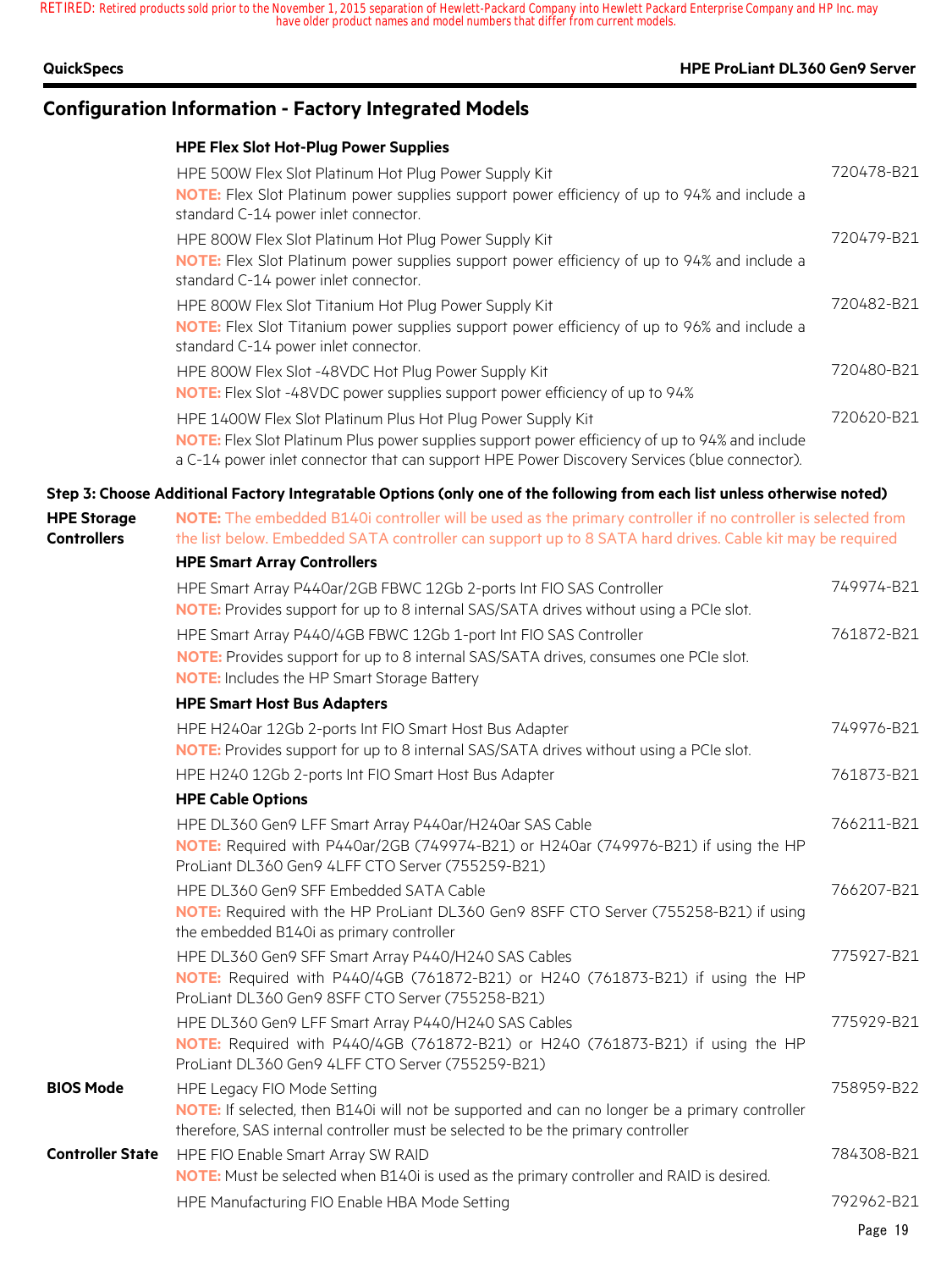| <b>HPE ProLiant DL360 Gen9 Server</b><br><b>QuickSpecs</b> |                                                                                                            |        |
|------------------------------------------------------------|------------------------------------------------------------------------------------------------------------|--------|
|                                                            | <b>Configuration Information - Factory Integrated Models</b>                                               |        |
|                                                            | <b>NOTE:</b> When selected if H240ar/H240 are used as the primary controller then RAID is not<br>allowed.  |        |
| <b>HPE Converged</b>                                       | <b>HPE OneView Advanced (with HPE iLO Advanced)</b>                                                        |        |
| <b>Infrastructure</b><br><b>Management</b>                 | HPE OneView for ProLiant DL Server including 3yr 24x7 Support FIO Bundle Physical 1-server<br>LTU          | E5Y43A |
| <b>Software</b>                                            | <b>HPE OneView Advanced (without HPE iLO Advanced)</b>                                                     |        |
|                                                            | HPE OneView w/o iLO including 3yr 24x7 Support 1-server FIO LTU                                            | P8B31A |
|                                                            | Step 4: Choose Additional Options for Factory Integration from Core and Additional Options Sections below. |        |
|                                                            | CALITION: Howlett Packard Enterprise recommends that a minimum of two needle are                           |        |

**CAUTION:** Hewlett Packard Enterprise recommends that a minimum of two people are required for all Rack Server installations. Please refer to your installation instructions for proper tools and number of people to use for any installation.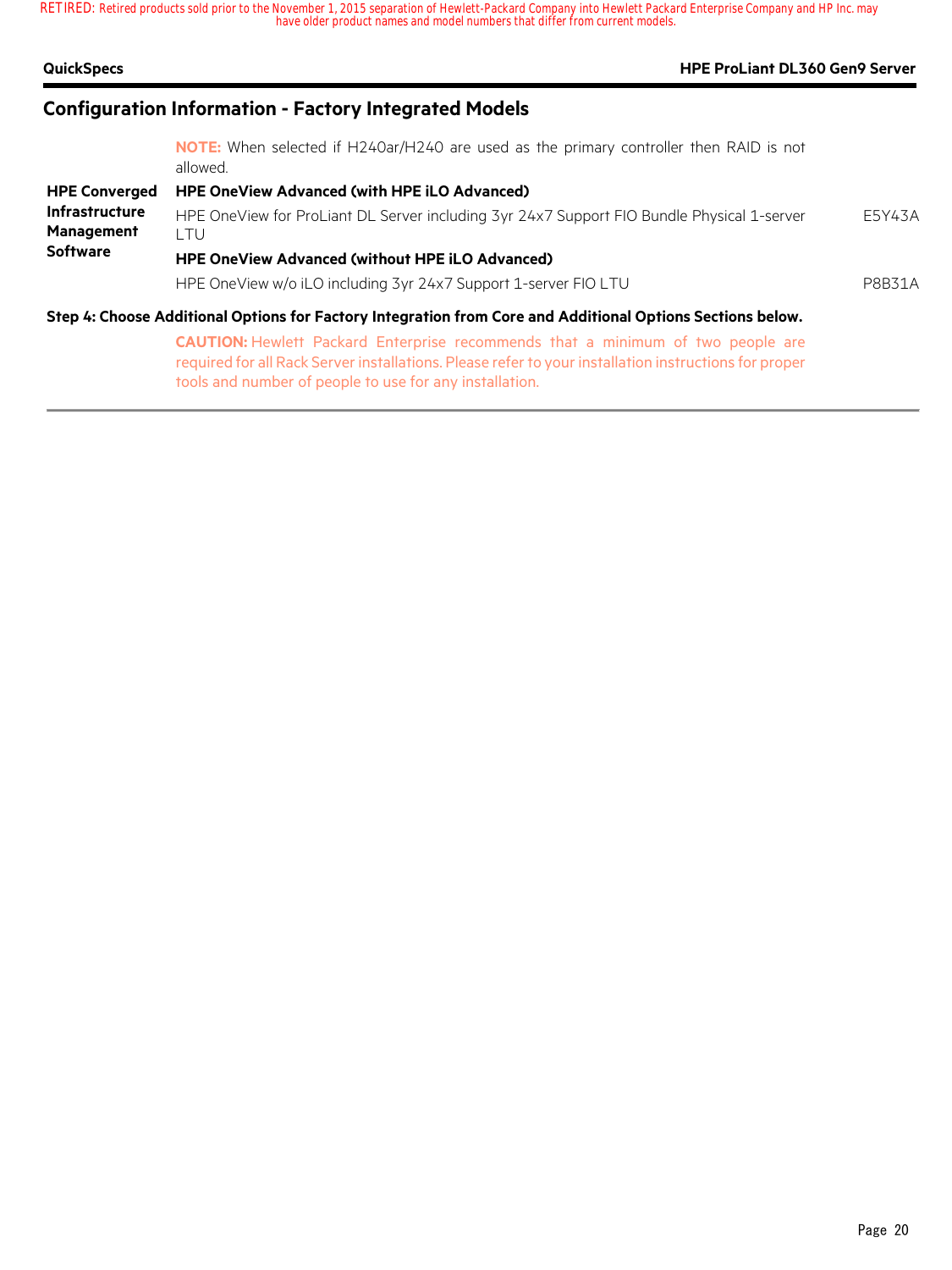#### **QuickSpecs HPE ProLiant DL360 Gen9 Server**

# **Core Options**

**NOTE:** Some options may not be integrated at the factory. To ensure only valid configurations are ordered, Hewlett Packard Enterprise recommends the use of an Hewlett Packard Enterprise approved configurator. Contact your local sales representative for additional information.

| <b>HPE Unique</b> | HPE DL360 Gen9 2SFF SAS/SATA Universal Media Bay Kit                                                                                                                                                                                                                                                                                                                                                          | 764630-B21 |
|-------------------|---------------------------------------------------------------------------------------------------------------------------------------------------------------------------------------------------------------------------------------------------------------------------------------------------------------------------------------------------------------------------------------------------------------|------------|
| <b>Options</b>    | NOTE: Required when upgrading from an 8SFF config to a 10SFF config. This option kit is not supported on<br>the 4LFF CTO Server and cannot be used with the DVD-ROM or DVD-RW Universal Media Bay option kits.<br><b>NOTE:</b> This kit contains a cable to attach the 2 drives to the internal B140i SATA controller.<br>For SAS, an alternate storage controller and its associated cable kit are required. |            |
|                   | HPE DL360 Gen9 SFF DVD-RW/USB Universal Media Bay Kit                                                                                                                                                                                                                                                                                                                                                         | 764632-B21 |
|                   | NOTE: DVD-RW, USB 2.0 and VGA included. This option kit cannot be used with the 2 SFF<br>SAS/SATA option kit (764630-B21).                                                                                                                                                                                                                                                                                    |            |
|                   | HPE DL360 Gen9 SFF DVD/USB Universal Media Bay Kit                                                                                                                                                                                                                                                                                                                                                            | 818213-B21 |
|                   | NOTE: DVD ROM, USB 2.0 and VGA included. This option kit cannot be used with the 2 SFF<br>SAS/SATA option kit (764630-B21).                                                                                                                                                                                                                                                                                   |            |
|                   | HPE DL360 Gen9 SFF USB/VGA Universal Media Bay Kit                                                                                                                                                                                                                                                                                                                                                            | 764634-B21 |
|                   | NOTE: Adds front VGA and USB 2.0 ports to SFF models.                                                                                                                                                                                                                                                                                                                                                         |            |
|                   | This option kit cannot be used with the 2 SFF SAS/SATA option kit (764630-B21).                                                                                                                                                                                                                                                                                                                               |            |
|                   | HPE DL360 Gen9 High Performance Heat Sink Kit                                                                                                                                                                                                                                                                                                                                                                 | 795235-B21 |
|                   | NOTE: These are included in some higher Watt processors (see processor section), but may<br>also be added to lower power processors to reduce fan power consumption.                                                                                                                                                                                                                                          |            |
|                   | HPE DL360 Gen9 Rear Serial Port and Enablement Kit                                                                                                                                                                                                                                                                                                                                                            | 764646-B21 |
|                   | HPE DL360 Gen9 SFF Systems Insight Display Kit                                                                                                                                                                                                                                                                                                                                                                | 764636-B21 |
|                   | NOTE: Adds a System Insight Display for improved diagnosis capabilities on an 8FF or 10SFF<br>model.                                                                                                                                                                                                                                                                                                          |            |
|                   | HPE DL360 Gen9 NVMe 2 Solid State Drive Express Bay Enablement Kit                                                                                                                                                                                                                                                                                                                                            | 764628-B21 |
|                   | NOTE: This option provides support for up to 2 NVMe SFF drives. This option cannot be used with the Universal<br>Media Bay Kit.                                                                                                                                                                                                                                                                               |            |
|                   | NOTE: The HPE DL360 Gen9 High Performance Fan Kit (766201-B21) will be required with this option.<br>NOTE: The PCIe card in this enablement kit can only be populated in slot1 of primary riser or in slot3 of secondary<br>optional FH riser.                                                                                                                                                                |            |
|                   | HPE DL360 Gen9 6 NVMe + 4 SAS/SATA Express Bay Enablement Kit                                                                                                                                                                                                                                                                                                                                                 | 817676-B21 |
|                   | <b>NOTE:</b> This option kit provides support for up to 6 NVMe drives (drives 5-10).<br>NOTE: The PCIe card in this enablement kit can only be populated in slot1 of primary riser.                                                                                                                                                                                                                           |            |
|                   | HPE DL360 Gen9 LFF USB/VGA Kit                                                                                                                                                                                                                                                                                                                                                                                | 764638-B21 |
|                   | NOTE: Adds front VGA and USB 2.0 ports to LFF models.<br>This option kit cannot be used with the 2 SFF SAS/SATA Option Kit (764630-B21).                                                                                                                                                                                                                                                                      |            |
|                   | HPE DL360 Gen9 LFF Systems Insight Display Kit                                                                                                                                                                                                                                                                                                                                                                | 764640-B21 |
|                   | NOTE: Adds a System Insight Display for improved diagnosis capabilities on a 4LFF model.                                                                                                                                                                                                                                                                                                                      |            |
|                   | HPE DL360 Gen9 Location Discovery Services Ear Kit                                                                                                                                                                                                                                                                                                                                                            | 764757-B21 |
|                   | NOTE: Requires ProLiant Location Discovery Services Infrastructure within server racks.                                                                                                                                                                                                                                                                                                                       |            |
|                   |                                                                                                                                                                                                                                                                                                                                                                                                               |            |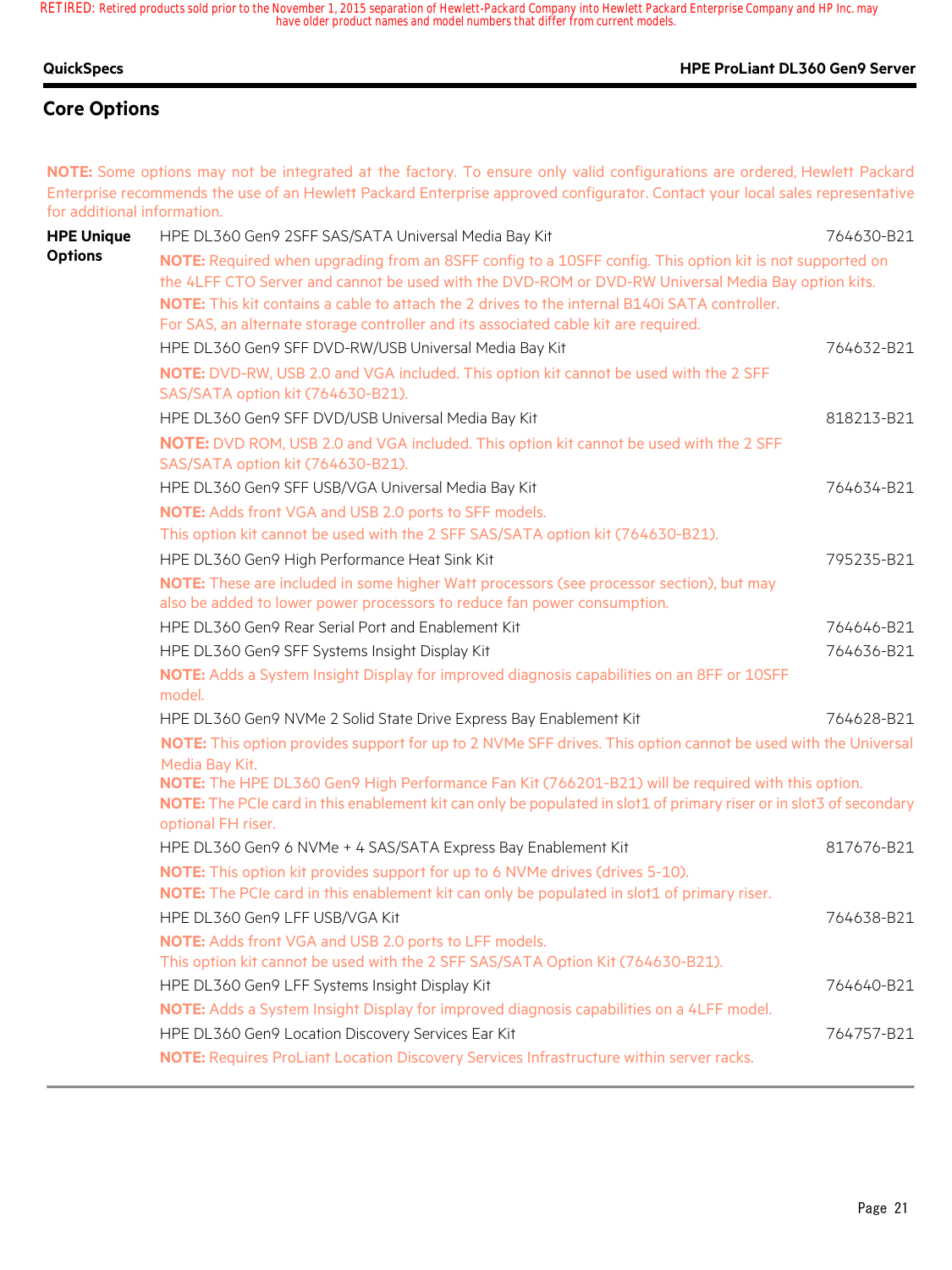### **QuickSpecs HPE ProLiant DL360 Gen9 Server**

# **Core Options**

#### **HPE E5-2600v4 series Processors**

| <b>Processors</b> | HPE DL360 Gen9 Intel Xeon E5-2620v4 (2.1GHz/8-core/20MB/85W) Processor Kit                                                                                                                                                                                                                                                                         | 818172-B21 |
|-------------------|----------------------------------------------------------------------------------------------------------------------------------------------------------------------------------------------------------------------------------------------------------------------------------------------------------------------------------------------------|------------|
|                   | HPE DL360 Gen9 Intel Xeon E5-2640v4 (2.4GHz/10-core/25MB/90W) Processor Kit                                                                                                                                                                                                                                                                        | 818176-B21 |
|                   | HPE DL360 Gen9 Intel Xeon E5-2650v4 (2.2GHz/12-core/30MB/105W) Processor Kit                                                                                                                                                                                                                                                                       | 818178-B21 |
|                   | HPE DL360 Gen9 Intel Xeon E5-2660v4 (2.0GHz/14-core/35MB/105W) Processor Kit                                                                                                                                                                                                                                                                       | 818180-B21 |
|                   | HPE DL360 Gen9 Intel Xeon E5-2680v4 (2.4GHz/14-core/35MB/120W) Processor Kit                                                                                                                                                                                                                                                                       | 818184-B21 |
|                   | HPE DL360 Gen9 Intel Xeon E5-2690v4 (2.6GHz/14-core/35MB/135W) Processor Kit                                                                                                                                                                                                                                                                       | 818186-B21 |
|                   | HPE DL360 Gen9 Intel Xeon E5-2667v4 (3.2GHz/8-core/25MB/135W) Processor Kit                                                                                                                                                                                                                                                                        | 818196-B21 |
|                   | <b>NOTE:</b> Ships with a High Performance Heatsink                                                                                                                                                                                                                                                                                                |            |
|                   | HPE DL360 Gen9 Intel Xeon E5-2630v4 (2.2GHz/10-core/25MB/85W) Processor Kit                                                                                                                                                                                                                                                                        | 818174-B21 |
|                   | HPE DL360 Gen9 Intel Xeon E5-2650Lv4 (1.7GHz/14-core/35MB/65W) Processor Kit                                                                                                                                                                                                                                                                       | 818166-B21 |
|                   | HPE DL360 Gen9 Intel Xeon E5-2603v4 (1.7GHz/6-core/15MB/85W) Processor Kit                                                                                                                                                                                                                                                                         | 818168-B21 |
|                   | NOTE: This processor does not support Hyper-Threading.                                                                                                                                                                                                                                                                                             |            |
|                   | HPE DL360 Gen9 Intel Xeon E5-2609v4 (1.7GHz/8-core/20MB/85W) Processor Kit                                                                                                                                                                                                                                                                         | 818170-B21 |
|                   | <b>NOTE:</b> This processor does not support Hyper-Threading.                                                                                                                                                                                                                                                                                      |            |
|                   | HPE DL360 Gen9 Intel Xeon E5-2623v4 (2.6GHz/4-core/10MB/85W) Processor Kit                                                                                                                                                                                                                                                                         | 818190-B21 |
|                   | HPE DL360 Gen9 Intel Xeon E5-2637v4 (3.5GHz/4-core/15MB/135W) Processor Kit                                                                                                                                                                                                                                                                        | 818192-B21 |
|                   | <b>NOTE:</b> Ships with a High Performance Heatsink                                                                                                                                                                                                                                                                                                |            |
|                   | HPE DL360 Gen9 Intel Xeon E5-2643v4 (3.4GHz/6-core/20MB/135W) Processor Kit                                                                                                                                                                                                                                                                        | 818194-B21 |
|                   | <b>NOTE:</b> Ships with a High Performance Heatsink                                                                                                                                                                                                                                                                                                |            |
|                   | HPE DL360 Gen9 Intel Xeon E5-2697Av4 (2.6GHz/16-core/40MB/145W) Processor Kit                                                                                                                                                                                                                                                                      | 818182-B21 |
|                   | <b>NOTE:</b> Ships with a High Performance Heatsink                                                                                                                                                                                                                                                                                                |            |
|                   | HPE DL360 Gen9 Intel Xeon E5-2687Wv4 (3.0GHz/12-core/30MB/160W) Processor Kit                                                                                                                                                                                                                                                                      | 818188-B21 |
|                   | <b>NOTE:</b> Ships with a High Performance Heatsink                                                                                                                                                                                                                                                                                                |            |
|                   | HPE DL360 Gen9 Intel Xeon E5-2683v4 (2.1GHz/16-core/40MB/120W) Processor Kit                                                                                                                                                                                                                                                                       | 818198-B21 |
|                   | HPE DL360 Gen9 Intel Xeon E5-2697v4 (2.3GHz/18-core/45MB/145W) Processor Kit                                                                                                                                                                                                                                                                       | 818202-B21 |
|                   | <b>NOTE:</b> Ships with a High Performance Heatsink                                                                                                                                                                                                                                                                                                |            |
|                   | HPE DL360 Gen9 Intel Xeon E5-2698v4 (2.2GHz/20-core/50MB/135W) Processor Kit                                                                                                                                                                                                                                                                       | 818204-B21 |
|                   | <b>NOTE:</b> Ships with a High Performance Heatsink                                                                                                                                                                                                                                                                                                |            |
|                   | HPE DL360 Gen9 Intel Xeon E5-2699v4 (2.2GHz/22-core/55MB/145W) Processor Kit                                                                                                                                                                                                                                                                       | 818206-B21 |
|                   | <b>NOTE:</b> Ships with a High Performance Heatsink                                                                                                                                                                                                                                                                                                |            |
|                   | NOTE: Mixing of E5-2600 v3 and E5-2600 v4 processors is not supported.<br>NOTE: All processors support Hyper-Threading except E5-2609 v4/v3 and E5-2603 v4/v3.<br>NOTE: Processors consuming up to 120w ship with standard heat sink.<br>NOTE: Processors consuming over 120w ships with a High Performance heat sink as standard except the Intel |            |
|                   | Xeon E5-2690v4<br>NOTE: A High Performance heat sink can be added to help reduce power consumption (795235-B21).                                                                                                                                                                                                                                   |            |
|                   |                                                                                                                                                                                                                                                                                                                                                    |            |

#### **HPE Memory Registered DIMMs (RDIMMs) for E5-2600v4 Series**

HPE 32GB (1x32GB) Dual Rank x4 DDR4-2400 CAS-17-17-17 Registered Memory Kit 805351-B21 HPE 16GB (1x16GB) Single Rank x4 DDR4-2400 CAS-17-17-17 Registered Memory Kit 805349-B21 HPE 16GB (1x16GB) Dual Rank x8 DDR4-2400 CAS-17-17-17 Registered Smart Memory Kit P00423-B21 **NOTE:** Depending on Processor selected this memory will run at 1866, 2133 or 2400MHz.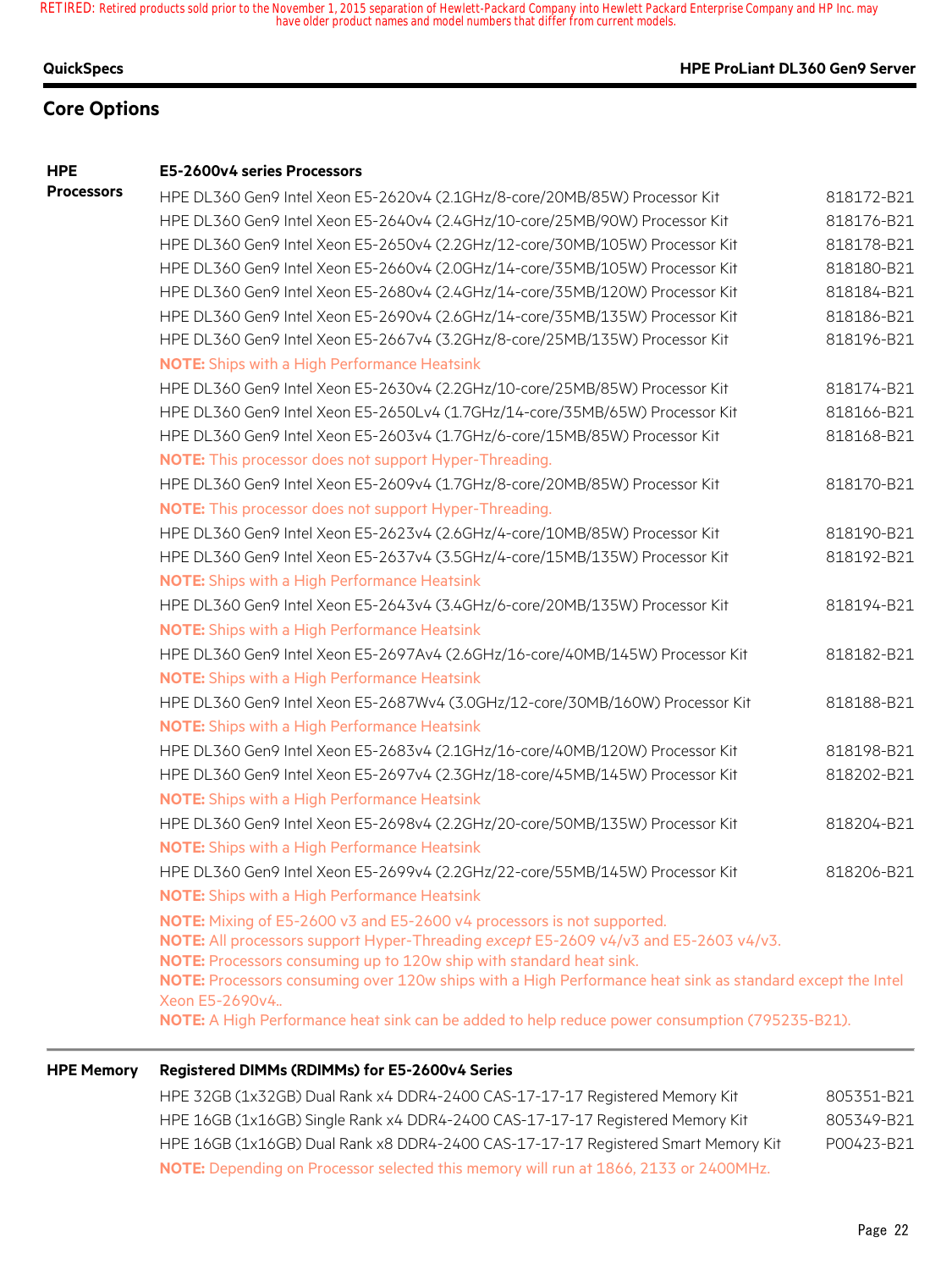| <b>QuickSpecs</b>   | <b>HPE ProLiant DL360 Gen9 Server</b>                                                                           |            |
|---------------------|-----------------------------------------------------------------------------------------------------------------|------------|
| <b>Core Options</b> |                                                                                                                 |            |
|                     | <b>NOTE:</b> Mixing of DIMM types is not supported.<br>NOTE: Mixing of 2133 and 2400MHz DIMMs is not supported. |            |
|                     | HPE 8GB (1x8GB) Single Rank x8 DDR4-2400 CAS-17-17-17 Registered Memory Kit                                     | 805347-B21 |
|                     | Load Reduced DIMMs (LRDIMMs) for E5-2600v4 Series                                                               |            |
|                     | HPE 128GB (1x128GB) Octal Rank x4 DDR4-2400 CAS-20-18-18 Load Reduced Memory Kit                                | 809208-B21 |
|                     | <b>NOTE:</b> 128GB DIMMs cannot be mixed with any other size DIMMs.                                             |            |
|                     | HPE 64GB (1x64GB) Quad Rank x4 DDR4-2400 CAS-17-17-17 Load Reduced Memory Kit                                   | 805358-B21 |
|                     | HPE 32GB (1x32GB) Dual Rank x4 DDR4-2400 CAS-17-17-17 Load Reduced Memory Kit                                   | 805353-B21 |
|                     | Registered DIMMs (RDIMMs) for E5-2600v3 Series                                                                  |            |
|                     | HPE 32GB (1x32GB) Dual Rank x4 DDR4-2133 CAS-15-15-15 Registered Memory Kit                                     | 728629-B21 |
| <b>HPE Optical</b>  | HPE 9.5mm SATA DVD-ROM Optical Drive                                                                            | 726536-B21 |
| <b>Drives</b>       | HPE 9.5mm SATA DVD-RW Optical Drive                                                                             | 726537-B21 |
|                     | HPE DL360 Gen9 SFF DVD/USB Universal Media Bay Kit                                                              | 818213-B21 |
|                     | <b>NOTE:</b> Front DVD ROM, USB 2.0, and VGA and optical cable.                                                 |            |
|                     | HPE DL360 Gen9 SFF DVD-RW/USB Universal Media Bay Kit                                                           | 764632-B21 |
|                     | <b>NOTE:</b> Front DVD-RW, USB 2.0 and VGA, and optical cable.                                                  |            |
|                     | HPE Mobile USB DVD-RW Optical Drive                                                                             | 701498-B21 |
|                     | <b>NOTE:</b> This is only supported on USB 3.0 ports.                                                           |            |

### **HPE Drives**

### **12G SAS 10K Hot Plug SFF (2.5-inch) SC Hard Drives - 3yr Warranty**

| HPE 2.4TB SAS 12G Enterprise 10K SFF (2.5in) SC 3yr Wty 512e Digitally Signed Firmware HDD     | 881457-B21 |
|------------------------------------------------------------------------------------------------|------------|
| HPE 1.2TB SAS 12G Enterprise 10K SFF (2.5in) SC 3yr Wty Digitally Signed Firmware HDD          | 872479-B21 |
| HPE 600GB SAS 12G Enterprise 10K SFF (2.5in) SC 3yr Wty Digitally Signed Firmware HDD          | 872477-B21 |
| HPE 300GB SAS 12G Enterprise 10K SFF (2.5in) SC 3yr Wty Digitally Signed Firmware HDD          | 872475-B21 |
| 12G SAS 15K Hot Plug SFF (2.5-inch) SC Hard Drives - 3yr Warranty                              |            |
| HPE 900GB SAS 12G Enterprise 15K SFF (2.5in) SC 3yr Wty Digitally Signed Firmware HDD          | 870759-B21 |
| HPE 600GB SAS 12G Enterprise 15K SFF (2.5in) SC 3yr Wty Digitally Signed Firmware HDD          | 870757-B21 |
| HPE 300GB SAS 12G Enterprise 15K SFF (2.5in) SC 3yr Wty Digitally Signed Firmware HDD          | 870753-B21 |
| 12G SAS 7.2K Hot Plug SFF (2.5-inch) SC Midline Hard Drives - 1yr Warranty                     |            |
| HPE 1TB SAS 12G Midline 7.2K SFF (2.5in) SC 1yr Wty Digitally Signed Firmware HDD              | 832514-B21 |
| 12G SAS 7.2K Hot Plug SFF (2.5-inch) SC 512e Hard Drives - 1yr Warranty                        |            |
| HPE 2TB SAS 12G Midline 7.2K SFF (2.5in) SC 1yr Wty 512e HDD                                   | 765466-B21 |
| HPE 1TB SAS 12G Midline 7.2K SFF (2.5in) SC 1yr Wty 512e Digitally Signed Firmware HDD         | 765464-B21 |
| 12G SAS 10K Hot Plug SFF (2.5-inch) SC 512e Hard Drives - 1yr Warranty                         |            |
| HPE 1.8TB SAS 12G Enterprise 10K SFF (2.5in) SC 3yr Wty 512e Digitally Signed Firmware HDD     | 872481-B21 |
| HPE 900GB SAS 12G Enterprise 15K SFF (2.5in) SC 3yr Wty 512e Digitally Signed Firmware HDD     | 870765-B21 |
| 12G SAS Hot Plug LFF (3.5-inch) SC 512e Hard Drives- 3yr Warranty                              |            |
| HPE 6TB SAS 12G Midline 7.2K LFF (3.5in) SC 1yr Wty 512e HDD                                   | 861754-B21 |
| HPE 8TB SAS 12G Midline 7.2K LFF (3.5in) SC 1yr Wty 512e Digitally Signed Firmware HDD         | 819201-B21 |
| HPE 10TB SAS 12G Midline 7.2K LFF (3.5in) SC 1yr Wty Helium 512e Digitally Signed Firmware HDD | 857644-B21 |
| HPE 14TB SATA 6G Midline 7.2K LFF (3.5in) SC 1yr Wty Helium 512e Digitally Signed Firmware HDD | P09163-B21 |
| HPE 14TB SAS 12G Midline 7.2K LFF (3.5in) SC 1yr Wty Helium 512e Digitally Signed Firmware HDD | P09153-B21 |
|                                                                                                |            |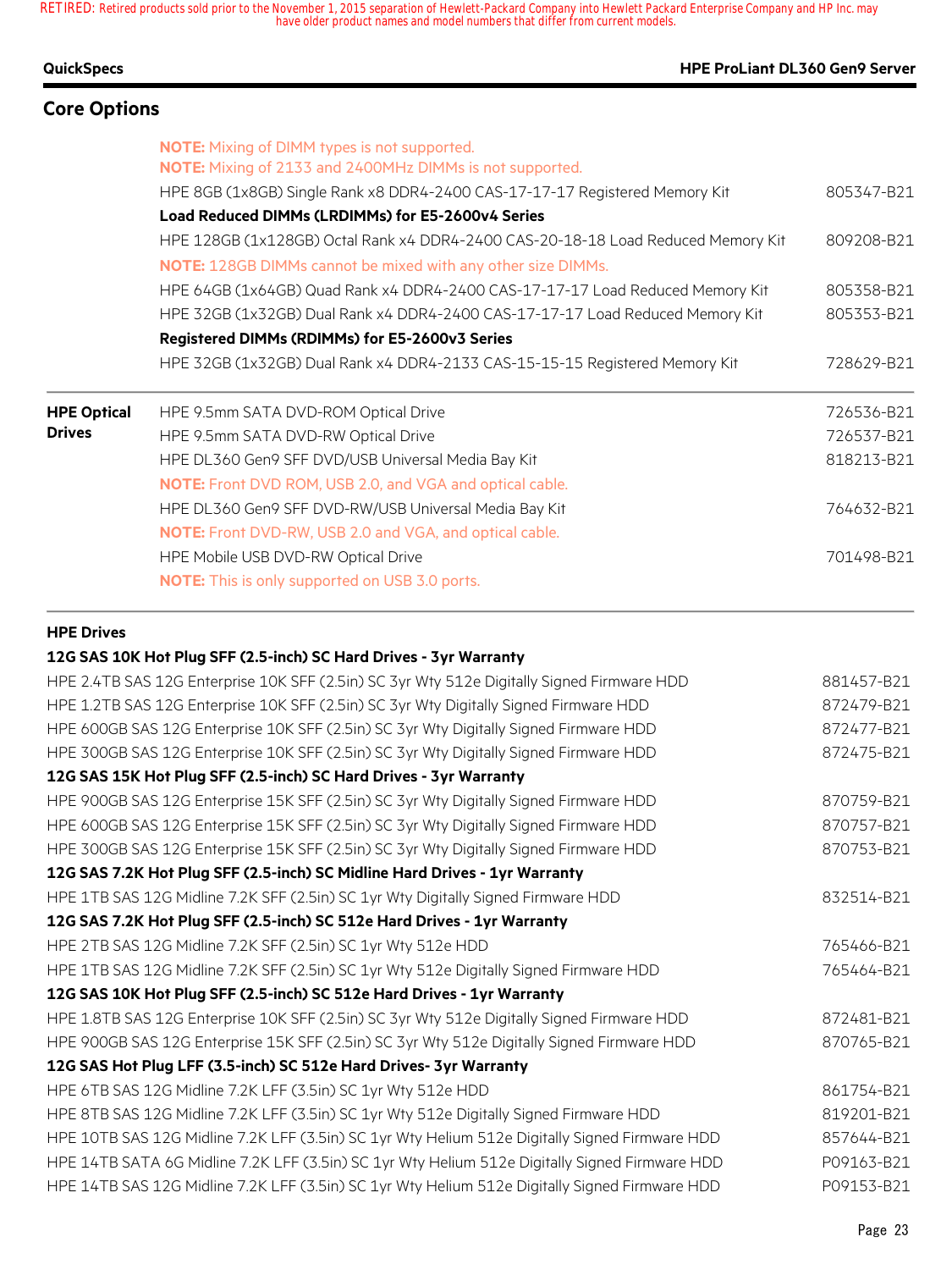#### **QuickSpecs HPE ProLiant DL360 Gen9 Server**

# **Core Options**

### **12G SAS Hot Plug LFF (3.5-inch) SC Enterprise Hard Drives - 3yr Warranty**

| HPE 600GB SAS 12G Enterprise 15K LFF (3.5in) SCC 3yr Wty Digitally Signed Firmware HDD | P04695-B21 |
|----------------------------------------------------------------------------------------|------------|
| HPE 300GB SAS 12G Enterprise 15K LFF (3.5in) SCC 3yr Wty Digitally Signed Firmware HDD | P04693-B21 |
| 12G SAS Hot Plug LFF (3.5-inch) SC Midline Hard Drives - 1yr Warranty                  |            |
| HPE 4TB SAS 12G Midline 7.2K LFF (3.5in) SC 1yr Wty Digitally Signed Firmware HDD      | 872487-B21 |
| HPE 4TB SAS 12G Midline 7.2K LFF (3.5in) SC 1yr Wty Digitally Signed Firmware HDD      | 872487-B21 |
| HPE 2TB SAS 12G Midline 7.2K LFF (3.5in) SC 1yr Wty Digitally Signed Firmware HDD      | 872485-B21 |
| HPE 2TB SAS 12G Midline 7.2K LFF (3.5in) SC 1yr Wty Digitally Signed Firmware HDD      | 872485-B21 |
| HPE 6TB SAS 12G Midline 7.2K LFF (3.5in) SC 1yr Wty Digitally Signed Firmware HDD      | 846514-B21 |
| HPE 1TB SAS 12G Midline 7.2K LFF (3.5in) SC 1yr Wty Digitally Signed Firmware HDD      | 846524-B21 |
|                                                                                        |            |

#### **SSD Selection**

To streamline the configuration process for HPE ProLiant Gen9 servers and to provide the best product availability, HPE recommends SSDs from the list located here: **http://www.hpe.com/products/recommend**.

**12G SAS Hot Plug SFF (2.5-inch) Write Intensive Solid State Drives - 3yr Warranty**

| HPE 3.2TB SAS 12G Write Intensive SFF (2.5in) SC 3yr Wty Digitally Signed Firmware SSD | P04547-B21 |
|----------------------------------------------------------------------------------------|------------|
| HPE 1.6TB SAS 12G Write Intensive SFF (2.5in) SC 3yr Wty Digitally Signed Firmware SSD | P04545-B21 |
| HPE 1.6TB SAS 12G Write Intensive SFF (2.5in) SC 3yr Wty Digitally Signed Firmware SSD | P09102-B21 |
| HPE 800GB SAS 12G Write Intensive SFF (2.5in) SC 3yr Wty Digitally Signed Firmware SSD | P09100-B21 |
| HPE 800GB SAS 12G Write Intensive SFF (2.5in) SC 3yr Wty Digitally Signed Firmware SSD | P04543-B21 |
| HPE 400GB SAS 12G Write Intensive SFF (2.5in) SC 3yr Wty Digitally Signed Firmware SSD | P09098-B21 |
| HPE 400GB SAS 12G Write Intensive SFF (2.5in) SC 3yr Wty Digitally Signed Firmware SSD | P04541-B21 |
| 12G SAS Hot Plug SFF (2.5-inch) SC Read Intensive Solid State Drives - 3yr Warranty    |            |
| HPE 7.68TB SAS 12G Read Intensive SFF (2.5in) SC 3yr Wty Digitally Signed Firmware SSD | P04523-B21 |
| HPE 3.84TB SAS 12G Read Intensive SFF (2.5in) SC 3yr Wty Digitally Signed Firmware SSD | P04521-B21 |
| HPE 1.92TB SAS 12G Read Intensive SFF (2.5in) SC 3yr Wty Digitally Signed Firmware SSD | P04519-B21 |
| HPE 960GB SAS 12G Read Intensive SFF (2.5in) SC 3yr Wty Digitally Signed Firmware SSD  | P04517-B21 |
| HPE 15.3TB SAS 12G Read Intensive SFF (2.5in) SC 3yr Wty Digitally Signed Firmware SSD | P06592-B21 |
| HPE 7.68TB SAS 12G Read Intensive SFF (2.5in) SC 3yr Wty Digitally Signed Firmware SSD | P06590-B21 |
| HPE 3.84TB SAS 12G Read Intensive SFF (2.5in) SC 3yr Wty Digitally Signed Firmware SSD | P06588-B21 |
| HPE 1.92TB SAS 12G Read Intensive SFF (2.5in) SC 3yr Wty Digitally Signed Firmware SSD | P06586-B21 |
| HPE 960GB SAS 12G Read Intensive SFF (2.5in) SC 3yr Wty Digitally Signed Firmware SSD  | P06584-B21 |
| HPE 3.84TB SAS 12G Read Intensive SFF (2.5in) SC 3yr Wty Digitally Signed Firmware SSD | 872394-B21 |
| HPE 1.92TB SAS 12G Read Intensive SFF (2.5in) SC 3yr Wty Digitally Signed Firmware SSD | 872392-B21 |
| HPE 960GB SAS 12G Read Intensive SFF (2.5in) SC 3yr Wty Digitally Signed Firmware SSD  | 872390-B21 |
| HPE 15.3TB SAS 12G Read Intensive SFF (2.5in) SC 3yr Wty Digitally Signed Firmware SSD | 870148-B21 |
| HPE 7.68TB SAS 12G Read Intensive SFF (2.5in) SC 3yr Wty Digitally Signed Firmware SSD | 870144-B21 |
| HPE 3.84TB SAS 12G Read Intensive SFF (2.5in) SC 3yr Wty Digitally Signed Firmware SSD | 875330-B21 |
| 12G SAS Hot Plug SFF (2.5-inch) SC Mixed Use-3 Solid State Drives - 3yr Warranty       |            |
| HPE 6.4TB SAS 12G Mixed Use SFF (2.5in) SC 3yr Wty Digitally Signed Firmware SSD       | P09096-B21 |
| HPE 3.2TB SAS 12G Mixed Use SFF (2.5in) SC 3yr Wty Digitally Signed Firmware SSD       | P09094-B21 |
| HPE 1.6TB SAS 12G Mixed Use SFF (2.5in) SC 3yr Wty Digitally Signed Firmware SSD       | P09092-B21 |
| HPE 800GB SAS 12G Mixed Use SFF (2.5in) SC 3yr Wty Digitally Signed Firmware SSD       | P09090-B21 |
| HPE 400GB SAS 12G Mixed Use SFF (2.5in) SC 3yr Wty Digitally Signed Firmware SSD       | P09088-B21 |
| HPE 6.4TB SAS 12G Mixed Use SFF (2.5in) SC 3yr Wty Digitally Signed Firmware SSD       | P04539-B21 |
| HPE 3.2TB SAS 12G Mixed Use SFF (2.5in) SC 3yr Wty Digitally Signed Firmware SSD       | P04537-B21 |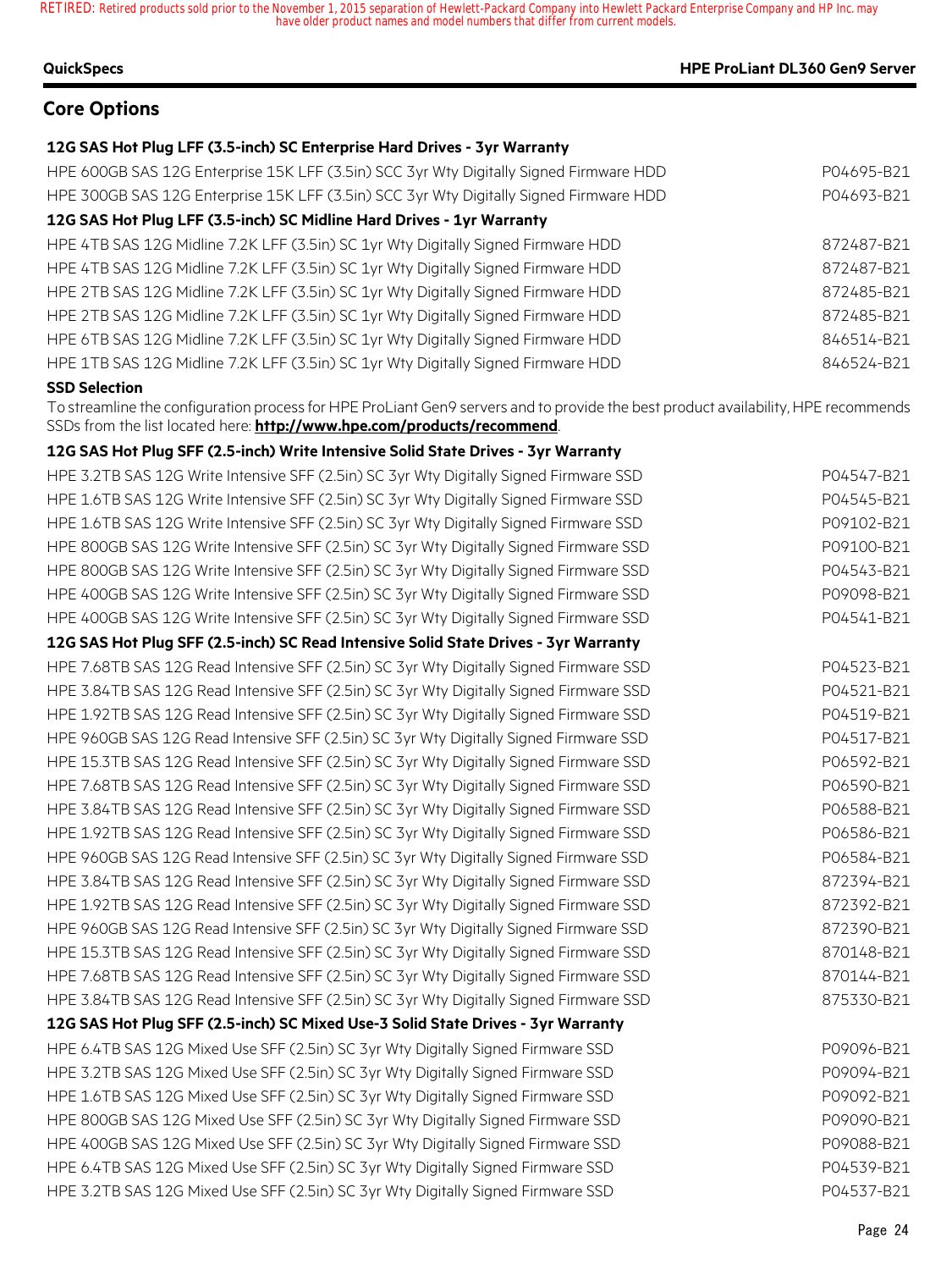| <b>QuickSpecs</b>                                                                 | <b>HPE ProLiant DL360 Gen9 Server</b> |  |
|-----------------------------------------------------------------------------------|---------------------------------------|--|
| <b>Core Options</b>                                                               |                                       |  |
| HPE 1.6TB SAS 12G Mixed Use SFF (2.5in) SC 3yr Wty Digitally Signed Firmware SSD  | P04533-B21                            |  |
| HPE 800GB SAS 12G Mixed Use SFF (2.5in) SC 3yr Wty Digitally Signed Firmware SSD  | P04527-B21                            |  |
| HPE 400GB SAS 12G Mixed Use SFF (2.5in) SC 3yr Wty Digitally Signed Firmware SSD  | P04525-B21                            |  |
| 12G SAS Mixed Use LFF (3.5in)                                                     |                                       |  |
| HPE 800GB SAS 12G Mixed Use LFF (3.5in) SCC 3yr Wty Digitally Signed Firmware SSD | P04529-B21                            |  |
| 6G SATA Hot Plug SFF (2.5 inch) SC Midline Hard Drives - 1yr Warranty             |                                       |  |
| HPE 1TB SATA 6G Midline 7.2K SFF (2.5in) SC 1yr Wty Digitally Signed Firmware HDD | 655710-B21                            |  |
|                                                                                   |                                       |  |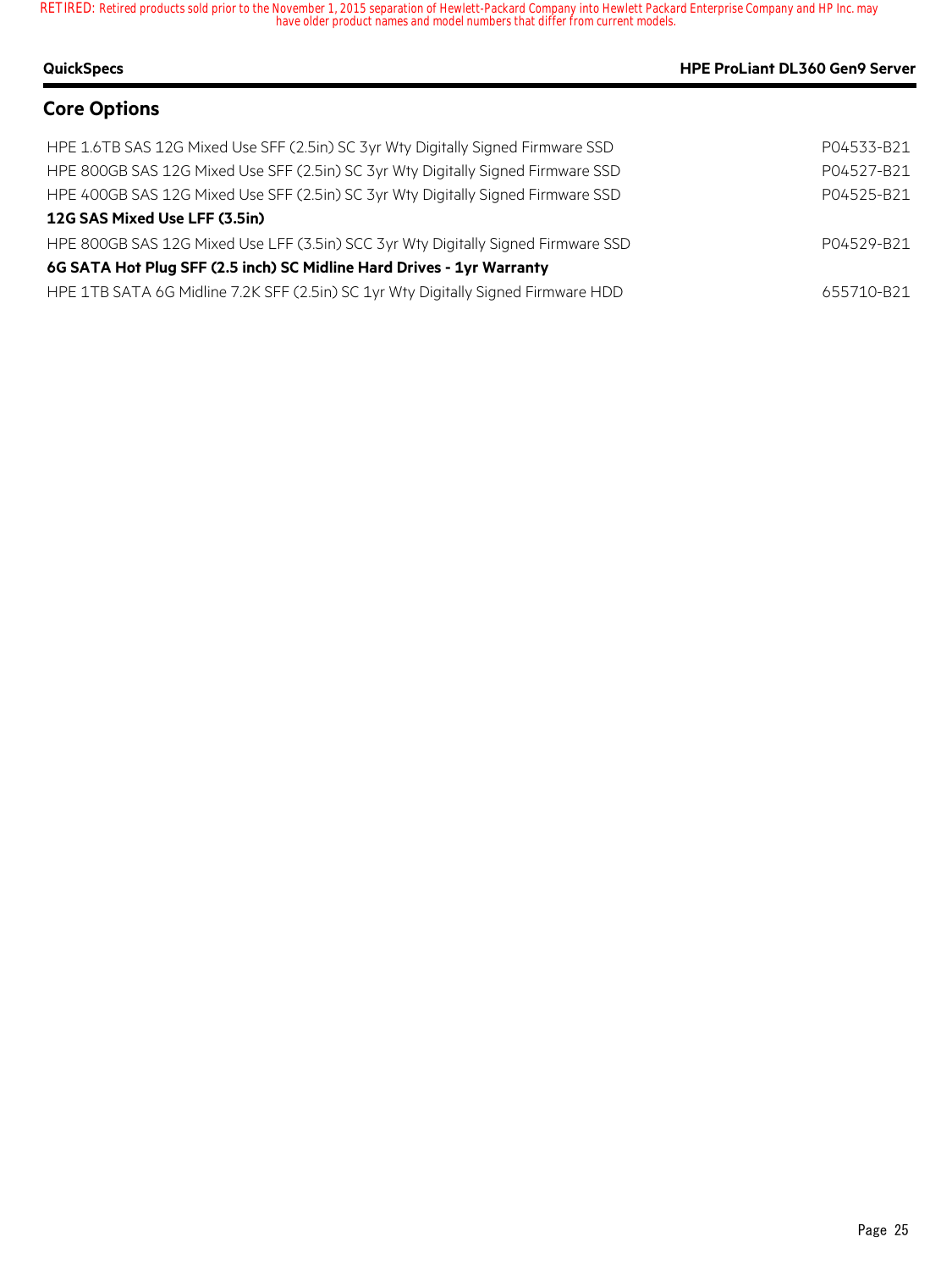### **QuickSpecs HPE ProLiant DL360 Gen9 Server**

# **Core Options**

### **6G SATA Hot Plug SFF (2.5-inch) SC 512e Hard Drives - 1yr Warranty**

| HPE 2TB SATA 6G Midline 7.2K SFF (2.5in) SC 1yr Wty 512e Digitally Signed Firmware HDD         | 765455-B21 |
|------------------------------------------------------------------------------------------------|------------|
| 6G SATA Hot Plug LFF (3.5-inch) SC 512e Hard Drives - 1yr Warranty                             |            |
| HPE 8TB SATA 6G Midline 7.2K LFF (3.5in) SC 1yr Wty 512e Digitally Signed Firmware HDD         | 819203-B21 |
| HPE 6TB SATA 6G Midline 7.2K LFF (3.5in) SC 1yr Wty 512e HDD                                   | 861750-B21 |
| HPE 12TB SATA 6G Midline 7.2K LFF (3.5in) SC 1yr Wty Helium 512e Digitally Signed Firmware HDD | 881785-B21 |
| HPE 10TB SATA 6G Midline 7.2K LFF (3.5in) SC 1yr Wty Helium 512e Digitally Signed Firmware HDD | 857648-B21 |
| 6G SATA Hot Plug LFF (3.5-inch) SC Midline Hard Drives - 1yr Warranty                          |            |
| HPE 4TB SATA 6G Midline 7.2K LFF (3.5in) SC 1yr Wty Digitally Signed Firmware HDD              | 872491-B21 |
| HPE 4TB SATA 6G Midline 7.2K LFF (3.5in) SC 1yr Wty Digitally Signed Firmware HDD              | 872491-B21 |
| HPE 1TB SATA 6G Midline 7.2K LFF (3.5in) SC 1yr Wty HDD                                        | 861691-B21 |
| HPE 2TB SATA 6G Midline 7.2K LFF (3.5in) SC 1yr Wty Digitally Signed Firmware HDD              | 872489-B21 |
| HPE 2TB SATA 6G Midline 7.2K LFF (3.5in) SC 1yr Wty Digitally Signed Firmware HDD              | 872489-B21 |
| 6G SATA Hot Plug SFF (2.5-inch) SC DS Read Intensive Solid State Drives - 3yr Warranty         |            |
| HPE 7.68TB SATA 6G Read Intensive SFF (2.5in) SC 3yr Wty Digitally Signed Firmware SSD         | P04482-B21 |
| HPE 3.84TB SATA 6G Read Intensive SFF (2.5in) SC 3yr Wty Digitally Signed Firmware SSD         | P04480-B21 |
| HPE 1.92TB SATA 6G Read Intensive SFF (2.5in) SC 3yr Wty Digitally Signed Firmware SSD         | P04478-B21 |
| HPE 960GB SATA 6G Read Intensive SFF (2.5in) SC 3yr Wty Digitally Signed Firmware SSD          | P04476-B21 |
| HPE 480GB SATA 6G Read Intensive SFF (2.5in) SC 3yr Wty Digitally Signed Firmware SSD          | P04474-B21 |
| HPE 3.84TB SATA 6G Read Intensive SFF (2.5in) SC 3yr Wty Digitally Signed Firmware SSD         | P04570-B21 |
| HPE 1.92TB SATA 6G Read Intensive SFF (2.5in) SC 3yr Wty Digitally Signed Firmware SSD         | P06198-B21 |
| HPE 1.92TB SATA 6G Read Intensive SFF (2.5in) SC 3yr Wty Digitally Signed Firmware SSD         | P04566-B21 |
| HPE 960GB SATA 6G Read Intensive SFF (2.5in) SC 3yr Wty Digitally Signed Firmware SSD          | P04564-B21 |
| HPE 960GB SATA 6G Read Intensive SFF (2.5in) SC 3yr Wty Digitally Signed Firmware SSD          | P06196-B21 |
| HPE 480GB SATA 6G Read Intensive SFF (2.5in) SC 3yr Wty Digitally Signed Firmware SSD          | P04560-B21 |
| HPE 480GB SATA 6G Read Intensive SFF (2.5in) SC 3yr Wty Digitally Signed Firmware SSD          | P06194-B21 |
| HPE 240GB SATA 6G Read Intensive SFF (2.5in) SC 3yr Wty Digitally Signed Firmware SSD          | 875503-B21 |
| HPE 240GB SATA 6G Read Intensive SFF (2.5in) SC 3yr Wty Digitally Signed Firmware SSD          | P04556-B21 |
| HPE 3.84TB SATA 6G Read Intensive SFF (2.5in) SC 3yr Wty Digitally Signed Firmware SSD         | P06200-B21 |
| Read Intensive - 6G SATA - M.2 - Solid State Drives                                            |            |
| HPE 480GB SATA 6G Read Intensive M.2 2280 3yr Wty Digitally Signed Firmware SSD                | 875498-B21 |
| HPE 960GB SATA 6G Read Intensive M.2 2280 3yr Wty Digitally Signed Firmware SSD                | 875500-B21 |
| 6G SATA Hot Plug SFF (2.5-inch) SC DS Mixed Use Solid State Drives - 3yr Warranty              |            |
| HPE 480GB SATA 6G Mixed Use SFF (2.5in) SC 3yr Wty Digitally Signed Firmware SSD               | 872344-B21 |
| Mixed Use - 6G SATA - M.2 - Solid State Drives                                                 |            |
| HPE 240GB SATA 6G Mixed Use M.2 2280 3yr Wty Digitally Signed Firmware SSD                     | 875488-B21 |
| Mixed Use - 6G SATA - M.2 - Solid State Drives                                                 |            |
| HPE 960GB SATA 6G Mixed Use M.2 2280 3yr Wty Digitally Signed Firmware SSD                     | 875492-B21 |
| HPE 480GB SATA 6G Mixed Use M.2 2280 3yr Wty Digitally Signed Firmware SSD                     | 875490-B21 |
| 6G SATA Hot Plug SFF (2.5-inch) SC Mixed Use-2 Solid State Drives                              |            |
| HPE 1.92TB SATA 6G Mixed Use SFF (2.5in) SC 3yr Wty Digitally Signed Firmware SSD              | P09722-B21 |
| HPE 960GB SATA 6G Mixed Use SFF (2.5in) SC 3yr Wty Digitally Signed Firmware SSD               | P09716-B21 |
| HPE 480GB SATA 6G Mixed Use SFF (2.5in) SC 3yr Wty Digitally Signed Firmware SSD               | P09712-B21 |
| HPE 1.92TB SATA 6G Mixed Use SFF (2.5in) SC 3yr Wty Digitally Signed Firmware SSD              | P07930-B21 |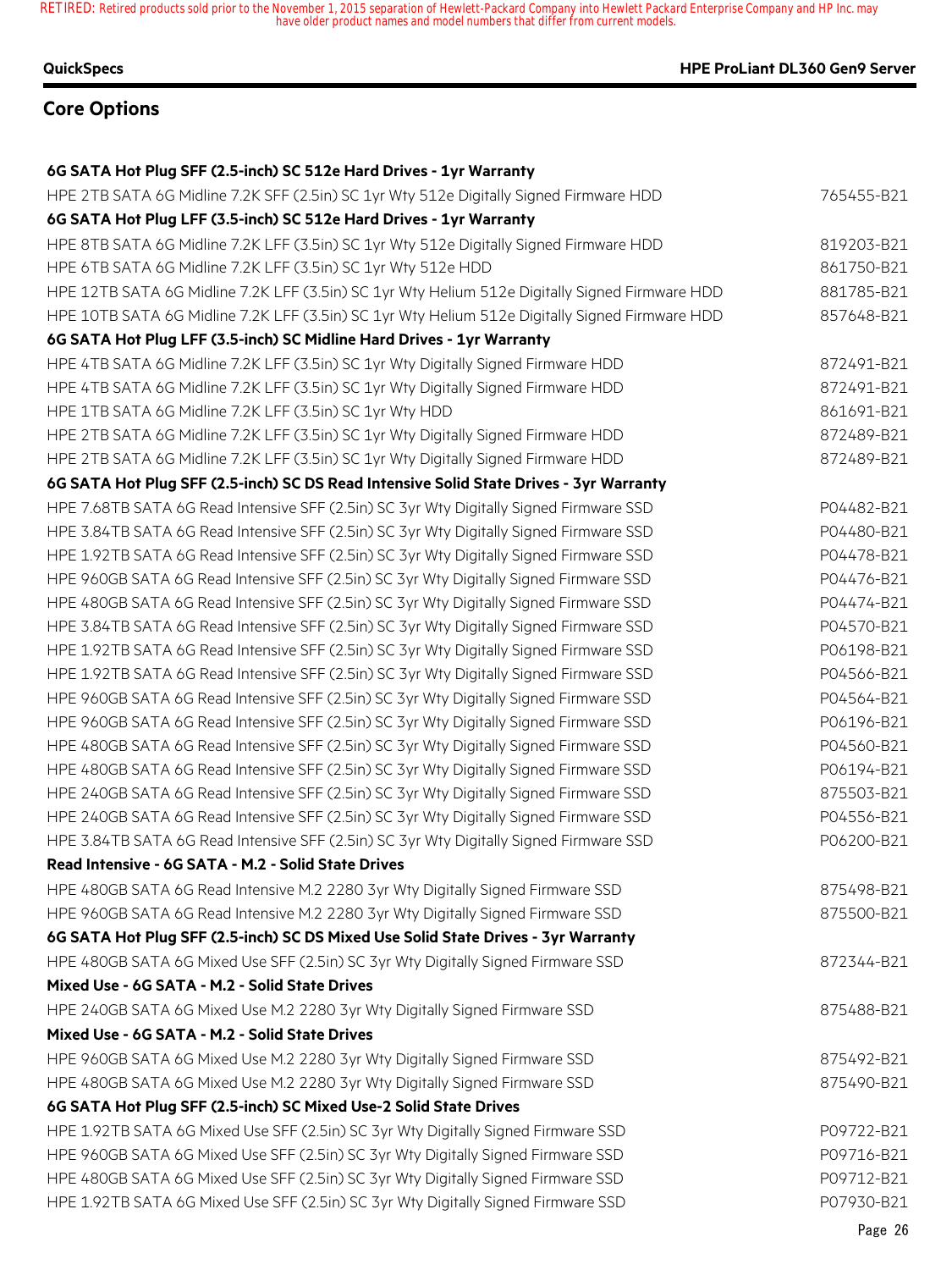# **Core Options**

| HPE 960GB SATA 6G Mixed Use SFF (2.5in) SC 3yr Wty Digitally Signed Firmware SSD                 | P07926-B21 |
|--------------------------------------------------------------------------------------------------|------------|
| HPE 480GB SATA 6G Mixed Use SFF (2.5in) SC 3yr Wty Digitally Signed Firmware SSD                 | P07922-B21 |
| HPE 3.84TB SATA 6G Mixed Use SFF (2.5in) SC 3yr Wty Digitally Signed Firmware SSD                | P00896-B21 |
| 6G SATA Read Intensive LFF (3.5in)                                                               |            |
| HPE 1.92TB SATA 6G Read Intensive LFF (3.5in) SCC 3yr Wty Digitally Signed Firmware SSD          | P09693-B21 |
| HPE 960GB SATA 6G Read Intensive LFF (3.5in) SCC 3yr Wty Digitally Signed Firmware SSD           | P09689-B21 |
| HPE 480GB SATA 6G Read Intensive LFF (3.5in) SCC 3yr Wty Digitally Signed Firmware SSD           | P09687-B21 |
| 6G SATA Hot Plug LFF (3.5-inch) SCC DS Mixed Use Solid State Drives - 3yr Warranty               |            |
| HPE 1.92TB SATA 6G Mixed Use LFF (3.5in) SCC 3yr Wty Digitally Signed Firmware SSD               | P09724-B21 |
| HPE 960GB SATA 6G Mixed Use LFF (3.5in) SCC 3yr Wty Digitally Signed Firmware SSD                | P09718-B21 |
| HPE 1.92TB SATA 6G Mixed Use LFF (3.5in) SCC 3yr Wty Digitally Signed Firmware SSD               | P07932-B21 |
| HPE 960GB SATA 6G Mixed Use LFF (3.5in) SCC 3yr Wty Digitally Signed Firmware SSD                | P07928-B21 |
| HPE 480GB SATA 6G Mixed Use LFF (3.5in) SCC 3yr Wty Digitally Signed Firmware SSD                | P07924-B21 |
| HPE 960GB SATA 6G Mixed Use LFF (3.5in) SCC 3yr Wty Digitally Signed Firmware SSD                | 875476-B21 |
| HPE 480GB SATA 6G Mixed Use LFF (3.5in) SCC 3yr Wty Digitally Signed Firmware SSD                | 872346-B21 |
| HPE NVMe PCIe Read Intensive SFF (2.5 inch) SC2 Solid State Drives - 3yr Warranty                |            |
| HPE 7.68TB NVMe x4 Lanes Read Intensive SFF (2.5in) SCN 3yr Wty Digitally Signed Firmware SSD    | P10218-B21 |
| HPE 3.84TB NVMe x4 Lanes Read Intensive SFF (2.5in) SCN 3yr Wty Digitally Signed Firmware SSD    | P10216-B21 |
| HPE 1.92TB NVMe x4 Lanes Read Intensive SFF (2.5in) SCN 3yr Wty Digitally Signed Firmware SSD    | P10214-B21 |
| HPE 2TB NVMe x4 Lanes Read Intensive SFF (2.5in) SCN 3yr Wty Digitally Signed Firmware SSD       | 877986-B21 |
| HPE 375GB NVMe x4 Lanes Write Intensive SFF (2.5in) SCN 3yr Wty Digitally Signed Firmware SSD    | 878014-B21 |
| HPE 1.6TB NVMe x8 Lanes Mixed Use HHHL 3yr Wty Digitally Signed Firmware Card                    | P10264-B21 |
| HPE 3.2TB NVMe x8 Lanes Mixed Use HHHL 3yr Wty Digitally Signed Firmware Card                    | P10266-B21 |
| HPE 6.4TB NVMe x8 Lanes Mixed Use HHHL 3yr Wty Digitally Signed Firmware Card                    | P10268-B21 |
| HPE 480GB SATA 6G Mixed Use SFF (2.5in) SC 3yr Wty Digitally Signed Firmware SSD                 | P05976-B21 |
| HPE 960GB SATA 6G Mixed Use SFF (2.5in) SC 3yr Wty Digitally Signed Firmware SSD                 | P05980-B21 |
| HPE 1.92TB SATA 6G Mixed Use SFF (2.5in) SC 3yr Wty Digitally Signed Firmware SSD                | P05986-B21 |
| HPE 3.84TB SATA 6G Mixed Use SFF (2.5in) SC 3yr Wty Digitally Signed Firmware SSD                | P05994-B21 |
| HPE 240GB SATA 6G Read Intensive SFF (2.5in) SC 3yr Wty Digitally Signed Firmware SSD            | P05924-B21 |
| HPE 480GB SATA 6G Read Intensive SFF (2.5in) SC 3yr Wty Digitally Signed Firmware SSD            | P05928-B21 |
| HPE 960GB SATA 6G Read Intensive SFF (2.5in) SC 3yr Wty Digitally Signed Firmware SSD            | P05932-B21 |
| HPE 1.92TB SATA 6G Read Intensive SFF (2.5in) SC 3yr Wty Digitally Signed Firmware SSD           | P05938-B21 |
| HPE 3.84TB SATA 6G Read Intensive SFF (2.5in) SC 3yr Wty Digitally Signed Firmware SSD           | P05946-B21 |
| HPE 960GB SAS 12G Mixed Use SC 3yr Wty Value SAS Digitally Signed Firmware SSD                   | P10448-B21 |
| HPE 960GB SAS 12G Mixed Use LFF (3.5in) SCC 3yr Wty Value SAS Digitally Signed Firmware SSD      | P10450-B21 |
| HPE 1.92TB SAS 12G Mixed Use SFF (2.5in) SC 3yr Wty Value SAS Digitally Signed Firmware SSD      | P10454-B21 |
| HPE 1.92TB SAS 12G Mixed Use LFF (3.5in) SCC 3yr Wty Value SAS Digitally Signed Firmware SSD     | P10456-B21 |
| HPE 3.84TB SAS 12G Mixed Use SFF (2.5in) SC 3yr Wty Value SAS Digitally Signed Firmware SSD      | P10460-B21 |
| HPE 960GB SAS 12G Read Intensive SFF (2.5in) SC 3yr Wty Value SAS Digitally Signed Firmware SSD  | P10440-B21 |
| HPE 1.92TB SAS 12G Read Intensive SFF (2.5in) SC 3yr Wty Value SAS Digitally Signed Firmware SSD | P10442-B21 |
| HPE 3.84TB SAS 12G Read Intensive SFF (2.5in) SC 3yr Wty Value SAS Digitally Signed Firmware SSD | P10444-B21 |
| HPE 7.68TB SAS 12G Read Intensive SFF (2.5in) SC 3yr Wty Value SAS Digitally Signed Firmware SSD | P10446-B21 |
| NOTE: HPE NVMe drives need the enablement kit 764628-B21.                                        |            |

**NOTE:** Hewlett Packard Enterprise has qualified the NVMe drive portfolio using the Operating System inbox drivers. **NOTE:** For full detail please see the **HPE Solid State Drive QuickSpecs**.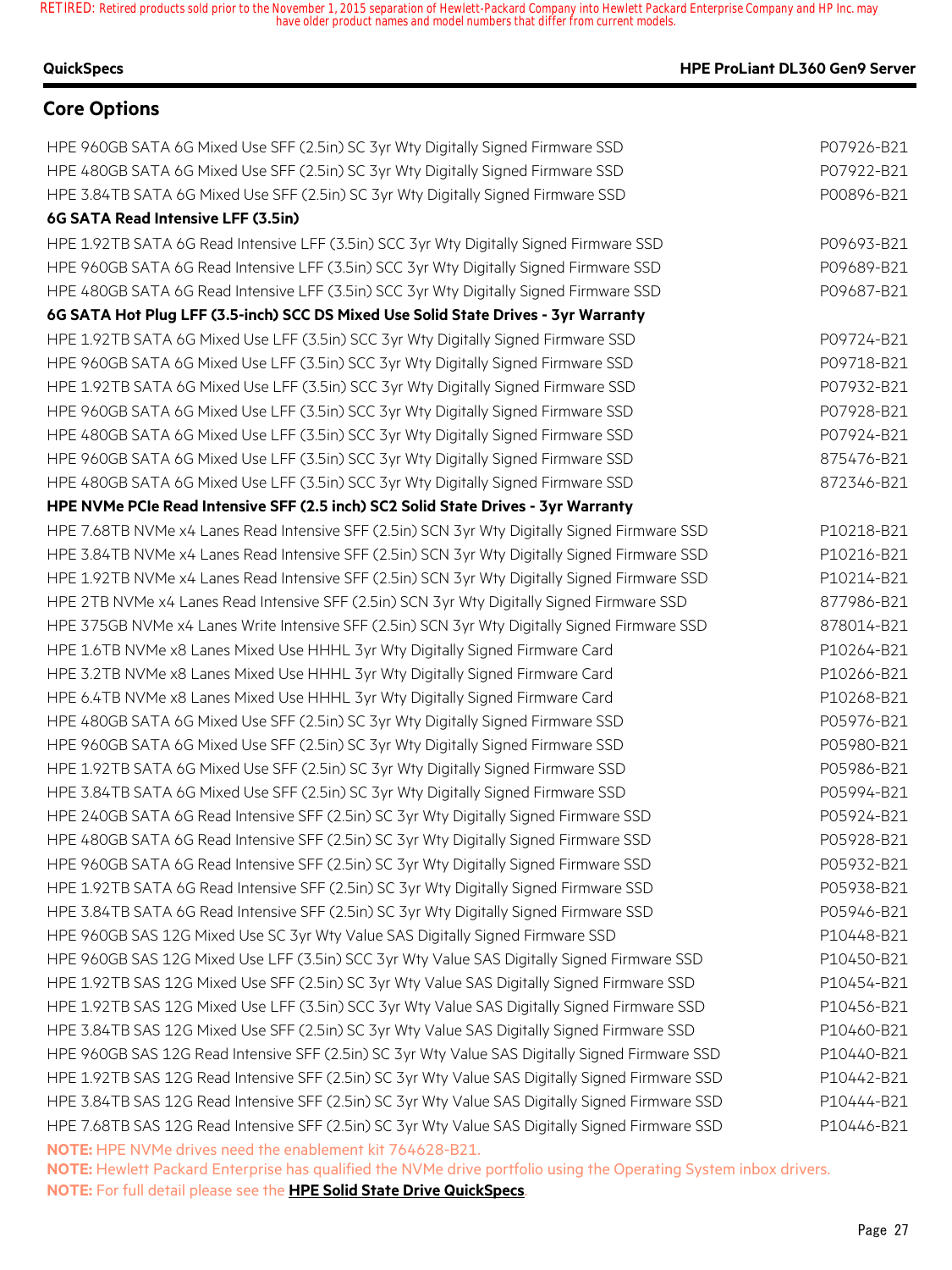### **QuickSpecs HPE ProLiant DL360 Gen9 Server**

# **Core Options**

#### **HPE NVMe PCIe Mixed Use SFF (2.5 inch) SC2 Solid State Drives - 3yr Warranty**

| HPE 6.4TB NVMe x4 Lanes Mixed Use SFF (2.5in) SCN 3yr Wty Digitally Signed Firmware SSD                                                | P10226-B21 |
|----------------------------------------------------------------------------------------------------------------------------------------|------------|
| HPE 3.2TB NVMe x4 Lanes Mixed Use SFF (2.5in) SCN 3yr Wty Digitally Signed Firmware SSD                                                | P10224-B21 |
| HPE 1.6TB NVMe x4 Lanes Mixed Use SFF (2.5in) SCN 3yr Wty Digitally Signed Firmware SSD                                                | P10222-B21 |
| HPE 3.2TB NVMe x4 Lanes Mixed Use SFF (2.5in) SCN 3yr Wty Digitally Signed Firmware SSD                                                | 877998-B21 |
| HPE 1.6TB NVMe x4 Lanes Mixed Use SFF (2.5in) SCN 3yr Wty Digitally Signed Firmware SSD                                                | 877994-B21 |
| <b>NOTE:</b> HPE NVMe drives need the enablement kit 764628-B21.                                                                       |            |
| NOTE: Hewlett Packard Enterprise has qualified the NVMe drive portfolio using the Operating System inbox drivers.                      |            |
| NOTE: For full detail please see the HPE Solid State Drive QuickSpecs                                                                  |            |
| <b>M.2 SSD</b>                                                                                                                         |            |
| HPE Universal SATA HHHL 3yr Wty M.2 Kit                                                                                                | 878783-B21 |
| NOTE: M.2 drives go in PCIe slots and use B140i SATA controller only.                                                                  |            |
| <b>NOTE:</b> M.2 supports Software RAID only.                                                                                          |            |
| <b>NOTE:</b> No HPE Flexible Smart Array supported.                                                                                    |            |
| <b>Hard Drive Blank Kits</b>                                                                                                           |            |
| HPE Large Form Factor Hard Drive Blank Kit                                                                                             | 666986-B21 |
| HPE Small Form Factor Hard Drive Blank Kit                                                                                             | 666987-B21 |
| NOTE: M.2 drives go in PCIe slots and use B140i SATA controller only.                                                                  |            |
| <b>NOTE:</b> M.2 supports Software RAID only.                                                                                          |            |
| <b>NOTE:</b> No HPE Flexible Smart Array supported.                                                                                    |            |
| <b>Hard Drive Kits</b>                                                                                                                 |            |
| HPE DL360 Gen9 2SFF SAS/SATA Universal Media Bay Kit                                                                                   | 764630-B21 |
| NOTE: Required when upgrading 8SFF config to 10SFF model. Not supported in the 4LFF model.                                             |            |
| HPE DL360 Gen9 NVMe 2 Solid State Drive Express Bay Enablement Kit                                                                     | 764628-B21 |
| NOTE: This option provides support for up to 2NVMe drives in SFF only. This option cannot be used with<br>the Universal Media Bay Kit. |            |
| NOTE: The HPE DL360 Gen9 High Performance Fan Kit (766201-B21) is required with the NVMe kit.                                          |            |
| NOTE: The PCIe card can only be used in slot1 of primary riser or slot3 of secondary optional FH riser.                                |            |
| HPE DL360 Gen9 6 NVMe + 4 SAS/SATA Express Bay Enablement Kit                                                                          | 817676-B21 |
| NOTE: Required when upgrading 8SFF config to 10SFF model. Not supported in the 4LFF model.                                             |            |
| NOTE: This option provides support for up to 6NVMe drives in SFF only. Adding NVMe drives replaces support for Universal<br>Media Bay. |            |
| <b>NOTE:</b> The PCIe card in this enablement kit can only be populated in slot1 of primary riser.                                     |            |
| NOTE: This option provides support for up to 2NVMe drives in SFF only. This option cannot be used with the Universal Media<br>Bay Kit. |            |
| NOTE: The HPE DL360 Gen9 High Performance Fan Kit (766201-B21) is required with the NVMe kit.                                          |            |
| NOTE: The PCIe card can only be used in slot1 of primary riser or slot3 of secondary optional FH riser.                                |            |
| 25 Gigabit Ethernet adapters                                                                                                           |            |
| HPE Ethernet 10/25Gb 2-port 640SFP28 Adapter                                                                                           | 817753-B21 |
| NOTE: This option provides support for up to 6NVMe drives in SFF only. Adding NVMe drives replaces support for Universal               |            |
| Media Bay.                                                                                                                             |            |
| NOTE: The PCIe card in this enablement kit can only be populated in slot1 of primary riser.                                            |            |
|                                                                                                                                        |            |

| <b>HPE</b> | <b>10 Gigabit Ethernet adapters</b>      |            |
|------------|------------------------------------------|------------|
| Networking | HPE Ethernet 10Gb 2-port 562SFP+ Adapter | 727055-B21 |
|            | HPE Ethernet 10Gb 2-port 530SFP Adapter  | 652503-B21 |
|            | HPE Ethernet 10Gb 2-port 530T Adapter    | 656596-B21 |
|            |                                          | Page 28    |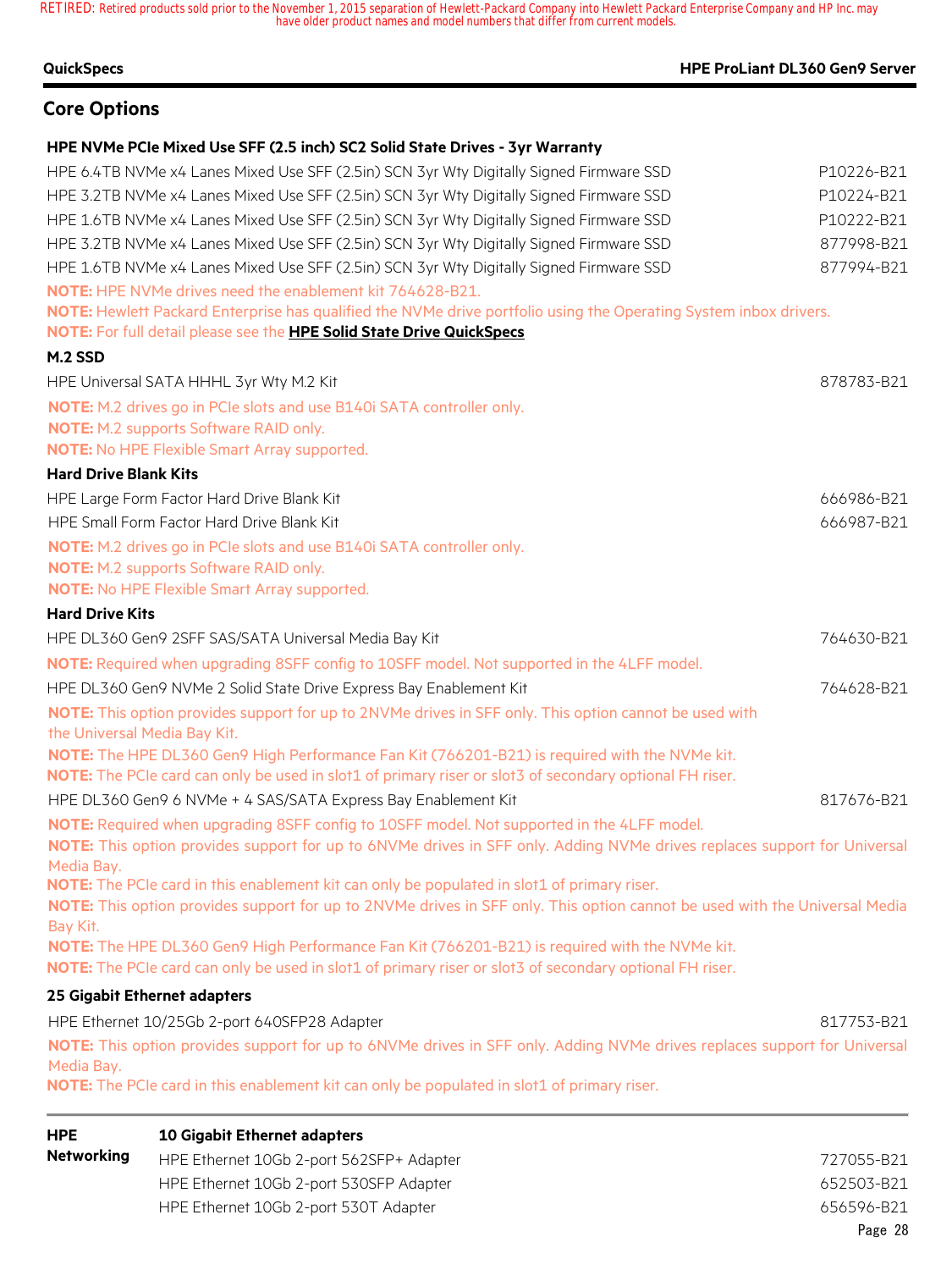# **Core Options**

#### **QuickSpecs HPE ProLiant DL360 Gen9 Server**

| HPE Ethernet 10Gb 2-port 561T Adapter                                                                                                                                | 716591-B21 |
|----------------------------------------------------------------------------------------------------------------------------------------------------------------------|------------|
| HPE Ethernet 10Gb 2-port 560SFP+ Adapter                                                                                                                             | 665249-B21 |
| HPE Ethernet 10Gb 2-port 546SFP+ Adapter                                                                                                                             | 779793-B21 |
| NOTE: The DL360 Gen9 ships with 4x1Gb Embedded.                                                                                                                      |            |
| NOTE: A minimum of two Gigabytes (2 GB) of server memory is required per each adapter.                                                                               |            |
| NOTE: Direct Attach Cable (DAC) for copper environments or fiber transceivers and cables for fiber-optic                                                             |            |
| environments must be purchased separately.                                                                                                                           |            |
| NOTE: Please see NIC QuickSpecs for Technical Specifications and additional information:<br>https://www.hpe.com/us/en/product-catalog/servers/adapters.hits-12.html. |            |
| 1 Gigabit Ethernet adapters                                                                                                                                          |            |
| HPE Ethernet 1Gb 4-port 366T Adapter                                                                                                                                 | 811546-B21 |
| HPE Ethernet 1Gb 4-port 331T Adapter                                                                                                                                 | 647594-B21 |
|                                                                                                                                                                      |            |
| NOTE: The DL360 Gen9 ships with 4x1Gb Embedded.<br>NOTE: A minimum of two Gigabytes (2 GB) of server memory is required per each adapter.                            |            |
| NOTE: Direct Attach Cable (DAC) for copper environments or fiber transceivers and cables for fiber-optic                                                             |            |
| environments must be purchased separately.                                                                                                                           |            |
| NOTE: Please see NIC QuickSpecs for Technical Specifications and additional information:                                                                             |            |
| https://www.hpe.com/us/en/product-catalog/servers/adapters.hits-12.html                                                                                              |            |
| HPE Ethernet 1Gb 2-port 361T Adapter                                                                                                                                 | 652497-B21 |
| HPE Ethernet 1Gb 2-port 332T Adapter                                                                                                                                 | 615732-B21 |
| <b>FlexibleLOM Adapters</b>                                                                                                                                          |            |
| HPE Ethernet 10/25Gb 2-port 640FLR-SFP28 Adapter                                                                                                                     | 817749-B21 |
| HPE Ethernet 10Gb 2-port 562FLR-SFP+ Adapter                                                                                                                         | 727054-B21 |
| HPE FlexFabric 10Gb 4-port 536FLR-T Adapter                                                                                                                          | 764302-B21 |
| HPE FlexFabric 10Gb 2-port 534FLR-SFP+ Adapter                                                                                                                       | 700751-B21 |
| HPE FlexFabric 10Gb 2-port 533FLR-T Adapter                                                                                                                          | 700759-B21 |
| HPE Ethernet 1Gb 4-port 366FLR Adapter                                                                                                                               | 665240-B21 |
| HPE Ethernet 1Gb 4-port 331FLR Adapter                                                                                                                               | 629135-B22 |
| HPE Ethernet 10Gb 2-port 561FLR-T Adapter                                                                                                                            | 700699-B21 |
| HPE Ethernet 10Gb 2-port 560FLR-SFP+ Adapter                                                                                                                         | 665243-B21 |
| HPE FlexFabric 10Gb 2-port 556FLR-SFP+ Adapter                                                                                                                       | 727060-B21 |
| HPE Ethernet 10Gb 2-port 546FLR-SFP+ Adapter                                                                                                                         | 779799-B21 |
| NOTE: The DL360 Gen9 ships with 4x1Gb Embedded.                                                                                                                      |            |
| NOTE: Only one FlexibleLOM can be added to the server as an upgradeable option.                                                                                      |            |
| HPE FlexFabric 10Gb 2-port 556FLR-SFP+ Adapter                                                                                                                       | 727060-B21 |
| <b>HPE InfiniBand 10Gb</b>                                                                                                                                           |            |
| HPE InfiniBand FDR/Ethernet 10Gb/40Gb 2-port 544+QSFP Adapter                                                                                                        | 764284-B21 |
| NOTE: The DL360 Gen9 ships with 4x1Gb Embedded.                                                                                                                      |            |
| NOTE: Only one FlexibleLOM can be added to the server as an upgradeable option.                                                                                      |            |
| HPE InfiniBand FDR/Ethernet 10Gb/40Gb 2-port 544+FLR-QSFP Adapter                                                                                                    | 764285-B21 |
| <b>HPE InfiniBand HPE InfiniBand 100Gb</b>                                                                                                                           |            |
| HPE InfiniBand EDR 100Gb 1-port 841QSFP28 Adapter                                                                                                                    | 872725-B21 |
| HPE InfiniBand EDR/Ethernet 100Gb 2-port 841QSFP28 Adapter                                                                                                           | 872726-B21 |
| HPE InfiniBand EDR/Ethernet 100Gb 1-port 840QSFP28 Adapter                                                                                                           | 825110-B21 |
|                                                                                                                                                                      | 825111-B21 |
| HPE InfiniBand EDR/Ethernet 100Gb 2-port 840QSFP28 Adapter                                                                                                           |            |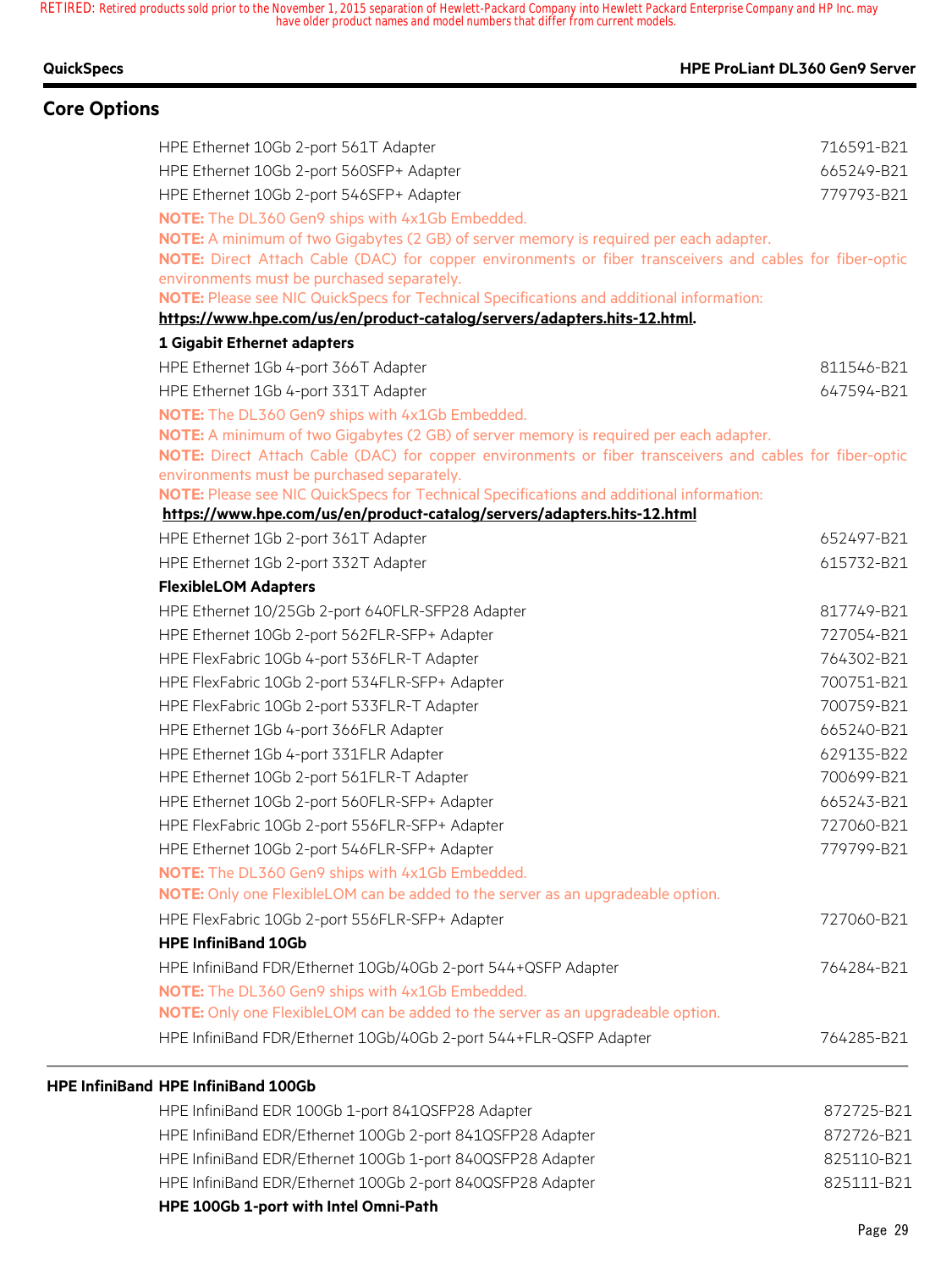| <b>QuickSpecs</b>                             | <b>HPE ProLiant DL360 Gen9 Server</b>                                                                                                                                                                                                                                                                                                                                                                                                                                                                                                                                                                                                                                                                                                                                                                                                                                                                                                                                                                                                                                                                     |                                                      |
|-----------------------------------------------|-----------------------------------------------------------------------------------------------------------------------------------------------------------------------------------------------------------------------------------------------------------------------------------------------------------------------------------------------------------------------------------------------------------------------------------------------------------------------------------------------------------------------------------------------------------------------------------------------------------------------------------------------------------------------------------------------------------------------------------------------------------------------------------------------------------------------------------------------------------------------------------------------------------------------------------------------------------------------------------------------------------------------------------------------------------------------------------------------------------|------------------------------------------------------|
| <b>Core Options</b>                           |                                                                                                                                                                                                                                                                                                                                                                                                                                                                                                                                                                                                                                                                                                                                                                                                                                                                                                                                                                                                                                                                                                           |                                                      |
|                                               | HPE 100Gb 1-port OP101 QSFP28 x16 PCIe Gen3 with Intel Omni-Path Architecture Adapter<br><b>NOTE: For additional InfiniBand</b><br>information: https://www.hpe.com/h20195/v2/GetHTML.aspx?docname=c04154440<br>HPE 100Gb 1-port with Intel Omni-Path<br>HPE DL360 Gen9 Low Profile PCIe Slot CPU2 Kit<br>NOTE: This option kit requires a second CPU and will add an additional Low Profile PCIe 3.0 slot.                                                                                                                                                                                                                                                                                                                                                                                                                                                                                                                                                                                                                                                                                               | 829335-B21<br>764642-B21                             |
|                                               | HPE DL360 Gen9 2P Full Height PCIe Slot 2 GPU Enablement Kit                                                                                                                                                                                                                                                                                                                                                                                                                                                                                                                                                                                                                                                                                                                                                                                                                                                                                                                                                                                                                                              | 867249-B21                                           |
| HPE I/O<br><b>Expansion</b><br><b>Options</b> | NOTE: This enablement kit can support more than one Full Height/GPU card<br>NOTE: This option kit requires a second CPU and will add an additional FH / 3/4 Length PCIe 3.0 slot.<br>NOTE: This kit includes GPU power cable and bracket; when this option kit is installed the Low Profile PCIe3.0<br>riser is not useable.<br>NOTE: It is not possible to convert a unit with the Full height kit back to dual Low Profile brackets.                                                                                                                                                                                                                                                                                                                                                                                                                                                                                                                                                                                                                                                                    |                                                      |
|                                               | HPE DL360 Gen9 2P Full Height PCIe Slot 2 GPU Enablement Kit                                                                                                                                                                                                                                                                                                                                                                                                                                                                                                                                                                                                                                                                                                                                                                                                                                                                                                                                                                                                                                              | 867249-B21                                           |
| <b>HPE Power Supplies</b>                     | HPE 500W Flex Slot Platinum Hot Plug Power Supply Kit<br><b>NOTE:</b> Flex Slot Platinum power supplies support power efficiency of up to 94%. Includes a C-14 power inlet connector.<br>HPE 800W Flex Slot Platinum Hot Plug Power Supply Kit<br>NOTE: Flex Slot Platinum Plus power supplies support power efficiency of up to 94%. Includes a C-14 power inlet (blue)<br>connector that can support HPE Power Discovery Services.<br><b>NOTE:</b> Flex Slot Platinum power supplies support power efficiency of up to 96%.<br>NOTE: Also available in -48VDC and 227VAC / 380VDC power inputs, 720480 and 720484<br>HPE 800W Flex Slot -48VDC Hot Plug Power Supply Kit<br><b>NOTE:</b> Flex Slot -48VDC power supplies support power efficiency of up to 94%.<br>HPE 800W Flex Slot Titanium Hot Plug Power Supply Kit                                                                                                                                                                                                                                                                                | 720478-B21<br>720479-B21<br>720480-B21<br>720482-B21 |
|                                               | NOTE: Flex Slot Titanium power supplies support power efficiency of up to 96%. Includes a C-14 power inlet connector.<br>NOTE: Flex Slot Universal power supplies support power efficiency of up to 94% and support both 277VAC / 380VDC power                                                                                                                                                                                                                                                                                                                                                                                                                                                                                                                                                                                                                                                                                                                                                                                                                                                            |                                                      |
| inputs.                                       | HPE 1400W Flex Slot Platinum Plus Hot Plug Power Supply Kit<br>NOTE: Flex Slot Platinum Plus power supplies support power efficiency of up to 94%.<br>Includes a C-14 power inlet (blue) connector that can support HPE Power Discovery Services.<br><b>NOTE:</b> Maximum of 2 Flex Slot power supplies per platform.<br>NOTE: All power supplies must be of the same input voltage, output rating, and efficiency rating. If non-matching power supplies<br>are installed, you may receive an error message and/experience operational issues with your server.<br>NOTE: Mixing different power supplies in the same server may limit or disable some power supply<br>features including support for power redundancy. To ensure access to all available features, all power supplies within the same<br>server should have the same output and efficiency ratings<br>NOTE: Prior to selecting a power supply option, it is highly recommended that you review your server configuration in the HPE<br>Power Advisor tool to determine the right size power supply. The HPE Power Advisor is located at: | 720620-B21                                           |
|                                               | http://www.hpe.com/info/hppoweradvisor.<br>NOTE: Support for HPE Power Discovery Services is included with the 1400W Flex Slot option. Power specifications and technical<br>content for all HPE Server power supplies can be found at: http://www.hpe.com/info/proliant/powersupply.<br><b>NOTE:</b> Flex Slot Titanium power supplies support power efficiency of up to 96%.<br>Includes a C-14 power inlet connector.                                                                                                                                                                                                                                                                                                                                                                                                                                                                                                                                                                                                                                                                                  |                                                      |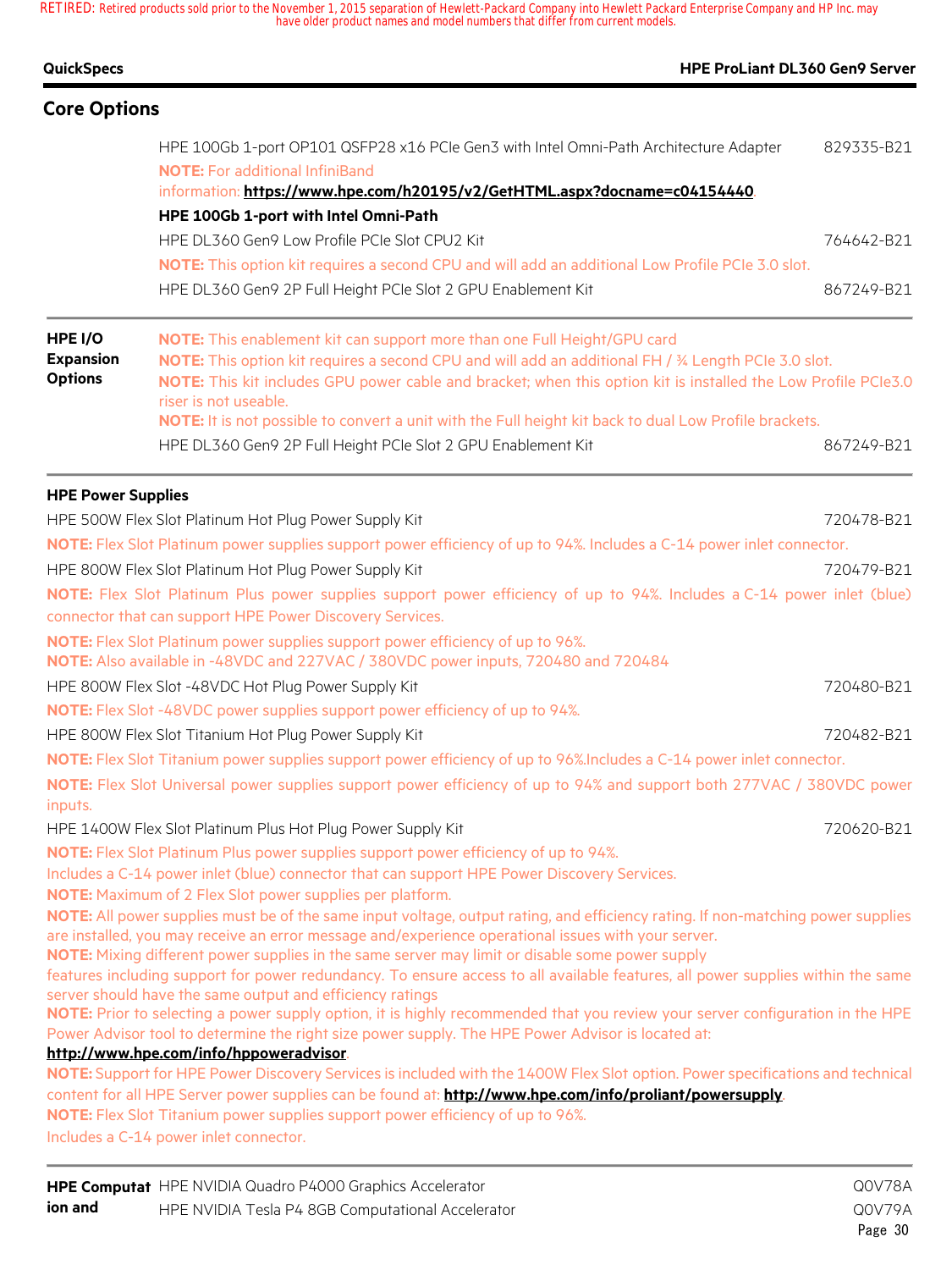|  | <b>QuickSpecs</b> |
|--|-------------------|
|  |                   |
|  |                   |

#### **HPE ProLiant DL360 Gen9 Server**

### **Core Options**

**Graphics Accelerators NOTE:** Flex Slot Universal power supplies support power efficiency of up to 94% and support both 277VAC / 380VDC power inputs. **NOTE:** Flex Slot Universal power supplies support power efficiency of up to 94% and support both 277VAC / 380VDC power inputs. **NOTE:** Max of 2 cards can be ordered (Slots 1 and 3). **NOTE:** If 2 cards are installed, then 867249-B21 (HPE DL360 Gen9 2P PCIe GPU Enablemnt Kit) is required. **NOTE:** Max of 2 cards can be ordered (Slots 1 and 3). **NOTE:** If 2 cards are installed, then 764642-B21 (HPE DL360 Gen9 Low Profile PCIe Slot CPU2 Kit) is required. HPE DL360 Gen9 GPU Cable for CPU1 Kit 766199-B21 **NOTE:** Max of 2 cards can be ordered (Slots 1 and 3). **NOTE:** If 2 cards are installed, then 867249-B21 (HPE DL360 Gen9 2P PCIe GPU Enablemnt Kit) is required. **NOTE:** This kit is required if one HPE NVIDIA Quadro M4000 Graphics Accelerator card is installed (includes GPU cable and brackets). **NOTE:** The NVIDIA Quadro modules are supported only on 64-bit versions of Linux and Windows operating systems as well as on Virtual Machine client operating systems. The supported bare metal operating systems are RHEL6, RHEL7, SLES 11, SLES12 and Windows Server 2012 R2. HPE DL360 Gen9 GPU Cable for CPU1 Kit 766199-B21 HPE DL360 Gen9 High Performance Fan Kit 766201-B21 **NOTE:** This kit is required if one HPE NVIDIA Quadro M4000 Graphics Accelerator card is installed (includes GPU cable and brackets). **NOTE:** High Performance Fan Kit is required for some supported configurations (10SFF Chassis, 160W CPUs or higher, LRDIMMs, NVMe SSDs) and extended ambient operating temperatures above 35° C. Qualifications for extended ambient configurations are at: **http://www.hpe.com/servers/ashrae**.

**NOTE:** High performance fan kit increases power consumption. To reduce power consumption use high performance heat sinks (795235-B21).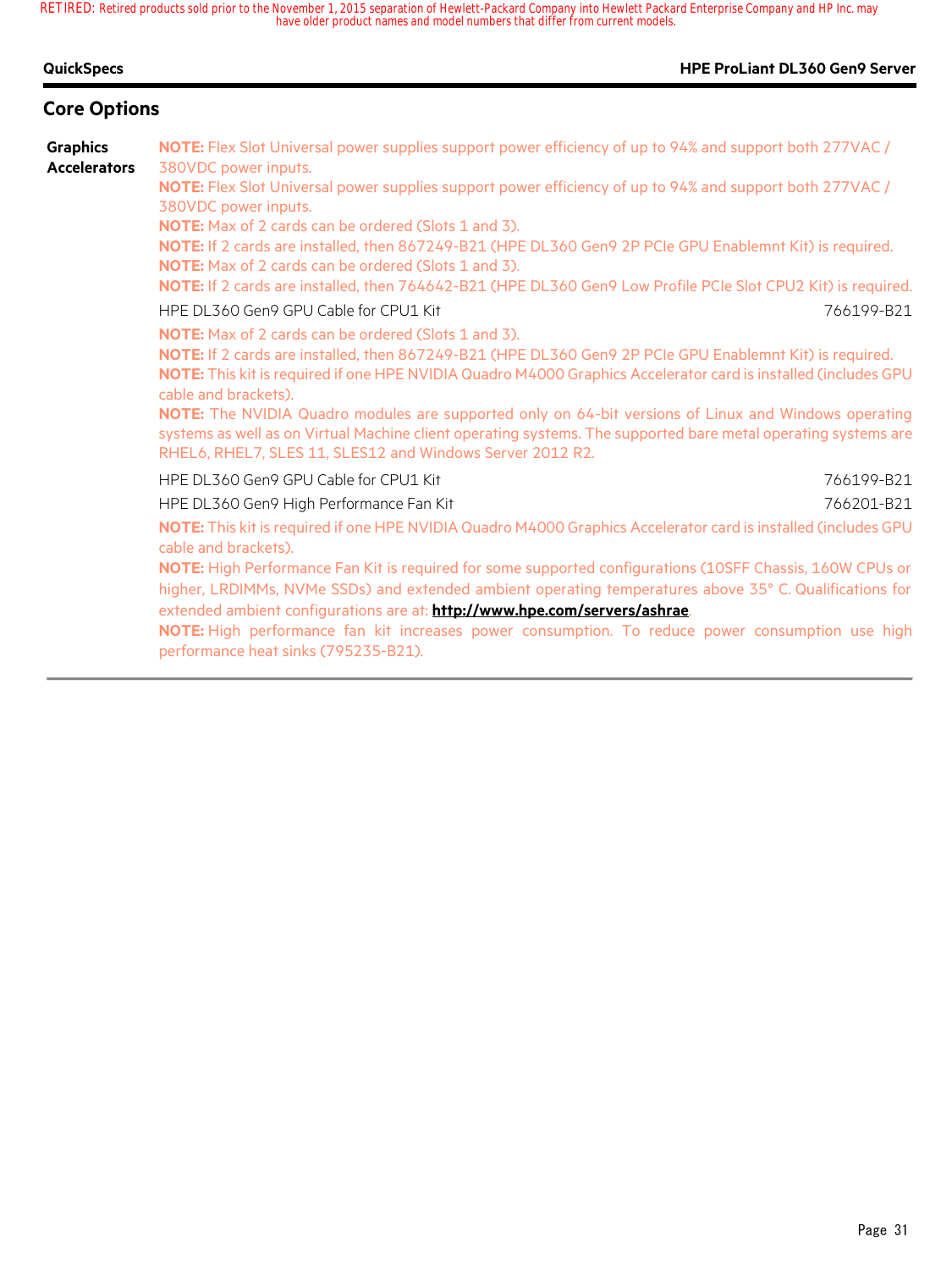### **QuickSpecs HPE ProLiant DL360 Gen9 Server**

# **Additional Options**

**NOTE:** Some options may not be integrated at the factory. To ensure only valid configurations are ordered, Hewlett Packard Enterprise recommends the use of an Hewlett Packard Enterprise approved configurator. Contact your local sales representative for additional information.

| <b>HPE Converged</b>       | HPE OneView Advanced (with HPE iLO Advanced)                                                                                                                                                                                                                                                                                                                                                                                                         |               |  |  |
|----------------------------|------------------------------------------------------------------------------------------------------------------------------------------------------------------------------------------------------------------------------------------------------------------------------------------------------------------------------------------------------------------------------------------------------------------------------------------------------|---------------|--|--|
| Infrastructure             | HPE OneView including 3yr 24x7 Support Physical 1-server LTU                                                                                                                                                                                                                                                                                                                                                                                         | E5Y34A        |  |  |
| Management                 | HPE OneView including 3yr 24x7 Support Flexible Quantity E-LTU                                                                                                                                                                                                                                                                                                                                                                                       | E5Y35AAE      |  |  |
| <b>Software</b>            | HPE OneView Advanced (without HPE iLO Advanced)                                                                                                                                                                                                                                                                                                                                                                                                      |               |  |  |
|                            | HPE OneView w/o iLO including 3yr 24x7 Support 1-server LTU                                                                                                                                                                                                                                                                                                                                                                                          | <b>P8B24A</b> |  |  |
|                            | HPE OneView w/o iLO including 3yr 24x7 Support Track 1-server LTU                                                                                                                                                                                                                                                                                                                                                                                    | <b>P8B25A</b> |  |  |
|                            | HPE OneView w/o iLO including 3yr 24x7 Support Flexible Quantity E-LTU                                                                                                                                                                                                                                                                                                                                                                               | P8B26AAE      |  |  |
|                            | HPE OneView Physical Media Kit LTU                                                                                                                                                                                                                                                                                                                                                                                                                   | <b>E5Y37A</b> |  |  |
|                            | NOTE: Full licenses of HPE OneView Advanced also provide the right-to-use HPE Insight Control without<br>additional charge.                                                                                                                                                                                                                                                                                                                          |               |  |  |
|                            | NOTE: Server provisioning (via 'HPE Insight Control server provisioning') is licensed as part of HPE                                                                                                                                                                                                                                                                                                                                                 |               |  |  |
|                            | OneView Advanced and provides multi-server OS and driver provisioning.                                                                                                                                                                                                                                                                                                                                                                               |               |  |  |
|                            | NOTE: Licenses ship without media. The HPE OneView Media Kit can be ordered separately, or can be                                                                                                                                                                                                                                                                                                                                                    |               |  |  |
|                            | downloaded at: http://www.hpe.com/info/hpeoneview.<br>NOTE: Electronic and Flexible-Quantity licenses can be used to purchase multiple licenses with a single                                                                                                                                                                                                                                                                                        |               |  |  |
|                            | activation key. NOTE: Licenses ship without media. The HPE OneView Media Kit can be ordered separately,                                                                                                                                                                                                                                                                                                                                              |               |  |  |
|                            | or can be downloaded at: http://www.hpe.com/info/hpeoneview.                                                                                                                                                                                                                                                                                                                                                                                         |               |  |  |
| <b>High Performance</b>    | <b>HPE Cluster Management Utility</b>                                                                                                                                                                                                                                                                                                                                                                                                                |               |  |  |
| <b>Clusters</b>            | HPE Insight Cluster Management Utility 1yr 24x7 Flexible LTU                                                                                                                                                                                                                                                                                                                                                                                         | QL803B        |  |  |
|                            | HPE Insight Cluster Management Utility 3yr 24x7 Flexible LTU                                                                                                                                                                                                                                                                                                                                                                                         | <b>BD476A</b> |  |  |
|                            | NOTE: These part numbers can be used to purchase one certificate for multiple licenses and support with<br>a single activation key. Each license is for one node (server). Customer will receive a printed end user license<br>agreement and license entitlement certificate via physical shipment. The license entitlement certificate<br>must be redeemed online in order to obtain a license key. Customer also will receive a support agreement. |               |  |  |
|                            | HPE Insight Cluster Management Utility Media                                                                                                                                                                                                                                                                                                                                                                                                         | <b>BD477A</b> |  |  |
|                            | NOTE: For additional license kits please see the HPE Insight Cluster Management                                                                                                                                                                                                                                                                                                                                                                      |               |  |  |
|                            | <b>Utility QuickSpecs.</b>                                                                                                                                                                                                                                                                                                                                                                                                                           |               |  |  |
| <b>HPE PCIe Workload</b>   | <b>HPE Mixed Use PCIe Workload Accelerator</b>                                                                                                                                                                                                                                                                                                                                                                                                       |               |  |  |
| <b>Accelerator Options</b> | HPE 1.6TB PCIe x8 Lanes Mixed Use HHHL 3yr Wty Digitally Signed Firmware Card                                                                                                                                                                                                                                                                                                                                                                        | 877825-B21    |  |  |
|                            | HPE 6.4TB PCIe x8 Lanes Mixed Use HHHL 3yr Wty Digitally Signed Firmware Card                                                                                                                                                                                                                                                                                                                                                                        | 877829-B21    |  |  |
|                            | HPE 3.2TB PCIe x8 Lanes Mixed Use HHHL 3yr Wty Digitally Signed Firmware Card                                                                                                                                                                                                                                                                                                                                                                        | 877827-B21    |  |  |
|                            | HPE 750GB PCIe x4 Lanes Write Intensive HHHL 3yr Wty Digitally Signed Firmware Card                                                                                                                                                                                                                                                                                                                                                                  | 878038-B21    |  |  |
|                            | NOTE: Please see the HPE PCIe Workload Accelerators for ProLiant Servers                                                                                                                                                                                                                                                                                                                                                                             |               |  |  |
|                            | <b>QuickSpecs</b> for Technical Specifications and additional information.                                                                                                                                                                                                                                                                                                                                                                           |               |  |  |
| <b>HPE Security</b>        | HPE 1U Security Bezel Kit                                                                                                                                                                                                                                                                                                                                                                                                                            | 664918-B21    |  |  |
|                            | HPE Trusted Platform Module 2.0 Kit                                                                                                                                                                                                                                                                                                                                                                                                                  | 745823-B21    |  |  |
|                            | NOTE: This option kit is supported on Gen9 servers with UEFI Mode not Legacy Mode. It is not compatible<br>with HPE ProLiant Gen8 servers or earlier generation variants.                                                                                                                                                                                                                                                                            |               |  |  |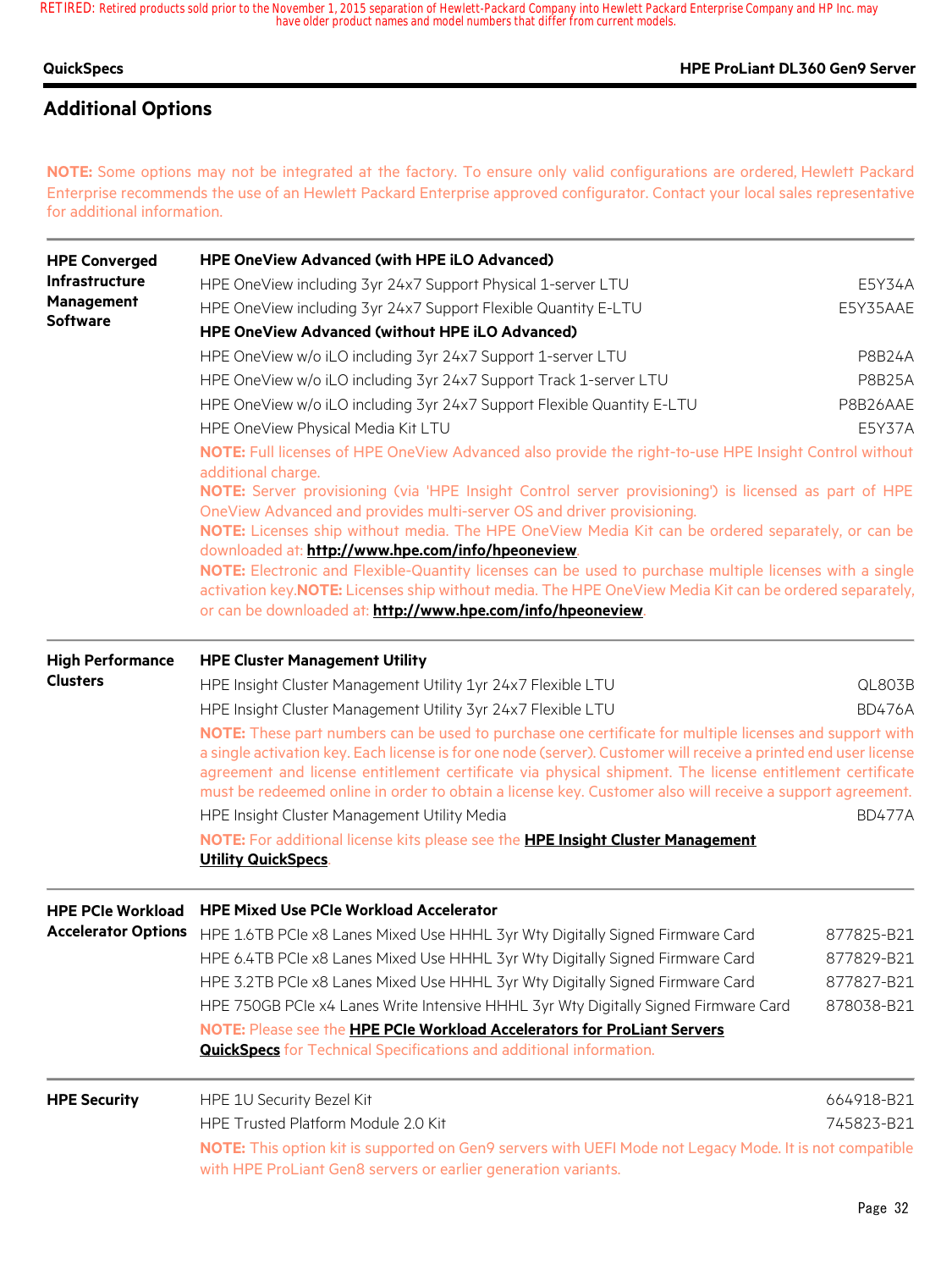#### **QuickSpecs HPE ProLiant DL360 Gen9 Server**

# **Additional Options**

**NOTE:** HPE Gen9 servers purchased earlier may require latest BIOS update to be compatible. **NOTE:** HPE server systems can have a TPM module (of any type) installed only once. It cannot be replaced with any other TPM module.

#### HPE Trusted Platform Module Option 488069-B21

**NOTE:** The TPM (Trusted Platform Module) is a microcontroller chip that can securely store artifacts used to authenticate the server platform. These artifacts can include passwords, certificates and encryption keys. Windows® BitLocker™ Drive Encryption (BitLocker) is a data protection feature available in Windows Server® 2008. BitLocker leverages the enhanced security capabilities of a Trusted Platform Module (TPM) version 1.2. The TPM works with BitLocker to help protect user data and to ensure that a server running Windows Server 2008 has not been tampered with while the system was offline.

**NOTE:** ProLiant OS pre-installed units will come with the partition required for TPM deployment.

**NOTE:** The TPM key is unique to every TPM deployed server and must be retained. Misplacing or losing the key could result in data loss.

**NOTE:** The HPE Trusted Platform Module Option (488069-B21) is the TPM 1.2 version. Compatible server platforms include Gen8 and Gen9 servers.

**NOTE:** HPE server systems can have a TPM module (of any type) installed only once. It cannot be replaced with any other TPM module.

#### **HPE Storage Controllers**

### **SAS Controllers**

#### **HPE Smart Array Controllers**

| HPE Smart Array P840/4GB FBWC 12Gb 2-ports Int SAS Controller                                                                                                    | 726897-B21 |
|------------------------------------------------------------------------------------------------------------------------------------------------------------------|------------|
| HPE DL360 Gen9 Smart Array P840 SAS Card with Cable Kit                                                                                                          | 766205-B21 |
| NOTE: Includes the P840 Smart Array controller with 4GB integrated cache, HPE Smart Storage Battery, and associated cabling                                      |            |
| required to attach it to a 10SFF configuration.                                                                                                                  |            |
| HPE Smart Array P840ar/2GB FBWC 12Gb 2-port Internal SAS Controller                                                                                              | 843199-B21 |
| NOTE: The Smart Array P840ar SAS controller will require the P840ar Cable Kit 843234-B21.                                                                        |            |
| HPE Smart Array P440/4GB FBWC 12Gb 1-port Int SAS Controller                                                                                                     | 726821-B21 |
| NOTE: The P440/4GB will support up to 8 internal SAS/SATA drives and consume 1 PCIe slot. Also includes the HPE Smart                                            |            |
| Storage Battery.                                                                                                                                                 |            |
| HPE Smart Array P440ar/2GB FBWC 12Gb 2-ports Int SAS Controller                                                                                                  | 726736-B21 |
| <b>NOTE:</b> The P440ar/2GB will support up to 8 internal SAS/SATA drives without using a PCIe slot.                                                             |            |
| HPE Smart Array P841/4GB FBWC 12Gb 4-ports Ext SAS Controller                                                                                                    | 726903-B21 |
| HPE Smart Array P441/4GB FBWC 12Gb 2-ports Ext SAS Controller                                                                                                    | 726825-B21 |
| HPE DL360 Gen9 Smart Array P440ar Controller for 2 GPU Configurations                                                                                            | 726740-B21 |
| <b>NOTE:</b> This controller is specific for the DL360 Gen9 with 2 GPGPUs installed. It has a unique heatsink that will allow the 2 <sup>nd</sup> GPU<br>to fit. |            |
| <b>HPE Smart Host Bus Adapters</b>                                                                                                                               |            |
| HPE H241 12Gb 2-ports Ext Smart Host Bus Adapter                                                                                                                 | 726911-B21 |
| HPE H240ar 12Gb 2-ports Int Smart Host Bus Adapter                                                                                                               | 726757-B21 |
| <b>NOTE:</b> The H240ar will support up to 8 internal SAS/SATA drives without using a PCIe slot.                                                                 |            |
| HPE H240 12Gb 2-ports Int Smart Host Bus Adapter                                                                                                                 | 726907-B21 |
| NOTE: When ordering controllers, see HPE Cable Options below for required cable(s).                                                                              |            |
| <b>HPE Cable Options</b>                                                                                                                                         |            |
| HPE DL360 Gen9 Smart Array P840ar Cable Kit                                                                                                                      | 843234-B21 |
| HPE DL360 Gen9 SFF Embedded SATA Cable                                                                                                                           | 766207-B21 |
| <b>NOTE:</b> Needed only when attaching drive bays to the B140i controller in an 8 SFF model.                                                                    |            |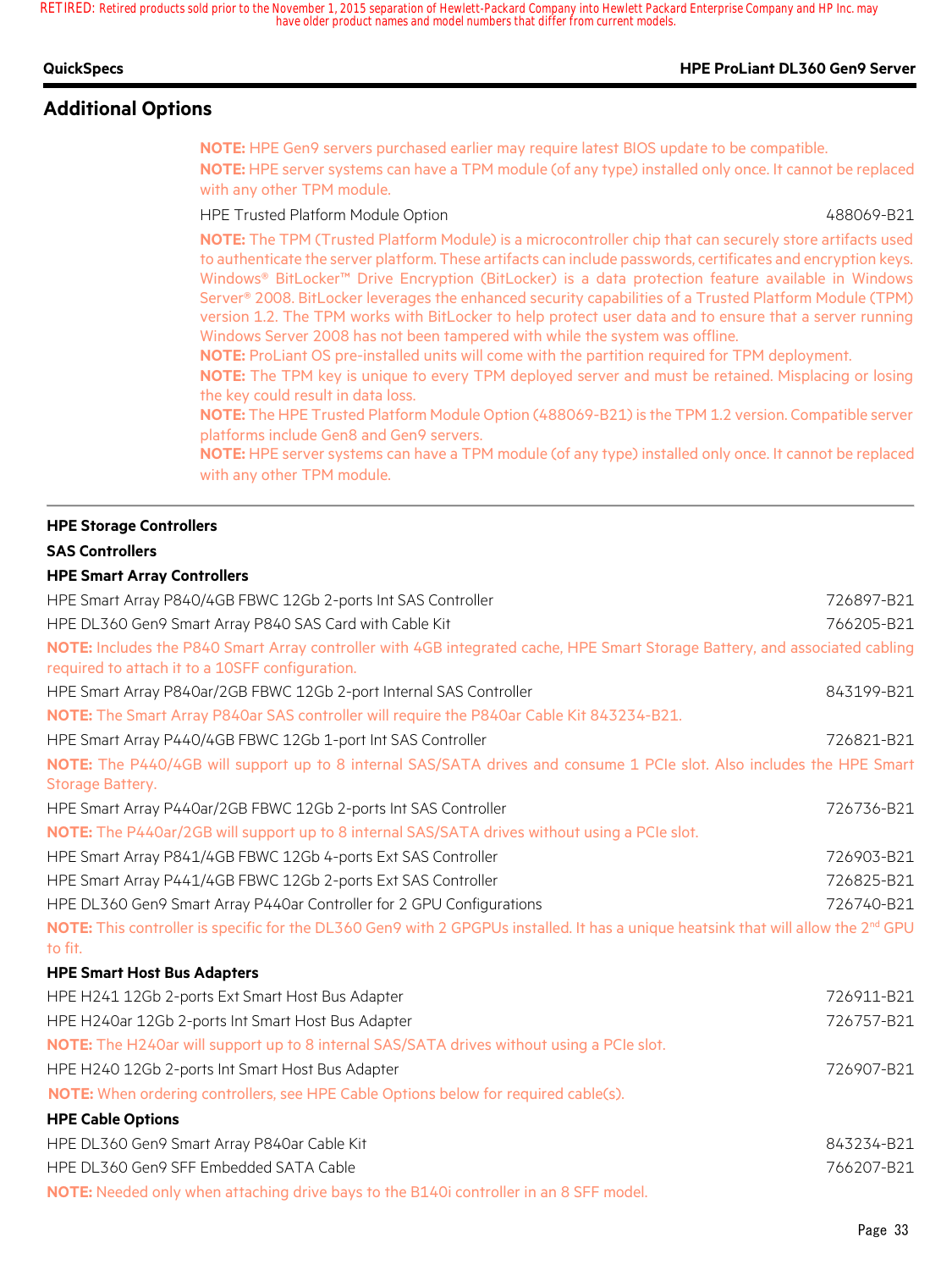**QuickSpecs HPE ProLiant DL360 Gen9 Server**

| <b>Additional Options</b>                                                                                                                                                                                                                                 |               |
|-----------------------------------------------------------------------------------------------------------------------------------------------------------------------------------------------------------------------------------------------------------|---------------|
| HPE DL360 Gen9 SFF Smart Array P440/H240 SAS Cables                                                                                                                                                                                                       | 775927-B21    |
| NOTE: Required for use with the HPE Smart Array P440 (PCIe Controllers) 726821-B21 or 761872-B21, the option kit                                                                                                                                          |               |
| documentation details out cable placement with the HPE Smart Array P440 in PCIe 3.0 Slots 1 or 2 connecting to the 8SFF<br>backplane or the 2 SFF SAS/SATA option kit.                                                                                    |               |
| HPE DL360 Gen9 SFF Smart Array P440ar/H240ar SAS Cable                                                                                                                                                                                                    | 766209-B21    |
| HPE DL360 Gen9 LFF Smart Array P440/H240 SAS Cables                                                                                                                                                                                                       | 775929-B21    |
| NOTE: Required for use with the HPE Smart Array P440 (PCle Controllers) 726821-B21 or 761872-B21, the option kit<br>documentation details out cable placement with the HPE Smart Array P440 in PCIe 3.0 Slots 1 or 2 connecting to the 4LFF<br>backplane. |               |
| HPE DL360 Gen9 LFF Smart Array P440ar/H240ar SAS Cable                                                                                                                                                                                                    | 766211-B21    |
| NOTE: Required for an upgrade from a B140i SATA controller to a HPE Smart HBA 240ar or HPE Smart<br>Array P440ar.                                                                                                                                         |               |
| HPE DL360 Gen9 LFF Embedded SATA Cable                                                                                                                                                                                                                    | 766213-B21    |
| NOTE: Options noted "DL360 Gen9 SFF" are supported on the 8 SFF models only. Options noted "DL360 Gen9 LFF" are<br>supported on the 4 LFF models only.                                                                                                    |               |
| <b>Optional Software</b>                                                                                                                                                                                                                                  |               |
| HPE Smart Array SR SmartCache (Single Key/Single Server) LTU                                                                                                                                                                                              | <b>D7S26A</b> |
| HPE Smart Array SR SmartCache (Single Key/Multiple Servers) LTU                                                                                                                                                                                           | <b>D7S27A</b> |
| HPE Smart Array SR SmartCache (Single Key/Multiple Servers) E-LTU                                                                                                                                                                                         | D7S27AAE      |
| NOTE: HPE SmartCache is supported when one of the supported Smart Array Controllers is installed in the                                                                                                                                                   |               |
| server.                                                                                                                                                                                                                                                   |               |
| NOTE: HPE SmartCache comes standard (no licensing is required) if the HPE Smart Array P840 Controller is                                                                                                                                                  |               |
| installed in the server.                                                                                                                                                                                                                                  |               |

**NOTE:** For the complete range of tape drives, autoloaders, libraries and media see: **http://www.hpe.com/storage/storeever**. For hardware and software compatibility of HPE tape backup products **http://www.hpe.com/storage/BURAcompatibility**.

### **Rack-Mount Tape Solutions**

### **Tape Drives**

| HPE StoreEver LTO-7 Ultrium 15000 External Tape Drive                                                                                  | <b>BB874A</b> |
|----------------------------------------------------------------------------------------------------------------------------------------|---------------|
| HPE StoreEver MSL 1/8 G2 0-drive Tape Autoloader                                                                                       | <b>R1R75A</b> |
| HPE StoreEver LTO-6 Ultrium 6250 External Tape Drive                                                                                   | <b>EH970A</b> |
| HPE StoreEver LTO-5 Ultrium 3000 SAS External Tape Drive                                                                               | <b>EH958B</b> |
| <b>HPE Tape Storage Systems</b>                                                                                                        |               |
| <b>HPE StoreEver MSL6480</b>                                                                                                           |               |
| HPE StoreEver MSL6480 Scaleable Expansion Module                                                                                       | QU626A        |
| HPE StoreEver MSL6480 Scalable Base Module                                                                                             | QU625A        |
| HPE StoreEver MSL2024 0-drive Tape Library                                                                                             | AK379A        |
| NOTE: Please see the <b>HPE StoreEver MSL6480 Tape Library QuickSpecs</b> for Technical Specifications and additional<br>information). |               |

| <b>HPE Disk Backup</b> | <b>HPE RDX Removable Disk Backup System</b> |               |
|------------------------|---------------------------------------------|---------------|
|                        | HPE RDX 4TB External Disk Backup System     | Q2R33A        |
|                        | HPE RDX 3TB Internal Disk Backup System     | <b>P9L71A</b> |
|                        | HPE RDX 3TB External Disk Backup System     | <b>P9L72A</b> |
|                        | HPE RDX 2TB External Disk Backup System     | E7X53B        |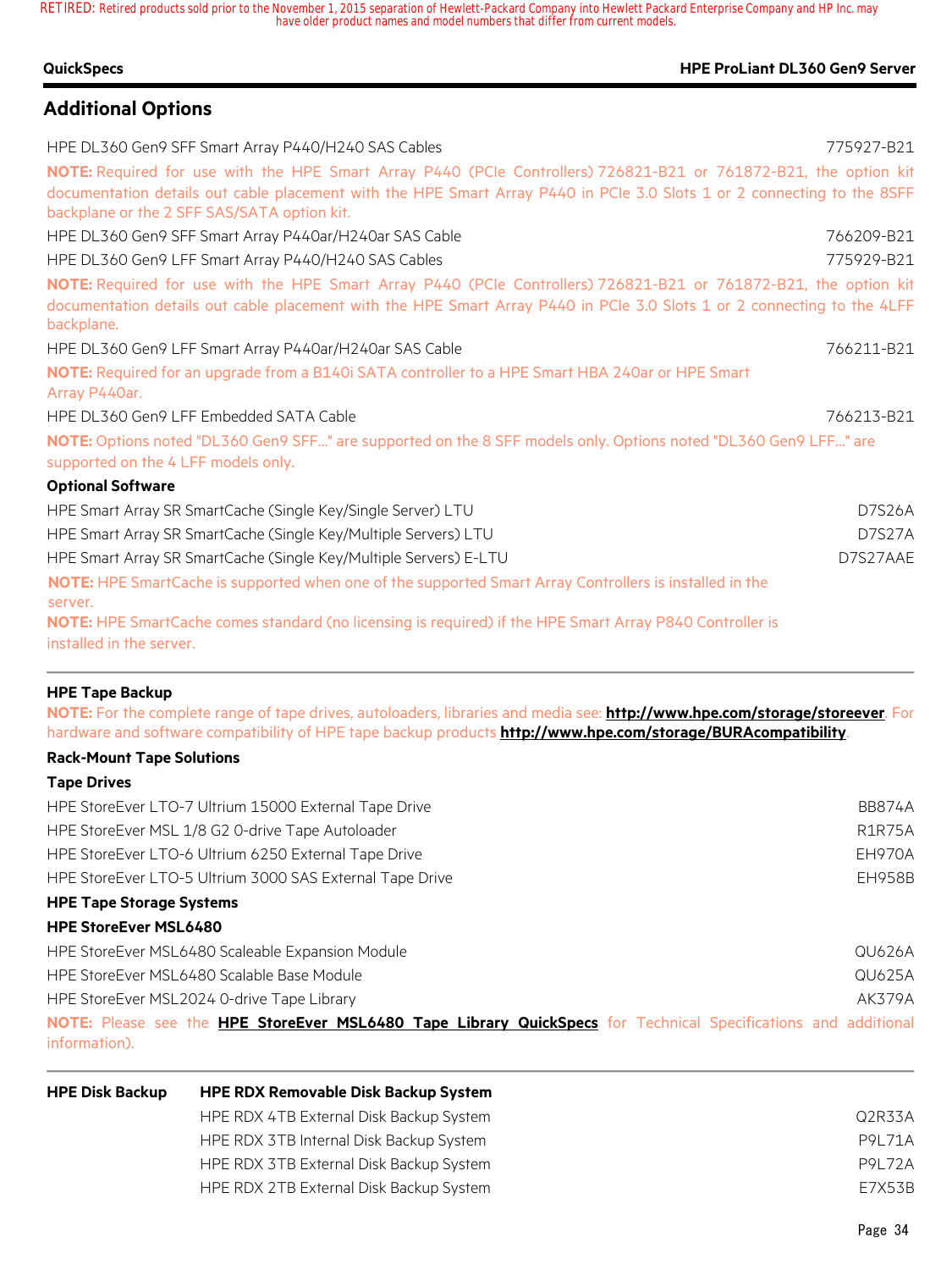|  |  | QuickSpecs |
|--|--|------------|
|--|--|------------|

#### **QuickSpecs HPE ProLiant DL360 Gen9 Server**

| <b>Additional Options</b> |                                                                                                                                             |               |  |  |  |  |  |  |
|---------------------------|---------------------------------------------------------------------------------------------------------------------------------------------|---------------|--|--|--|--|--|--|
|                           | HPE RDX 1TB External Disk Backup System                                                                                                     | <b>B7B69B</b> |  |  |  |  |  |  |
|                           | <b>HPE RDX External Docking Station</b>                                                                                                     | C8S07B        |  |  |  |  |  |  |
|                           | HPE D3700 Enclosure                                                                                                                         | QW967A        |  |  |  |  |  |  |
|                           | HPE D3600 Enclosure                                                                                                                         | QW968A        |  |  |  |  |  |  |
|                           | HPE StoreOnce 5100 48TB System                                                                                                              | <b>BB915A</b> |  |  |  |  |  |  |
|                           | HPE StoreOnce 3540 24TB System                                                                                                              | <b>BB914A</b> |  |  |  |  |  |  |
|                           | HPE StoreOnce 3520 12TB System                                                                                                              | <b>BB922A</b> |  |  |  |  |  |  |
|                           | HPE StoreOnce 3100 8TB System                                                                                                               | <b>BB913A</b> |  |  |  |  |  |  |
|                           | <b>NOTE:</b> For the complete range of RDX drives and media see:                                                                            |               |  |  |  |  |  |  |
|                           | https://www.hpe.com/us/en/product-catalog/storage/disk-based-backup-systems.html                                                            |               |  |  |  |  |  |  |
|                           | For hardware and software compatibility of HPE disk backup products                                                                         |               |  |  |  |  |  |  |
|                           | see: http://www.hpe.com/storage/spock.<br>NOTE: Please see the HPE RDX Removable Disk Backup System QuickSpecs for additional part numbers, |               |  |  |  |  |  |  |
|                           | Technical Specifications, and additional information                                                                                        |               |  |  |  |  |  |  |
| <b>HPE Storage</b>        | NOTE: The following is a list of all Fibre Channel Host Bus Adapters for Windows and Linux. For detailed                                    |               |  |  |  |  |  |  |
| <b>Options</b>            | compatibility information please see:                                                                                                       |               |  |  |  |  |  |  |
|                           | https://www.hpe.com/us/en/product-catalog/servers/adapters.hits-12.html                                                                     |               |  |  |  |  |  |  |
|                           | <b>Emulex Fibre Channel HBAs</b>                                                                                                            |               |  |  |  |  |  |  |
|                           | HPE StoreFabric SN1600E 32Gb Single Port Fibre Channel Host Bus Adapter                                                                     | QOL11A        |  |  |  |  |  |  |
|                           | HPE StoreFabric SN1600E 32Gb Dual Port Fibre Channel Host Bus Adapter                                                                       | QOL12A        |  |  |  |  |  |  |
|                           | HPE StoreFabric SN1200E 16Gb Single Port Fibre Channel Host Bus Adapter                                                                     | QOL13A        |  |  |  |  |  |  |
|                           | HPE StoreFabric SN1200E 16Gb Dual Port Fibre Channel Host Bus Adapter                                                                       | QOL14A        |  |  |  |  |  |  |
|                           | HPE StoreFabric SN1100E 16Gb Dual Port Fibre Channel Host Bus Adapter                                                                       | C8R39A        |  |  |  |  |  |  |
|                           | HPE StoreFabric SN1100E 4-port 16Gb Fibre Channel Host Bus Adapter                                                                          | P9D99A        |  |  |  |  |  |  |
|                           | HPE StoreFabric SN1100E 16Gb Single Port Fibre Channel Host Bus Adapter                                                                     | C8R38A        |  |  |  |  |  |  |
|                           | HPE 82E 8Gb 2-port PCIe Fibre Channel Host Bus Adapter                                                                                      | AJ763B        |  |  |  |  |  |  |
|                           | HPE 81E 8Gb 1-port PCIe Fibre Channel Host Bus Adapter                                                                                      | AJ762B        |  |  |  |  |  |  |
|                           | <b>QLogic Fibre Channel HBAs</b>                                                                                                            |               |  |  |  |  |  |  |
|                           | HPE StoreFabric SN1600Q 32Gb Single Port Fibre Channel Host Bus Adapter                                                                     | <b>P9M75A</b> |  |  |  |  |  |  |
|                           | HPE StoreFabric SN1600Q 32Gb Dual Port Fibre Channel Host Bus Adapter                                                                       | <b>P9M76A</b> |  |  |  |  |  |  |
|                           | HPE StoreFabric SN1100Q 16Gb Single Port Fibre Channel Host Bus Adapter                                                                     | <b>P9D93A</b> |  |  |  |  |  |  |
|                           | HPE StoreFabric SN1100Q 16Gb Dual Port Fibre Channel Host Bus Adapter                                                                       | <b>P9D94A</b> |  |  |  |  |  |  |
|                           | HPE StoreFabric SN1000Q 16GB 1-port PCIe Fibre Channel Host Bus Adapter                                                                     | QW971A        |  |  |  |  |  |  |
|                           | HPE StoreFabric SN1000Q 16GB 2-port PCIe Fibre Channel Host Bus Adapter                                                                     | QW972A        |  |  |  |  |  |  |
|                           | HPE StoreFabric 84Q 4-port 8Gb Fibre Channel Host Bus Adapter                                                                               | P9D91A        |  |  |  |  |  |  |
|                           | HPE 82Q 8Gb 2-port PCIe Fibre Channel Host Bus Adapter                                                                                      | AJ764A        |  |  |  |  |  |  |
|                           | HPE 81Q 8Gb 1-port PCIe Fibre Channel Host Bus Adapter                                                                                      | AK344A        |  |  |  |  |  |  |
|                           | <b>Converged Network Adapter</b>                                                                                                            |               |  |  |  |  |  |  |
|                           | HPE StoreFabric CN1200E 10Gb Converged Network Adapter                                                                                      | E7Y06A        |  |  |  |  |  |  |
|                           | HPE StoreFabric CN1100R Dual Port Converged Network Adapter                                                                                 | QW990A        |  |  |  |  |  |  |
|                           | HPE StoreFabric CN1200E 10GBASE-T Dual Port Converged Network Adapter                                                                       | <b>N3U51A</b> |  |  |  |  |  |  |
|                           | HPE StoreFabric CN1100R 10GBASE-T Dual Port Converged Network Adapter                                                                       | <b>N3U52A</b> |  |  |  |  |  |  |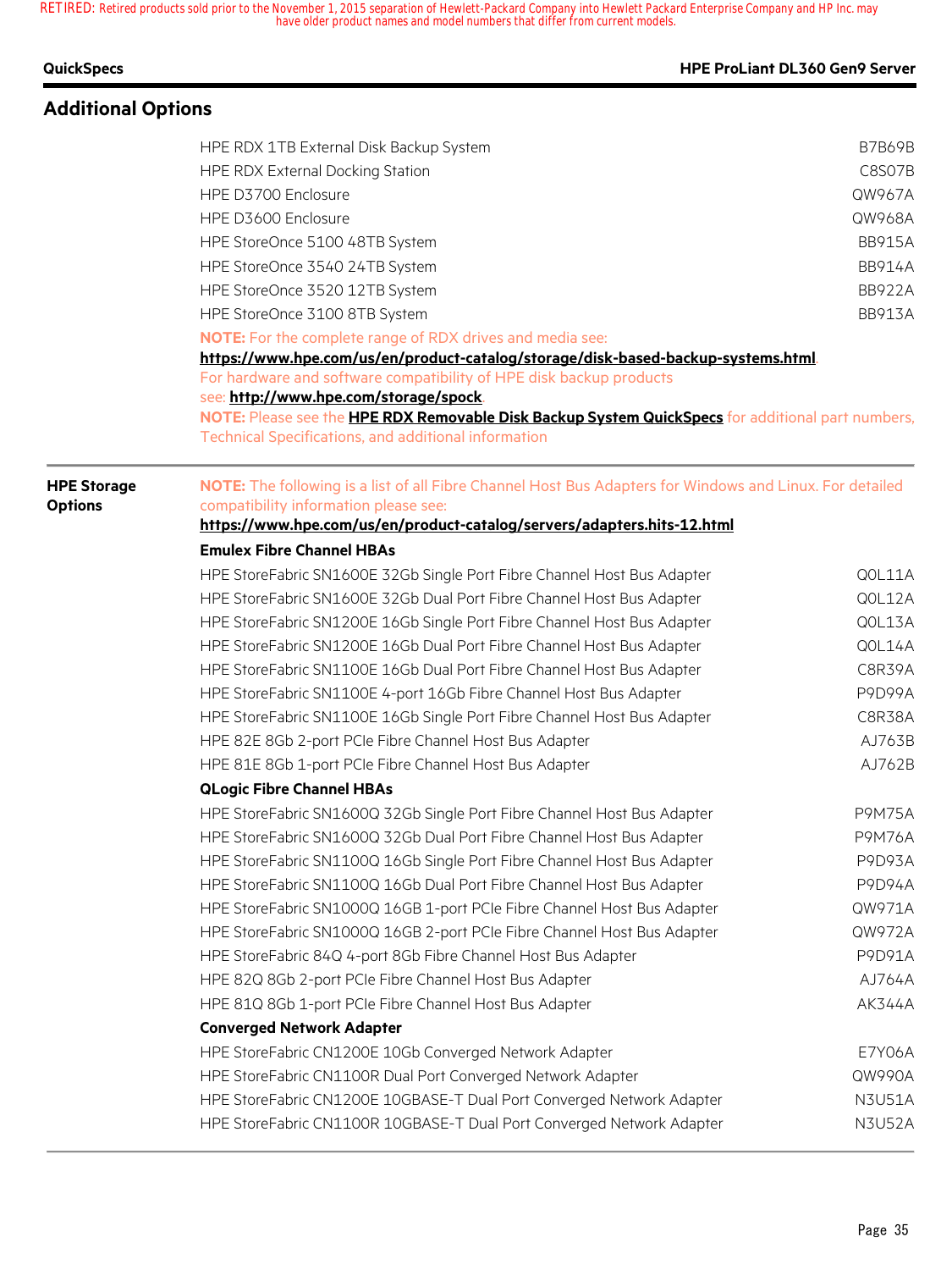|  | QuickSpecs |
|--|------------|
|--|------------|

# **Additional Options**

| <b>HPE Data Center</b>    | <b>HPE Advanced Series Racks</b>                                                                                                                                                                                       |               |  |  |  |  |  |  |
|---------------------------|------------------------------------------------------------------------------------------------------------------------------------------------------------------------------------------------------------------------|---------------|--|--|--|--|--|--|
| <b>Racks</b>              | NOTE: Please see the <b>HPE Advanced Series Racks QuickSpecs</b> for information on additional racks options                                                                                                           |               |  |  |  |  |  |  |
|                           | and rack specifications.                                                                                                                                                                                               |               |  |  |  |  |  |  |
|                           | <b>HPE Enterprise Series Racks</b>                                                                                                                                                                                     |               |  |  |  |  |  |  |
|                           | NOTE: Please see the HPE Enterprise Series Racks QuickSpecs for information on additional racks options                                                                                                                |               |  |  |  |  |  |  |
|                           | and rack specifications.                                                                                                                                                                                               |               |  |  |  |  |  |  |
|                           | NOTE: Gen9 rail kits have changed significantly from prior generation rail kits. Please take a moment to<br>review the installation documentation that comes with the server to help you with the installation of your |               |  |  |  |  |  |  |
|                           | Gen9 server. Rail kits are optional for DL360/380 Gen9 and is no longer standard with the server.                                                                                                                      |               |  |  |  |  |  |  |
|                           | Customers have the option to purchase their server without a rail kit.                                                                                                                                                 |               |  |  |  |  |  |  |
|                           | NOTE: Ball bearing and Easy Install rail kits contain telescoping rails to allow for in-rack servicing.                                                                                                                |               |  |  |  |  |  |  |
|                           | NOTE: To assist in the installation of the server into the rack an optional installation tool is available by                                                                                                          |               |  |  |  |  |  |  |
|                           | contacting your local services representative (p/n 695539-001).                                                                                                                                                        |               |  |  |  |  |  |  |
|                           | <b>CAUTION:</b> Hewlett Packard Enterprise recommends that a minimum of two people are required for all Rack                                                                                                           |               |  |  |  |  |  |  |
|                           | Server installations. Please refer to your installation instructions for proper tools and number of people to                                                                                                          |               |  |  |  |  |  |  |
|                           | use for any installation.                                                                                                                                                                                              |               |  |  |  |  |  |  |
| <b>HPE Power</b>          | <b>HPE Basic Power Distribution Units (PDU)</b>                                                                                                                                                                        |               |  |  |  |  |  |  |
| <b>Distribution Units</b> | NOTE: Please see the HPE Basic Power Distribution Units (PDU) QuickSpecs                                                                                                                                               |               |  |  |  |  |  |  |
| (PDUs)                    | for information on additional options and product specifications.                                                                                                                                                      |               |  |  |  |  |  |  |
|                           | <b>HPE Metered Power Distribution Units (PDU)</b>                                                                                                                                                                      |               |  |  |  |  |  |  |
|                           | NOTE: Please see the HPE Metered Power Distribution Units (PDU) QuickSpecs for information on                                                                                                                          |               |  |  |  |  |  |  |
|                           | additional options and product specifications.                                                                                                                                                                         |               |  |  |  |  |  |  |
|                           | HPE Intelligent Power Distribution Unit (PDU)                                                                                                                                                                          |               |  |  |  |  |  |  |
|                           | HPE Intelligent Modular 3Ph 17.3kVA/IEC 60309 60A 4-wire 48A/208V (12)<br>C19/Horizontal NA/JP PDU                                                                                                                     |               |  |  |  |  |  |  |
|                           | HPE 5xC13 Intelligent PDU Extension Bar G2 Kit                                                                                                                                                                         | AF547A        |  |  |  |  |  |  |
|                           | HPE 5xC13 Outlets Power and UID LEDs Pair Standard Extension Bar                                                                                                                                                       | AF528A        |  |  |  |  |  |  |
|                           | HPE Intelligent Modular 3Ph 17.3kVA/60309 60A 4-wire 48A/208V (6) C19/Horizontal<br>NA/JP PDU                                                                                                                          | <b>AF523A</b> |  |  |  |  |  |  |
|                           | HPE Intelligent Modular 3Ph 14.4kVA/CS8365C 40A/208V Outlets (6) C19/Horizontal<br>NA/JP PDU                                                                                                                           | AF533A        |  |  |  |  |  |  |
|                           | NOTE: Please see the HPE Intelligent Power Distribution Unit (PDU) QuickSpecs                                                                                                                                          |               |  |  |  |  |  |  |
|                           | for information on additional options and product specifications.                                                                                                                                                      |               |  |  |  |  |  |  |
|                           | HPE Metered and Switched Power Distribution Units (PDU)                                                                                                                                                                |               |  |  |  |  |  |  |
|                           | NOTE: Please see the HPE Metered and Switched Power Distribution Units (PDU) QuickSpecs for<br>information on additional options and product specifications.                                                           |               |  |  |  |  |  |  |
|                           | NOTE: To learn more, please visit the HPE Uninterruptible Power Systems (UPS) web page.                                                                                                                                |               |  |  |  |  |  |  |
| <b>HPE Rack Mount</b>     | <b>HPE Location Discovery Services</b>                                                                                                                                                                                 |               |  |  |  |  |  |  |
| <b>Consoles, KVM</b>      | <b>HPE Rack Mount Consoles</b>                                                                                                                                                                                         |               |  |  |  |  |  |  |
| Switches, and             | HPE LCD8500 1U US Rackmount Console Kit                                                                                                                                                                                | AF630A        |  |  |  |  |  |  |
| <b>Keyboards</b>          | HPE LCD8500 1U US TAA Rackmount Console Kit                                                                                                                                                                            | AF645A        |  |  |  |  |  |  |
|                           | <b>HPE KVM Switches</b>                                                                                                                                                                                                |               |  |  |  |  |  |  |
|                           | HPE 0x1x8 G3 KVM Console Switch<br>AF651A                                                                                                                                                                              |               |  |  |  |  |  |  |
|                           | HPE 0x2x16 G3 KVM Console Switch                                                                                                                                                                                       | AF652A        |  |  |  |  |  |  |
|                           | HPE KVM Console USB Interface Adapter                                                                                                                                                                                  | AF628A        |  |  |  |  |  |  |
|                           | HPE KVM Console USB 2.0 Virtual Media CAC Interface Adapter<br>AF629A                                                                                                                                                  |               |  |  |  |  |  |  |

**QuickSpecs HPE ProLiant DL360 Gen9 Server**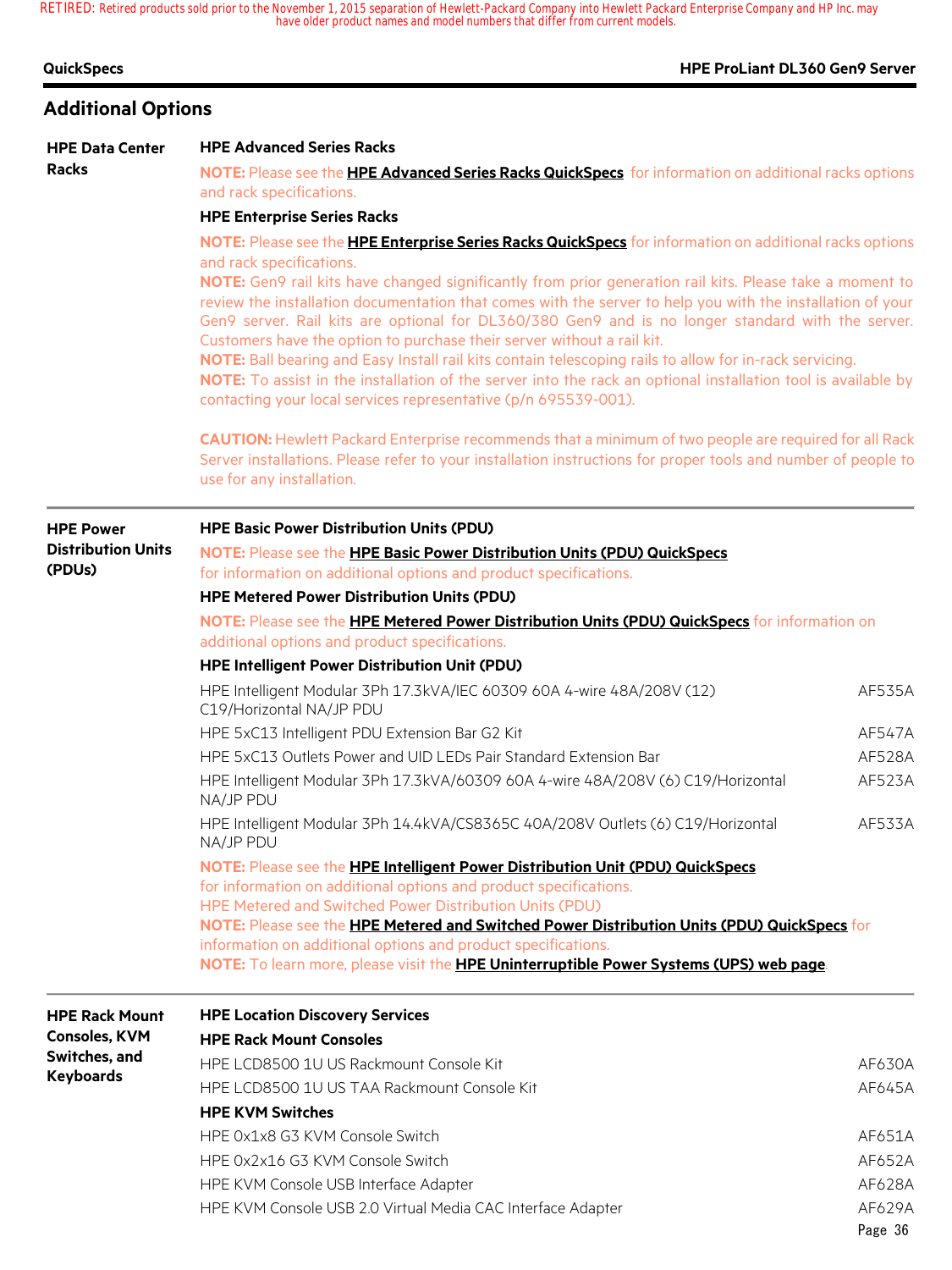| <b>QuickSpecs</b>         | <b>HPE ProLiant DL360 Gen9 Server</b>                                                             |               |
|---------------------------|---------------------------------------------------------------------------------------------------|---------------|
| <b>Additional Options</b> |                                                                                                   |               |
|                           | HPE USB Remote Access Key for G3 KVM Console Switches                                             | AF650A        |
|                           | HPE 1x1Ex8 KVM IP Console Switch G2 with Virtual Media CAC Software                               | AF620A        |
|                           | HPE 2x1Ex16 KVM IP Console Switch G2 with Virtual Media CAC Software                              | AF621A        |
|                           | HPE 4x1Ex32 KVM IP Console Switch G2 with Virtual Media CAC Software                              | AF622A        |
|                           | NOTE: To learn more, please visit the HPE KVM Switches web page.                                  |               |
|                           | <b>HPE USB Keyboard and Mouse</b>                                                                 |               |
|                           | HPE USB US Keyboard/Mouse Kit                                                                     | 631341-B21    |
|                           | <b>Rail Kits</b>                                                                                  |               |
|                           | HPE 1U LFF Gen9 Easy Install Rail Kit                                                             | 789388-B21    |
|                           | HPE 1U Small Form Factor Easy Install Rail Kit                                                    | 734807-B21    |
|                           | HPE 1U Cable Management Arm for Rail Kit                                                          | 734811-B21    |
|                           | HPE 1U Small Form Factor Ball Bearing Rail Kit                                                    | 663201-B21    |
|                           | HPE 1U Large Form Factor Ball Bearing Rail Kit                                                    | 663202-B21    |
|                           | <b>HPE Other Options</b>                                                                          |               |
|                           | HPE Rack LED Light Kit                                                                            | <b>BW939A</b> |
|                           | HPE Kit LCD 1.83m Latch Display Port Cable                                                        | G7T29A        |
|                           | HPE Uninterruptible HPE Rack/Tower UPS                                                            |               |
| <b>Power Systems</b>      | R7000 Uninterruptible Power System (UPS)                                                          |               |
| (UPS)                     | HPE R7000 4U 50A High Voltage NA/JP Uninterruptible Power System                                  | AF462A        |
|                           | R5000 Uninterruptible Power System (UPS)                                                          |               |
|                           | HPE R5000 3U L630 High Voltage NA/JP Uninterruptible Power System                                 | AF460A        |
|                           | NOTE: Please see the HPE Line Interactive Single Phase UPS QuickSpecs                             |               |
|                           | for information on additional options and product specifications.                                 |               |
|                           | <b>HPE UPS Options</b>                                                                            |               |
|                           | HPE R/T3000 G4 Extended Runtime Module                                                            | <b>J2R10A</b> |
|                           | HPE R/T2200 G4 Extended Runtime Module                                                            | J2R09A        |
|                           | HPE 2U Rack/Tower UPS Shipping Kit                                                                | L4Q11A        |
|                           | NOTE: To learn more, please visit the HPE Uninterruptible Power Systems (UPS) web<br><u>page.</u> |               |
|                           |                                                                                                   |               |
| <b>HPE USB and SD</b>     | HPE Enterprise Mainstream Flash Media Kits for Memory Cards                                       |               |
| <b>Options</b>            | HPE 32GB microSD Flash Memory Card                                                                | 700139-B21    |
|                           | HPE 8GB Dual microSD Flash USB Drive                                                              | 741279-B21    |
|                           | HPE 8GB microSD Flash Memory Card                                                                 | 726116-B21    |
|                           | HPE 8GB microSD Flash USB Drive                                                                   | 737953-B21    |
| <b>HPE Support</b>        | <b>Installation &amp; Start-up Services</b>                                                       |               |
| <b>Services</b>           | HPE Install ProLiant DL3xx Service                                                                | U4506E        |
|                           | HPE Installation and Startup DL3xx Service                                                        | U4507E        |
|                           | <b>Proactive Care</b>                                                                             |               |
|                           | HPE 3 year Proactive Care 24x7 DL360 Gen9 w/IC Service                                            | U5HM4E        |
|                           | HPE 3 year Proactive Care 24x7 with DMR DL360 Gen9 w/IC Service                                   | U5HM5E        |
|                           | HPE 3 year Proactive Care 24x7 with CDMR DL360 Gen9 w/IC Service                                  | U5HM6E        |
|                           | HPE 3 year Proactive Care Call to Repair DL360 Gen9 w/IC Service                                  | U5HN3E        |

Page 37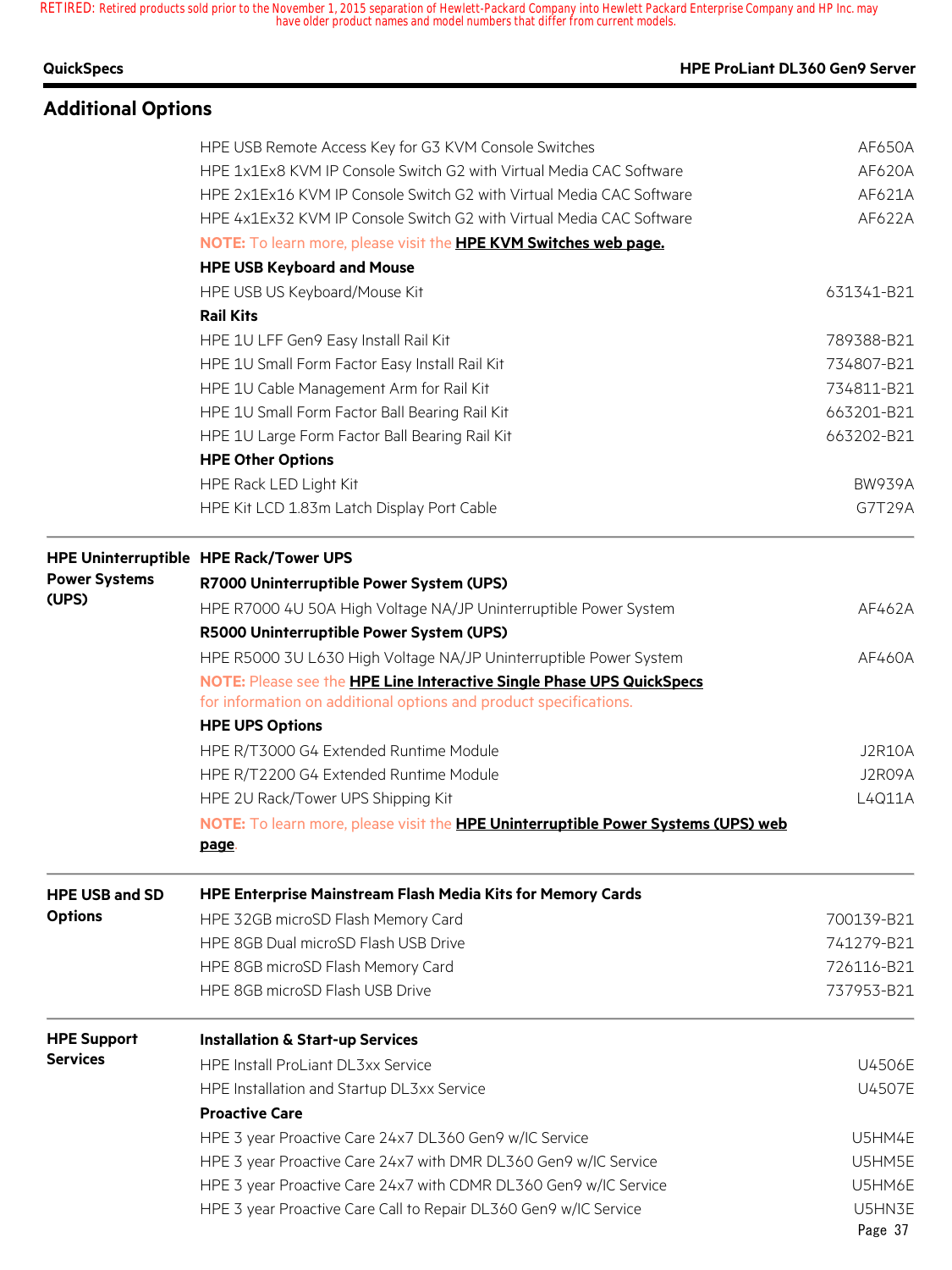#### **QuickSpecs HPE ProLiant DL360 Gen9 Server**

# **Additional Options**

| HPE 3 year Proactive Care Call to Repair 24x7 with DMR DL360 Gen9 w/IC Service                                   | U5HN4E |
|------------------------------------------------------------------------------------------------------------------|--------|
| HPE 3 year Proactive Care Call to Repair with CDMR DL360 Gen9 w/IC Service                                       | U5HN5E |
| HPE 3 year Proactive Care 24x7 DL360 Gen9 Service                                                                | U7AM2E |
| HPE 3 year Proactive Care 24x7 with DMR DL360 Gen9 Service                                                       | U7AM3E |
| HPE 3 year Proactive Care 24x7 with CDMR DL360 Gen9 Service                                                      | U7AM4E |
| HPE 3 year Proactive Care Call to Repair DL360 Gen9 Service                                                      | U7AM8E |
| HPE 3 year Proactive Care Call to Repair 24x7 with DMR DL360 Gen9 Service                                        | U7AM9E |
| HPE 3 year Proactive Care Call to Repair with CDMR DL360 Gen9 Service                                            | U7AN0E |
| NOTE: For a full listing of support services available for this server, please visit <b>https://ssc.hpe.com/</b> |        |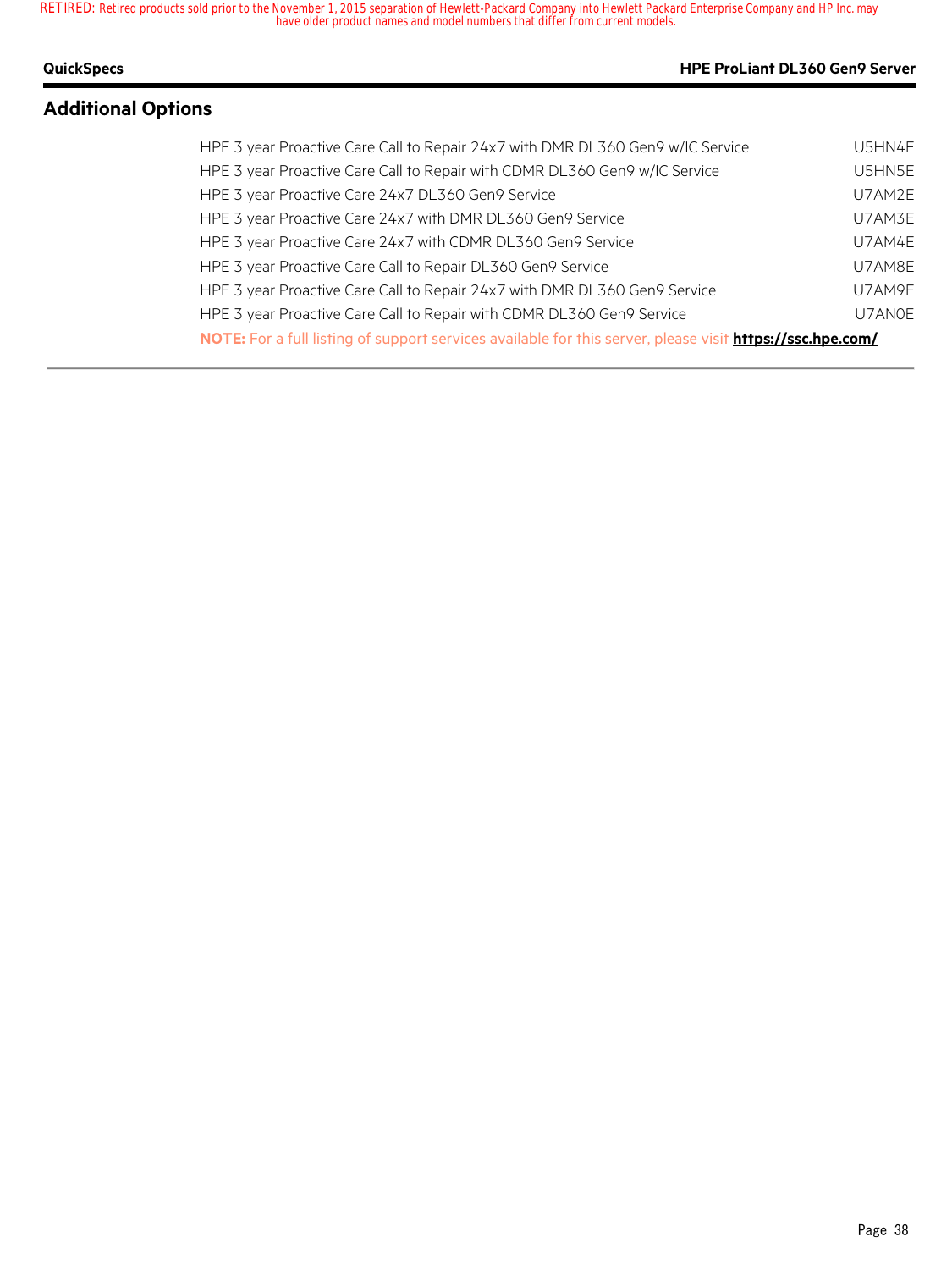#### **QuickSpecs HPE ProLiant DL360 Gen9 Server**

### **Memory**

#### **Memory Population guidelines**



#### **General Memory Population Rules and Guidelines**:

- . White DIMM slots denote the first slot of a channel. For 1 DPC (DIMM per channel) populate white slots only.
- . A minimum of one DIMM is required per server.
- . Install DIMMs only if the corresponding processor is installed.
- . When two processors are installed, balance the DIMMs across the two processors
- . Populate DIMMs from heaviest load (quad-rank) to lightest load (single-rank) within a channel. Heaviest load (DIMM with most ranks) within a channel goes furthest from the processor.
- . Do not mix RDIMMs or LRDIMMs.
- . DIMMs of different speeds may be mixed in any order; the server will select a common optimal speed
- . The maximum memory speed is a function of the memory type, memory configuration, and processor model.
- . The maximum memory capacity is a function of the memory type and number of installed processors
- . HPE memory from previous generation servers is not compatible with the DL360 Gen9 Server.
- . For memory population rules and additional memory guidelines, please see the DL360 Gen9 user guide at **http://www.hpe.com/services**.
- . There are four (4) Memory channels per processor; eight (8) channels per 2 processor server.
- . There are three (3) DIMM slots for each memory channel; twenty four (24) total slots for 2 processor server.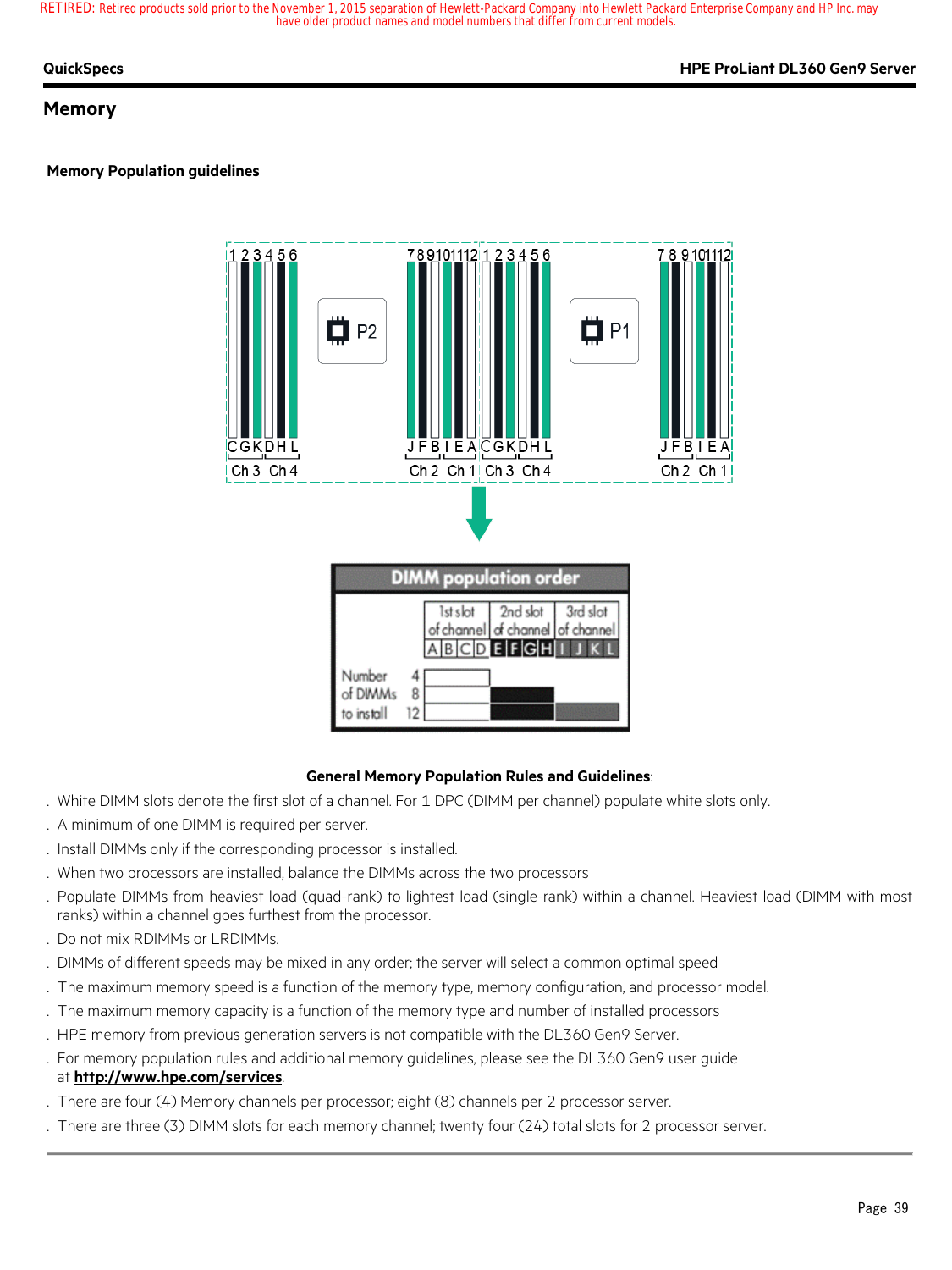### **Memory**

#### **Intel Gen9 Supported Memory Bandwidth for HPE ProLiant Gen9 Intel® Xeon® E5-2600v4 Series Processor Family**

| <b>Memory Bandwidth and Capacity</b> |                       |                                  |                       |                        |                               |                       |                       |                     |
|--------------------------------------|-----------------------|----------------------------------|-----------------------|------------------------|-------------------------------|-----------------------|-----------------------|---------------------|
| [DIMM Type]                          |                       | <b>Registered DIMMs (RDIMMs)</b> |                       |                        | <b>Load Reduced (LRDIMMs)</b> |                       |                       |                     |
| <b>HPE SKU P/N</b>                   | 805347-<br><b>B21</b> | 805349-<br><b>B21</b>            | 836220-<br><b>B21</b> | P00423-<br><b>B21</b>  | 805351-<br><b>B21</b>         | 805353-<br><b>B21</b> | 805358-<br><b>B21</b> | 809208-B21          |
| <b>DIMM Rank</b>                     | Single Rank           | Single Rank                      | Dual Rank             | Dual<br>Rank           | Dual Rank                     | Dual Rank             | Quad Rank             | Octal Rank          |
| <b>DIMM Capacity</b>                 | 8GB                   | 16GB                             | 16GB                  | 16GB                   | 32GB                          | 32GB                  | 64GB                  | 128GB               |
| Voltage                              | Std Voltage<br>1.2V   | Std Voltage<br>1.2V              | Std Voltage<br>1.2V   | Std<br>Voltage<br>1.2V | Std Voltage<br>1.2V           | Std Voltage<br>1.2V   | Std Voltage<br>1.2V   | Std Voltage<br>1.2V |
| <b>DRAM Depth [bit]</b>              | 1 <sub>G</sub>        | 2G                               | 1 <sub>G</sub>        | 1 <sub>G</sub>         | 2G                            | 2G                    | 2G                    | 2G                  |
| <b>DRAM Width [bit]</b>              | x8                    | x4                               | x4                    | x8                     | x4                            | x4                    | x4                    | x4                  |
| <b>DRAM Density</b>                  | 8Gb                   | 8Gb                              | 4Gb                   | 8Gb                    | 8Gb                           | 8Gb                   | 8Gb                   | 8Gb                 |
| <b>CAS Latency</b>                   | 17-17-17              | 17-17-17                         | 17-17-17              | 17-17-17               | 17-17-17                      | 17-17-17              | 17-17-17              | $20 - 18 - 18$      |
| <b>DIMM Native Speed</b><br>(MT/s)   | 2400                  | 2400                             | 2400                  | 2400                   | 2400                          | 2400                  | 2400                  | 2400                |
| <b>SLOTS THAT CAN BE POPULATED</b>   |                       |                                  |                       |                        |                               |                       |                       |                     |
| 24 slot servers                      | 24                    | 24                               | 24                    | 24                     | 24                            | 24                    | 24                    | 24                  |
| <b>MAXIMUM CAPACITY (GB)</b>         |                       |                                  |                       |                        |                               |                       |                       |                     |
|                                      | 192                   | 384                              | 384                   | 384                    | 768                           | 768                   | 1536                  | 3072                |
| POPULATED DIMM SPEED (MT/s)          |                       |                                  |                       |                        |                               |                       |                       |                     |
| 1 DIMM Per Channel                   | 2400                  | 2400                             | 2400                  | 2400                   | 2400                          | 2400                  | 2400                  | 2400                |
| 2 DIMM Per Channel                   | 2133                  | 2133                             | 2400                  | 2400                   | 2400                          | 2400                  | 2400                  | 2400                |
| 3 DIMM Per Channel                   | 1866                  | 1866                             | 1866                  | 1866                   | 1866                          | 2400                  | 2400                  | 2400                |

**NOTE:** Mixing the 128GB LRDIMM with other capacities is not supported.

#### **Intel Gen9 Supported Memory Bandwidth for HPE ProLiant Gen9 Intel® Xeon® E5-2600v3 Series Processor Family**

| <b>Memory Bandwidth and Capacity</b> |                  |                               |                  |                  |                  |  |  |
|--------------------------------------|------------------|-------------------------------|------------------|------------------|------------------|--|--|
| [DIMM Type]                          |                  | <b>Load Reduced (LRDIMMs)</b> |                  |                  |                  |  |  |
| <b>HPE SKU P/N</b>                   | 726717-B21       | 726718-B21                    | 726719-B21       | 728629-B21       | 726724-B21       |  |  |
| <b>DIMM Rank</b>                     | Single Rank      | Single Rank                   | Dual Rank        | Dual Rank        | Quad Rank        |  |  |
| <b>DIMM Capacity</b>                 | 4GB              | 8GB                           | 16GB             | 32GB             | 64GB             |  |  |
| <b>Voltage</b>                       | Std Voltage 1.2V | Std Voltage 1.2V              | Std Voltage 1.2V | Std Voltage 1.2V | Std Voltage 1.2V |  |  |
| <b>DRAM Depth [bit]</b>              | 512M             | 1G                            | 1G               | 1 <sub>G</sub>   | 2G               |  |  |
| <b>DRAM Width [bit]</b>              | x8               | x4                            | х4               | х4               | x4               |  |  |
| <b>DRAM Density</b>                  | 4Gb              | 4Gb                           | 4Gb              | 4Gb              | 8Gb              |  |  |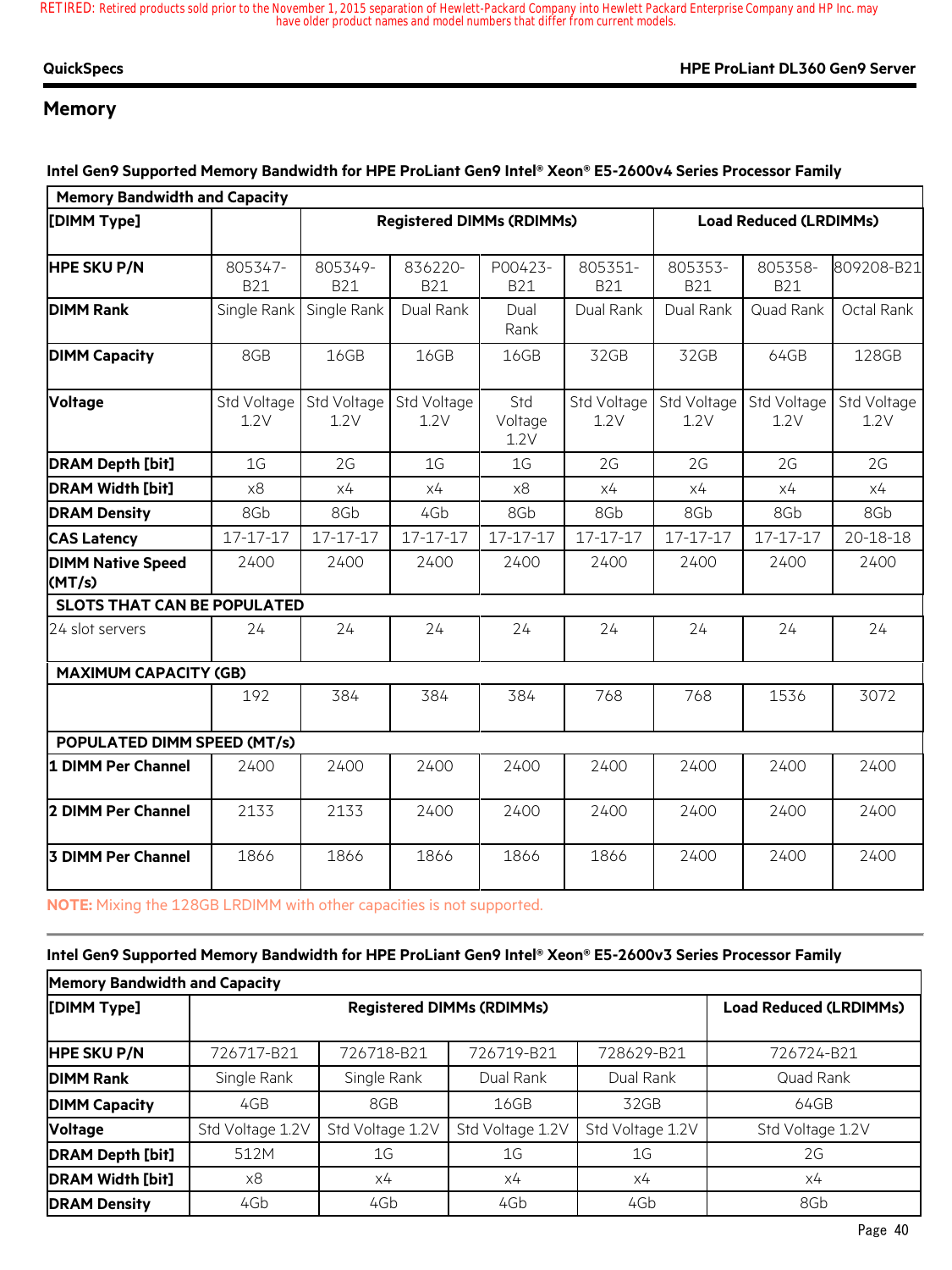### **Memory**

| <b>CAS Latency</b>                 | 15-15-15 | 15-15-15 | 15-15-15 | 15-15-15 | 15-15-15 |
|------------------------------------|----------|----------|----------|----------|----------|
| <b>DIMM Native Speed</b><br>(MT/s) | 2133     | 2133     | 2133     | 2133     | 2133     |
| <b>SLOTS THAT CAN BE POPULATED</b> |          |          |          |          |          |
| 24 slot servers                    | 24       | 24       | 24       | 24       | 24       |
| <b>MAXIMUM CAPACITY (GB)</b>       |          |          |          |          |          |
|                                    | 96       | 192      | 384      | 768      | 1536     |
| POPULATED DIMM SPEED (MT/s)        |          |          |          |          |          |
| 1 DIMM Per<br><b>Channel</b>       | 2133     | 2133     | 2133     | 2133     | 2133     |
| 2 DIMM Per<br><b>Channel</b>       | 2133     | 2133     | 2133     | 2133     | 2133     |
| 3 DIMM Per<br><b>Channel</b>       | 1600     | 1600     | 1600     | 1600     | 1866     |

#### **DIMM slot and configuration diagram**

### **DIMM slot and configuration diagrams Basic memory slot & population diagram**

- Population order; start with "A" first, "B" second, "C" third, etc.
- When one processor is installed, install DIMMs in sequential alphabetic order: A, B, C, D, E, F.
- When two processors are installed, install DIMMs in sequential alphabetic order: CPU1-A, CPU2- A,CPU1-B,CPU2-B,CPU1-C, CP2-C.

| CPU <sub>1</sub> |        |                  |        | CPU <sub>2</sub>        |        |  |  |  |  |
|------------------|--------|------------------|--------|-------------------------|--------|--|--|--|--|
|                  | Slot # | Population order | Slot # | Population order        |        |  |  |  |  |
| Chnl 3           |        | С                |        | С                       | Chnl3  |  |  |  |  |
|                  |        | G                |        | G                       |        |  |  |  |  |
|                  | 3      | K                | 3      | K                       |        |  |  |  |  |
|                  |        |                  |        |                         |        |  |  |  |  |
|                  |        | CPU <sub>1</sub> |        | CPU <sub>2</sub>        |        |  |  |  |  |
|                  | Slot # | Population order | Slot # | Population order        |        |  |  |  |  |
| Chnl 4           | 4      | D                | 4      | D                       | Chnl 4 |  |  |  |  |
|                  | 5      | Η                | 5      | $\overline{\mathsf{H}}$ |        |  |  |  |  |
|                  | 6      |                  | 6      |                         |        |  |  |  |  |
|                  |        |                  |        |                         |        |  |  |  |  |
|                  |        | CPU <sub>1</sub> |        | CPU <sub>2</sub>        |        |  |  |  |  |
|                  | Slot # | Population order | Slot # | Population order        |        |  |  |  |  |
| Chnl 2           | 7      |                  |        |                         | Chnl 2 |  |  |  |  |
|                  | 8      | Ē                | 8      | Ē                       |        |  |  |  |  |
|                  | 9      | B                | 9      | B                       |        |  |  |  |  |
|                  |        |                  |        |                         |        |  |  |  |  |
|                  |        | CPU <sub>1</sub> |        | CPU <sub>2</sub>        |        |  |  |  |  |
|                  | Slot # | Population order | Slot # | Population order        |        |  |  |  |  |
| Chnl 1           | 10     |                  | 10     |                         | Chnl 1 |  |  |  |  |
|                  | 11     | E                | 11     | E                       |        |  |  |  |  |
|                  | 12     | A                | 12     | $\overline{\mathsf{A}}$ |        |  |  |  |  |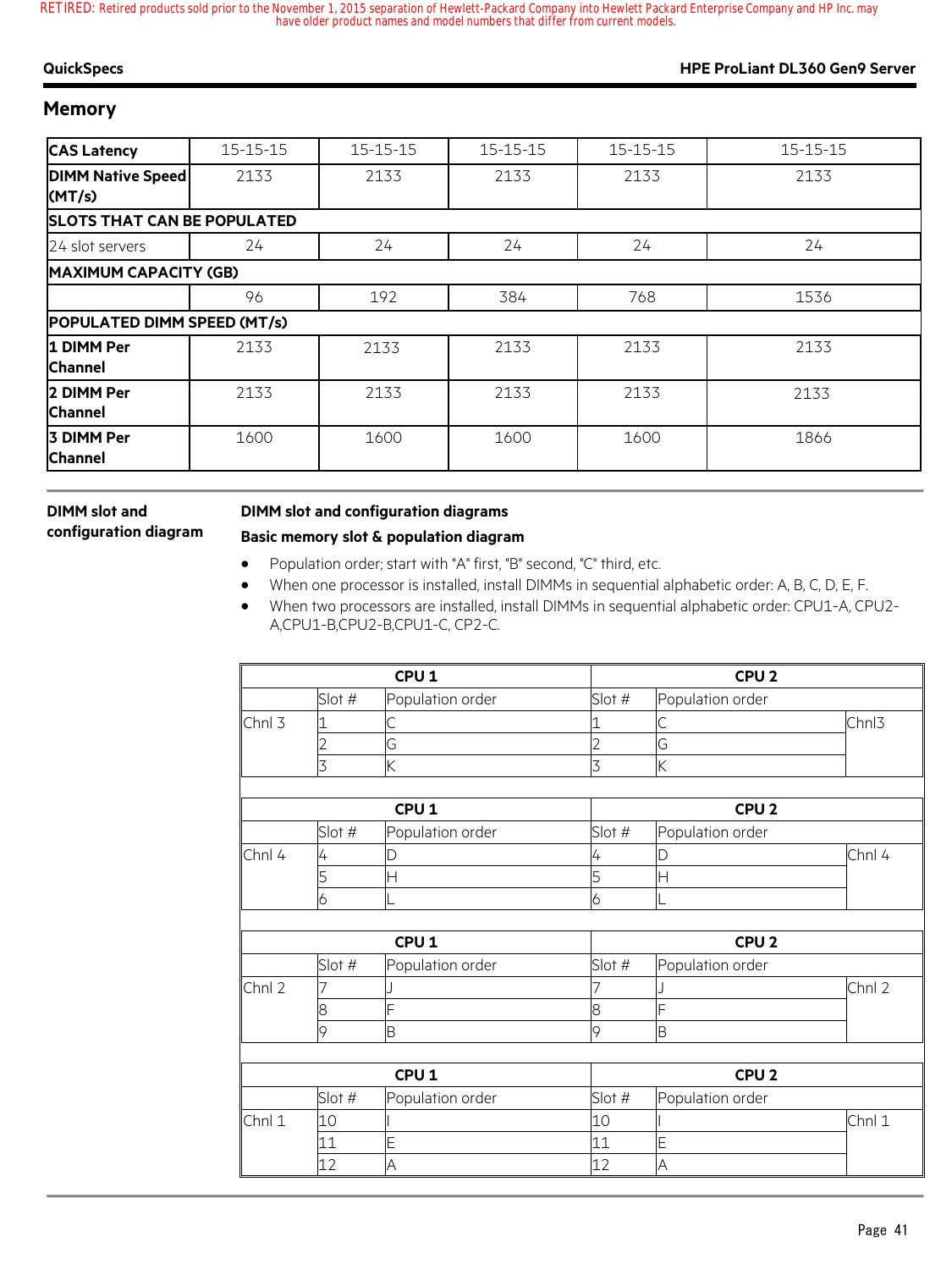# **Memory**

### **Memory Speed by Processor Mode**

| <b>IProcessor Models</b><br>bv                                                                                                                                                                           | <b>Supported Memory Speeds</b> |
|----------------------------------------------------------------------------------------------------------------------------------------------------------------------------------------------------------|--------------------------------|
| E5-2603v3, E5-2609v3                                                                                                                                                                                     | 1600MT/s                       |
| E5-2623v3, E5-2620v3, E5-2630v3, E5-2640v3,<br>E5-2630Lv3                                                                                                                                                | 1866MT/s                       |
| E5-2637v3, E5-2650v3, E5-2660v3, E5-2670v3,<br>E5-2680v3, E5-2690v3, E5-2683v3, E5-2695v3,<br>E5-2697v3, E5-2643v3, E5-2667v3, E5-<br>2687Wv3, E5-2698v3, E5-2650Lv3, E5-2699v3                          | 2133MT/s                       |
| E5-2603v4, E5-2609v4                                                                                                                                                                                     | 1866MT/s                       |
| E5-2630Lv4, E5-2620v4, E5-2623v4, E5-2640v4, 2133MT/s<br>E5-2630v4                                                                                                                                       |                                |
| E5-2650Lv4, E5-2637v4, E5-2643v4, E5-2650v4, 2400MT/s<br>E5-2660v4, E5-2697Av4, E5-2680v4, E5-<br>2690v4, E5-2687Wv4, E5-2667v4, E5-2683v4,<br>E5-2695v4, E5-2697v4, E5-2698v4, E5-2699v4,<br>E5-2699Av4 |                                |

| <b>Standard and</b>   |
|-----------------------|
| <b>Maximum Memory</b> |
| Capacity              |
| (Pre-configured       |
| Models)               |

| <b>Pre Configured Models</b> | <b>Standard Memory</b> | <b>Maximum Memory Plus</b><br><b>Optional Memory</b> | <b>Standard Memory</b><br><b>Replaced with Optional</b><br><b>Memory</b> |
|------------------------------|------------------------|------------------------------------------------------|--------------------------------------------------------------------------|
| E5-2670v3                    | 64GB (4x16GB)          | 704GB (20x32GB,<br>4x16GB)                           | 1536GB (24x64GB)                                                         |
| E5-2660v4                    | 64GB (4x16GB)          | 704GB (20x32GB,<br>4x16GB)                           | 3072GB (24x128GB)                                                        |
| E5-2650v4                    | 32GB (2x16GB)          | 736GB (22x32GB,<br>2x16GB)                           | 3072GB (24x128GB)                                                        |
| E5-2650v3                    | 32GB (2x16GB)          | 736GB (22x32GB,<br>2x16GB)                           | 1536GB (24x64GB)                                                         |
| E5-2640v4, E5-2630v4         | 16GB (1x16GB)          | 752GB (23x32GB,<br>1x16GB)                           | 3072GB (24x128GB)                                                        |
| E5-2630v3                    | 16GB (1x16GB)          | 752GB (23x32GB,<br>1x16GB)                           | 1536GB (24x64GB)                                                         |
| E5-2603v4                    | 8GB (1x8GB)            | 744GB (23x32GB,<br>1x8GB                             | 3072GB (24x128GB)                                                        |
| E5-2603v3                    | 8GB (1x8GB)            | 744GB (23x32GB,<br>1x8GB                             | 1536GB (24x64GB)                                                         |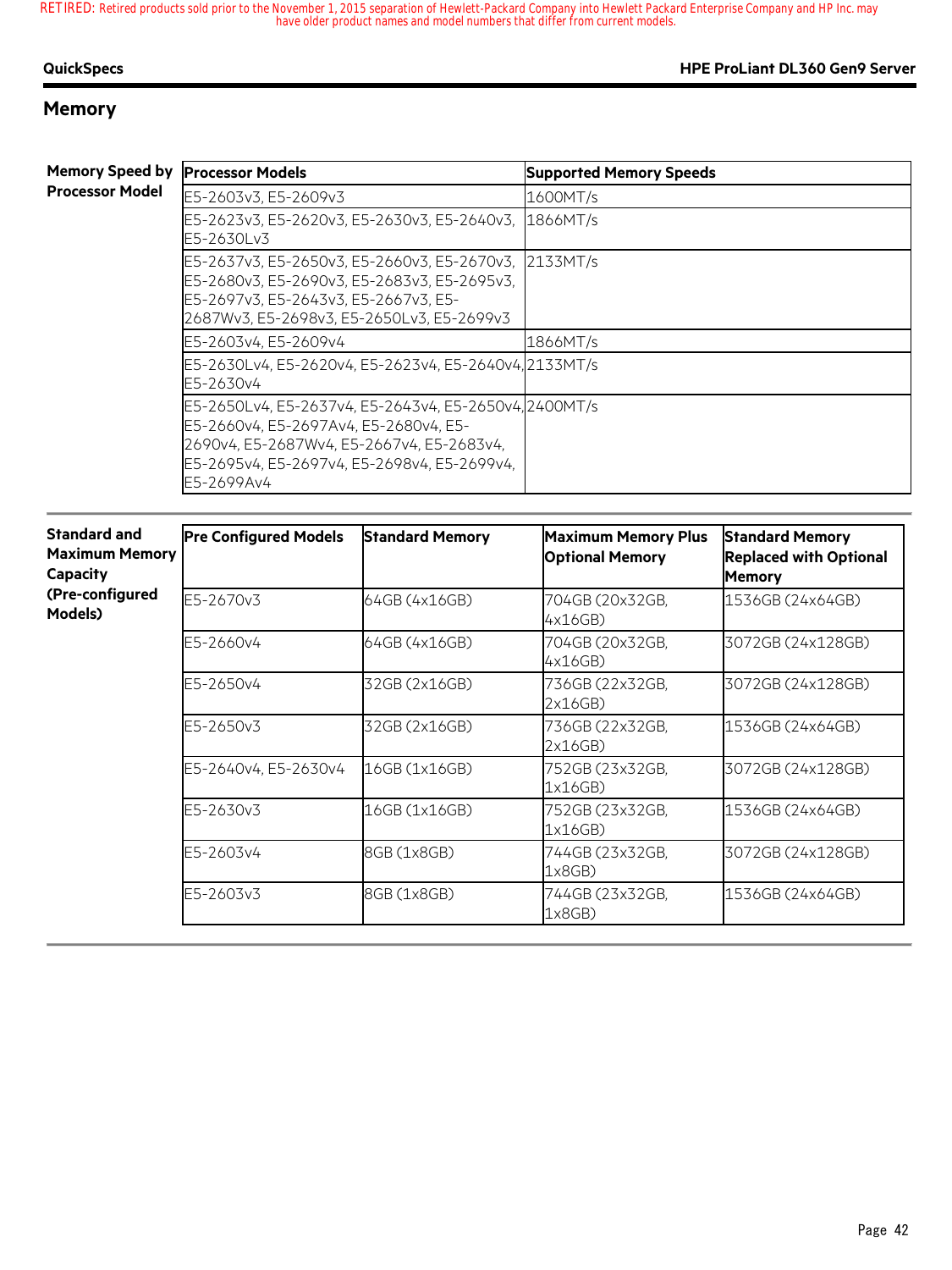#### **QuickSpecs HPE ProLiant DL360 Gen9 Server**

#### **Memory**

#### **DDR4 memory options part number decoder**

**NOTE:** Capacity references are rounded to the common gigabyte (GB) values.

- 8GB = 8,192MB
- $16GB = 16,384MB$
- 32GB = 32,768MB
- 64GB = 65,536MB

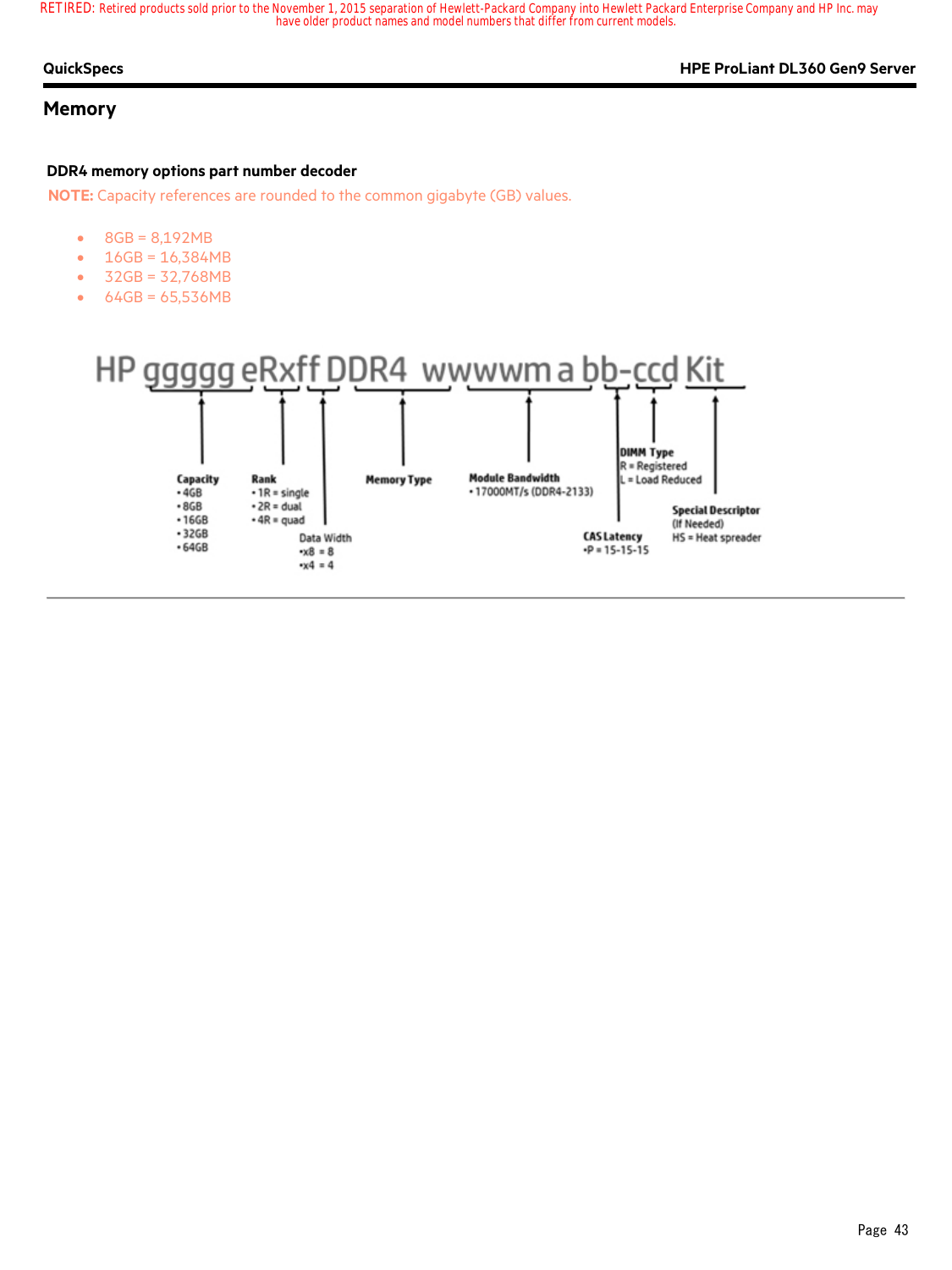# **Storage**

|               |  | 18 O I              |                          |  |  | $T \mathbf{3} 3 0$ of $\mathbf{3} 5 0$ of $\mathbf{3}$ |                                |                     |  |  |
|---------------|--|---------------------|--------------------------|--|--|--------------------------------------------------------|--------------------------------|---------------------|--|--|
|               |  |                     |                          |  |  |                                                        |                                |                     |  |  |
|               |  |                     |                          |  |  |                                                        |                                | <b>ALS 8 OIOEUL</b> |  |  |
|               |  | $2 \circ \text{on}$ |                          |  |  |                                                        | $\mathbf{37}\otimes\mathbf{1}$ |                     |  |  |
| $\frac{1}{2}$ |  |                     | $\mathbb{E}$ 34001236001 |  |  |                                                        |                                |                     |  |  |

1-8 8 x SFF SATA/SAS/SSD Hot Pluggable Hard Drive Bays

| w | øг<br>ЭĽ<br>,,,, |  |
|---|------------------|--|

1-4 4 x LFF SATA/SAS/SSD Hot Pluggable Hard Drives Bays



1-10 10 x SFF SATA/SAS/SSD Hot Pluggable Hard Drive Bays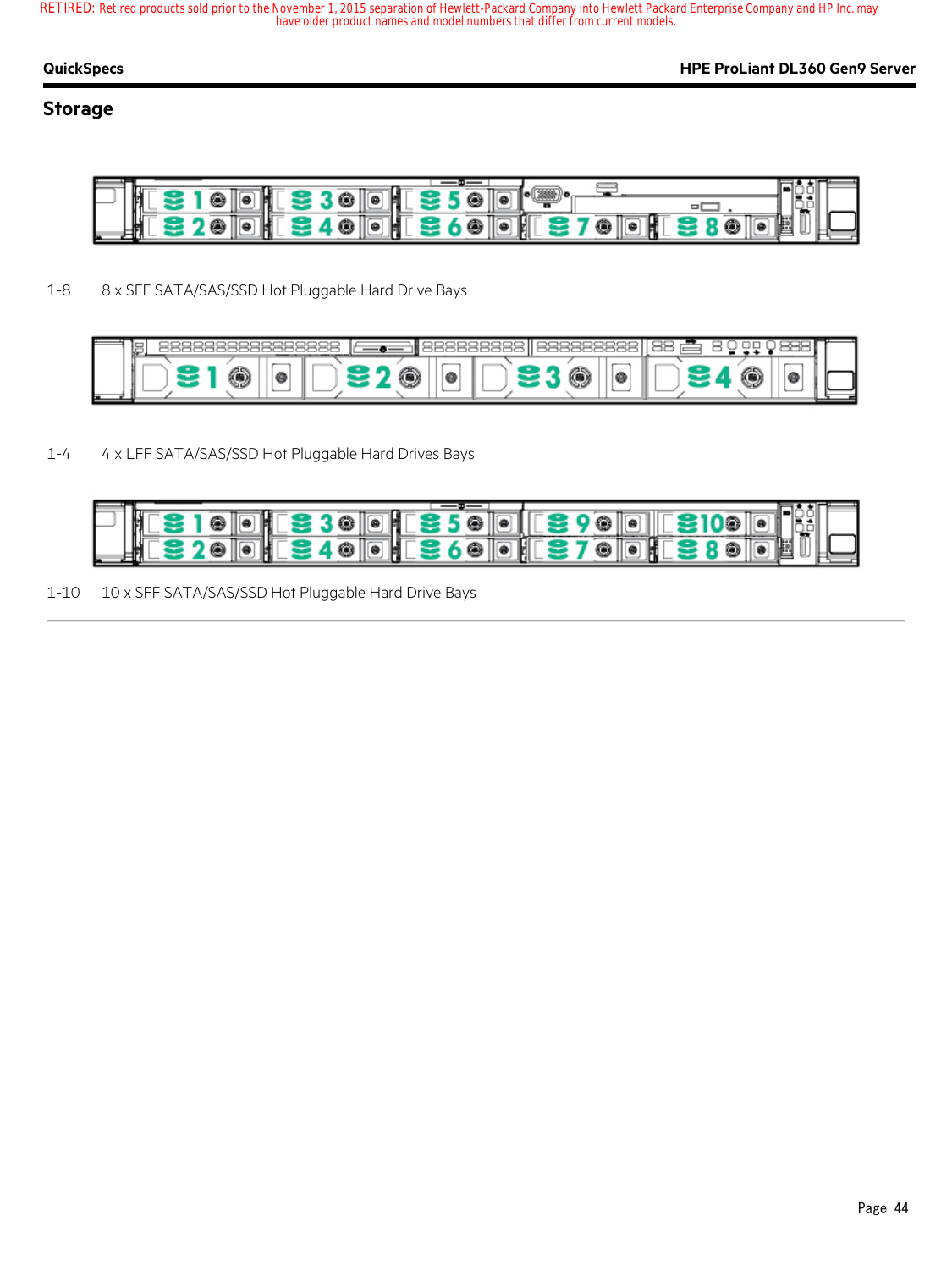# **Technical Specifications**

#### **QuickSpecs HPE ProLiant DL360 Gen9 Server**

| <b>System Unit</b> | <b>Dimensions</b>                                |                                                                | 8 SFF and 10 SFF 1.7 x 17.1 x 27.5 inches (4.32 x 43.47 x 69.85 cm)                                                      |  |  |  |  |
|--------------------|--------------------------------------------------|----------------------------------------------------------------|--------------------------------------------------------------------------------------------------------------------------|--|--|--|--|
|                    |                                                  |                                                                | 4 LFF - 1.7 x 17.1 x 29.5 inches (4.32 x 43.46 x 75.0 cm)                                                                |  |  |  |  |
|                    | Weight                                           | Maximum:                                                       | 8 SFF Chassis 33.3 lb. (15.31 kg)                                                                                        |  |  |  |  |
|                    | (approximate)                                    | (all hard drives, power<br>supply, and processor<br>installed) | <b>NOTE:</b> Includes 2 SFF Option for a total of 10 SFF<br>HDD.                                                         |  |  |  |  |
|                    |                                                  |                                                                | 4 LFF Chassis 37 lb. (16.78kg)                                                                                           |  |  |  |  |
|                    |                                                  | Minimum:                                                       | 8SFF Chassis 27 lb. (12.25 kg)                                                                                           |  |  |  |  |
|                    |                                                  | (one hard drive, power<br>supply, and processor<br>installed)  | 4 LFF Chassis 30.36 lb. (13.77 kg)                                                                                       |  |  |  |  |
|                    | <b>Input Requirements</b>                        | Rated Line Voltage                                             | 100 to 120 VAC                                                                                                           |  |  |  |  |
|                    | (per power supply)                               |                                                                | 200 to 240 VAC                                                                                                           |  |  |  |  |
|                    | <b>BTU Rating</b>                                | Maximum                                                        | For 800W Power Supply: 3207 BTU/hr (at 100<br>VAC), 3071 BTU/hr (at 200 VAC), 3112 BTU/hr (at<br>240 VAC) for China Only |  |  |  |  |
|                    |                                                  |                                                                | For 500W Power Supply: 1979 BTU/hr (at 100<br>VAC), 1911 BTU/hr (at 200 VAC), 1965 BTU/hr (at<br>240 VAC) for China Only |  |  |  |  |
|                    | <b>Power Supply Output</b><br>(per power supply) | Rated Steady-State<br>Power                                    | For 1400W Power Supply: 1400W (at 240 VAC),<br>1400W (at 240 VAC)                                                        |  |  |  |  |
|                    |                                                  |                                                                | For 800W Power Supply: 800W (at 100 VAC),<br>800W (at 240 VAC), 800W (at 240 VAC) input for<br>China only                |  |  |  |  |
|                    |                                                  |                                                                | For 500W Power Supply: 500W (at 100 VAC),<br>500W (at 240 VAC), 500W (at 240 VAC) input for<br>China only                |  |  |  |  |
|                    |                                                  | Maximum Peak Power                                             | For 1400W Power Supply: 1400W (at 200 to 240<br>1VAC), 1400W (at 240 VAC) input for China only                           |  |  |  |  |
|                    |                                                  |                                                                | For 800W Power Supply: 800W (at 100 to 127<br>VAC), 800W (at 200 to 240 1VAC), 800W (at 240<br>VAC) input for China only |  |  |  |  |
|                    |                                                  |                                                                | For 500W Power Supply: 500W (at 100 to 127<br>VAC), 500W (at 200 to 240 VAC), 500W (at 240<br>VAC) input for China only  |  |  |  |  |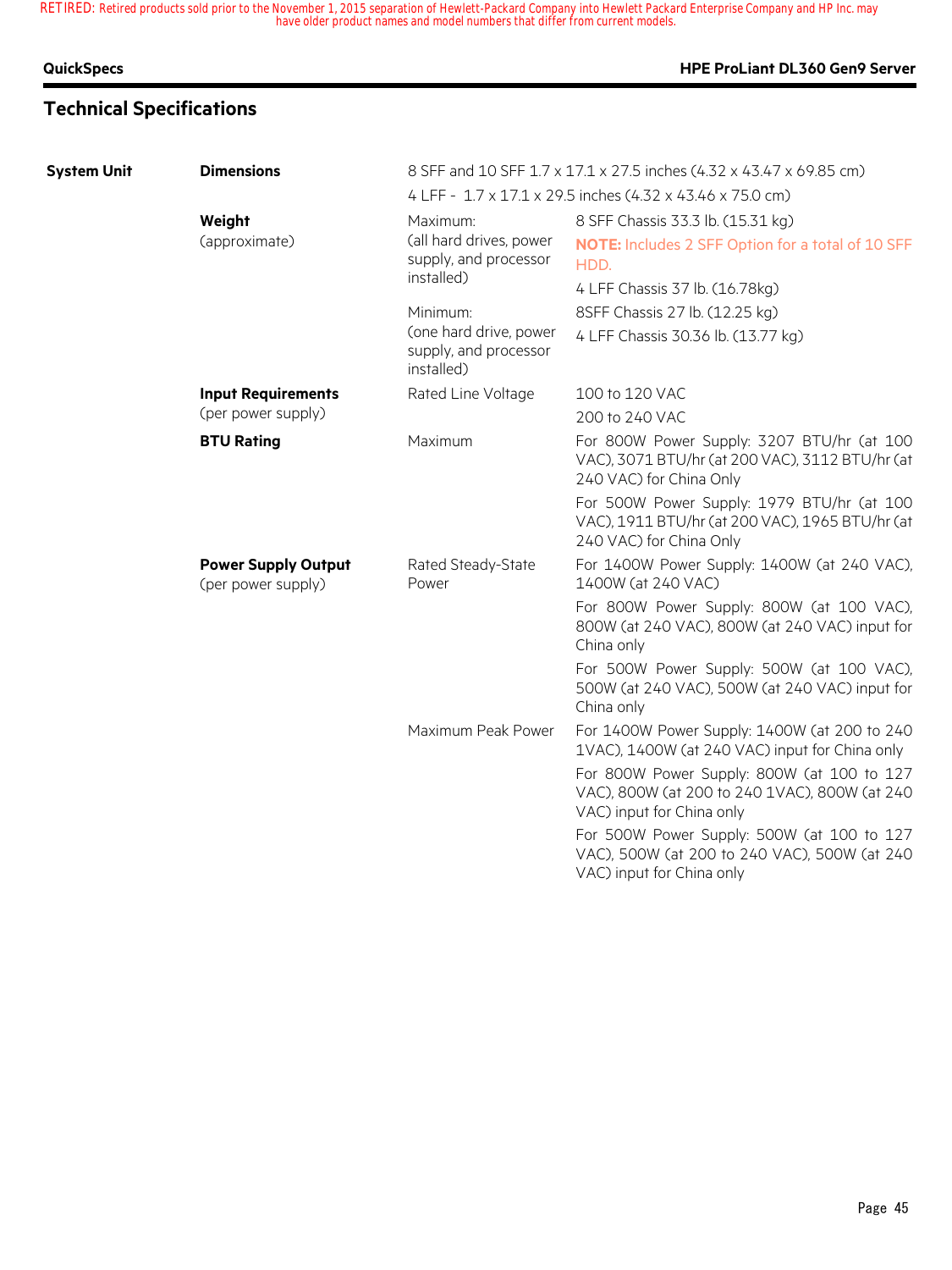### **QuickSpecs HPE ProLiant DL360 Gen9 Server**

# **Technical Specifications**

| <b>System Inlet Temperature</b> | <b>Standard Operating</b><br>Support                | 10° to 35°C (50° to 95°F) at sea level with an<br>altitude derating of 1.0°C per every 305 m (1.8°F<br>per every 1000 ft) above sea level to a maximum of<br>3050 m (10,000 ft), no direct sustained sunlight.<br>Maximum rate of change is 20°C/hr (36°F/hr). The<br>upper limit and rate of change may be limited by the<br>type and number of options installed.<br>NOTE: System performance during standard<br>operating support may be reduced if operating<br>with a fan fault or above 30°C (86°F). |
|---------------------------------|-----------------------------------------------------|------------------------------------------------------------------------------------------------------------------------------------------------------------------------------------------------------------------------------------------------------------------------------------------------------------------------------------------------------------------------------------------------------------------------------------------------------------------------------------------------------------|
|                                 | <b>Extended Ambient</b><br><b>Operating Support</b> | approved hardware configurations,<br>For<br>the<br>supported system inlet range is extended to be: 5°<br>to 10°C (41° to 50°F) and 35° to 40°C (95° to<br>104°F) at sea level with an altitude derating of<br>1.0°C per every 175 m (1.8°F per every 574 ft)<br>above 900 m (2953 ft) to a maximum of 3050 m<br>(10,000 ft). The approved hardware configurations<br>for this system are listed at the URL:<br>http://www.hpe.com/servers/ashrae                                                           |
|                                 |                                                     | approved hardware configurations,<br>For<br>the<br>supported system inlet range is extended to be: 40°<br>to 45°C (104° to 113°F) at sea level with an altitude<br>derating of 1.0°C per every 125 m (1.8°F per every<br>410 ft) above 900 m (2953 ft) to a maximum of<br>3050 m (10,000 ft). The approved hardware<br>configurations for this system are listed at the URL:<br>http://www.hpe.com/servers/ashrae                                                                                          |
|                                 |                                                     | System performance may be reduced if operating<br>in the extended ambient operating range or with a<br>fan fault.                                                                                                                                                                                                                                                                                                                                                                                          |
|                                 | Non-operating                                       | -30° to 60°C (-22° to 140°F). Maximum rate of<br>change is 20°C/hr (36°F/hr).                                                                                                                                                                                                                                                                                                                                                                                                                              |
| <b>Relative Humidity</b>        | Operating                                           | Minimum to be the higher (more moisture) of -12°C<br>(10.4°F) dew point or 8% relative humidity.<br>Maximum to be the lower (less moisture) of 24°C<br>(75.2°F) dew point or 90% relative humidity.                                                                                                                                                                                                                                                                                                        |
| (non-condensing)                | Non-operating                                       | 5 to 95% relative humidity (Rh), 38.7°C (101.7°F)<br>maximum wet bulb temperature, non-condensing.                                                                                                                                                                                                                                                                                                                                                                                                         |
| <b>Altitude</b>                 | Operating                                           | 3050 m (10,000 ft). This value may be limited by<br>the type and number of options installed. Maximum<br>allowable altitude change rate is 457 m/min (1500<br>$ft/min$ ).                                                                                                                                                                                                                                                                                                                                  |
|                                 | Non-operating                                       | 9144 m (30,000 ft). Maximum allowable altitude<br>change rate is 457 m/min (1500 ft/min).                                                                                                                                                                                                                                                                                                                                                                                                                  |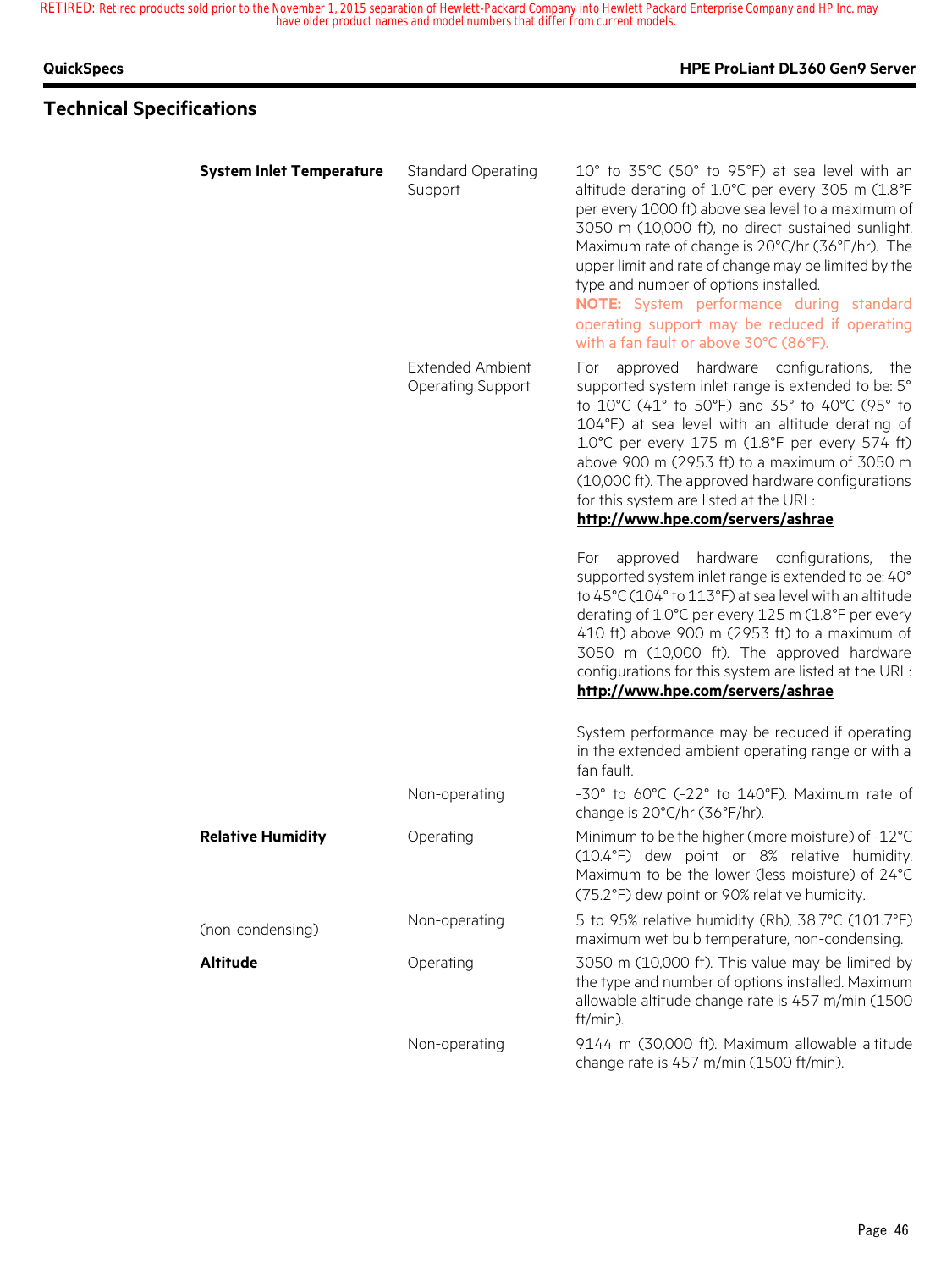| QuickSpecs                      | <b>HPE ProLiant DL360 Gen9 Server</b>                                     |
|---------------------------------|---------------------------------------------------------------------------|
| <b>Technical Specifications</b> |                                                                           |
| <b>Acoustic Noise</b>           | Listed are the declared A-Weighted sound power levels (LWAd) and declared |

|                                 | accordance with ISO 9296 (ECMA 109).                                                                                    |                                                                                                                                                                                                                                                                                                                                                                                                                                                                                                                                                                                                                                     |  |  |  |  |  |
|---------------------------------|-------------------------------------------------------------------------------------------------------------------------|-------------------------------------------------------------------------------------------------------------------------------------------------------------------------------------------------------------------------------------------------------------------------------------------------------------------------------------------------------------------------------------------------------------------------------------------------------------------------------------------------------------------------------------------------------------------------------------------------------------------------------------|--|--|--|--|--|
|                                 | Idle                                                                                                                    |                                                                                                                                                                                                                                                                                                                                                                                                                                                                                                                                                                                                                                     |  |  |  |  |  |
|                                 | LWAd                                                                                                                    | (1P non-redundant) 4.6 A Average Bystander<br>(2P redundant) 5.5 A Average Bystander                                                                                                                                                                                                                                                                                                                                                                                                                                                                                                                                                |  |  |  |  |  |
|                                 | LpAm                                                                                                                    | (1P non-redundant) 29 dBA<br>(2P redundant) 37 dBA                                                                                                                                                                                                                                                                                                                                                                                                                                                                                                                                                                                  |  |  |  |  |  |
|                                 |                                                                                                                         |                                                                                                                                                                                                                                                                                                                                                                                                                                                                                                                                                                                                                                     |  |  |  |  |  |
|                                 | <b>Operating</b>                                                                                                        |                                                                                                                                                                                                                                                                                                                                                                                                                                                                                                                                                                                                                                     |  |  |  |  |  |
|                                 | LWAd                                                                                                                    | (1P non-redundant) 4.6 A Average Bystander                                                                                                                                                                                                                                                                                                                                                                                                                                                                                                                                                                                          |  |  |  |  |  |
|                                 |                                                                                                                         | (2P redundant) 6.2 C Average Bystander<br>(1P non-redundant) 30 dBA<br>(2P redundant) 46 dBA                                                                                                                                                                                                                                                                                                                                                                                                                                                                                                                                        |  |  |  |  |  |
|                                 | LpAm                                                                                                                    |                                                                                                                                                                                                                                                                                                                                                                                                                                                                                                                                                                                                                                     |  |  |  |  |  |
|                                 |                                                                                                                         |                                                                                                                                                                                                                                                                                                                                                                                                                                                                                                                                                                                                                                     |  |  |  |  |  |
|                                 | PCI card with 2GB cache.<br>reference only.<br>depending on the system configuration.<br>Enterprise installed hardware. | NOTE: 1P Configuration tested included two Intel E5-2630 v3, 2.3GHz<br>processors, one 500GB SAS HDD, five standard hot plug fans, one 8GB<br>DDR4 RDIMM's 2133MHz, one 500W power supply.<br>NOTE: 2P Configuration tested included two Intel E5-2650 v3, 2.6GHz<br>processors, one 500GB SAS HDD, seven standard hot plug fans, two 16GB<br>DDR4 RDIMM's 2133MHz, one 500W power supply, P440ar HDD controller<br>NOTE: Values are subject to change without notification and are for<br>NOTE: Performance of system, options, and ancillary equipment will vary<br>NOTE: Levels presented do not account for non-Hewlett Packard |  |  |  |  |  |
| <b>Emissions Classification</b> | <b>FCC Rating</b>                                                                                                       | Class A                                                                                                                                                                                                                                                                                                                                                                                                                                                                                                                                                                                                                             |  |  |  |  |  |
| (EMC)                           | Normative Standards                                                                                                     | CISPR 22; EN55022; EN55024; FCC CFR 47, Pt 15;<br>ICES-003; CNS13438; GB9254; K22;K24; EN<br>61000-3-2; EN 61000-3-3; EN 60950-1; IEC<br>60950-1                                                                                                                                                                                                                                                                                                                                                                                                                                                                                    |  |  |  |  |  |
|                                 | statements.                                                                                                             | <b>NOTE:</b> Product conformance to cited product specifications is based on<br>sample (type) testing, evaluation, or assessment. This product or family of<br>products is eligible to bear the appropriate compliance logos and                                                                                                                                                                                                                                                                                                                                                                                                    |  |  |  |  |  |

average bystander position A-Weighted sound pressure levels (LpAm) when the product is operating in a 23°C ambient environment. Noise emissions were measured in accordance with ISO 7779 (ECMA 74) and declared in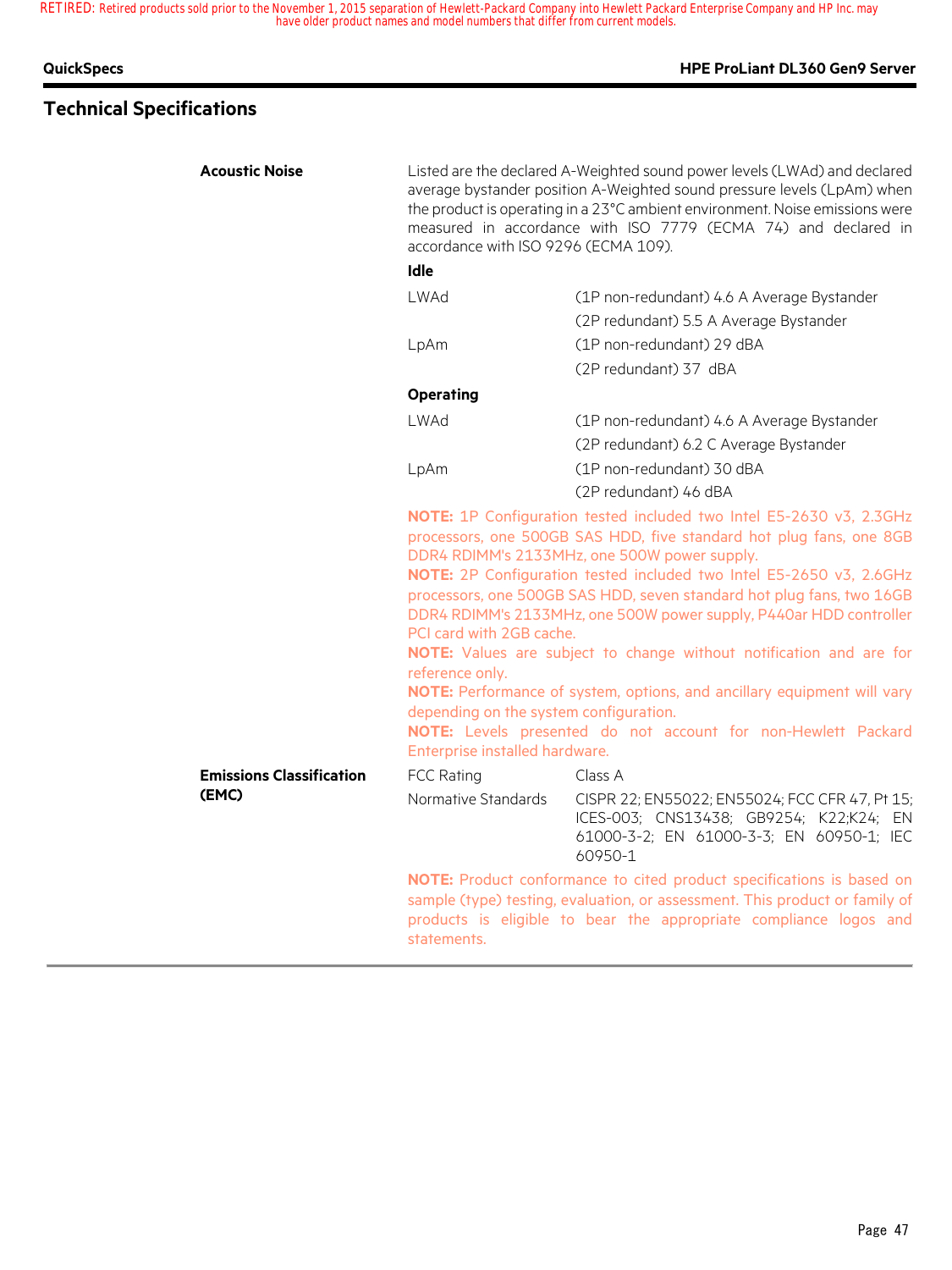#### **QuickSpecs HPE ProLiant DL360 Gen9 Server**

# **Technical Specifications**

| <b>HPE Dynamic Smart Array B140i Controller</b> |                                |
|-------------------------------------------------|--------------------------------|
| <b>Number of PCI links</b>                      | Four                           |
| <b>PCI link rate</b>                            | 4Gb/s                          |
| Storage protocol support                        | <b>SATA</b>                    |
| SAS/SATA peak data transfer rate                | 6Gb/s                          |
| <b>Number of SAS/SATA links</b>                 | 10 links                       |
| <b>SAS/SATA connectivity</b>                    | 2x4 connectors; 2x1 connectors |
| <b>Expander support</b>                         | No                             |
| Drives supported (max)                          | Up to 10 Internal Drives       |
| <b>RAID support</b>                             | 0, 1, 10, 5 SATA               |
| Software management                             | HPE SSA, SMH, SIM              |
| Warranty                                        | Server warranty                |
| <b>HPE Secure Encryption license</b>            | Not Supported                  |
| <b>HPE SmartCache License</b>                   | Not Supported                  |
| <b>HPE Smart Storage Administrator</b>          | Supported                      |

| <b>HPE Ethernet 1Gb</b><br>4-port 331i Adapter | <b>Network Interface</b>                     | 10Base-T/100Base-TX/1000Base-TX                |
|------------------------------------------------|----------------------------------------------|------------------------------------------------|
|                                                | Compatibility                                | IEEE 802.3 10Base-T                            |
|                                                |                                              | IEEE 802.3ab 1000Base-T                        |
|                                                |                                              | IEEE 802.3u 100Base-TX                         |
|                                                | <b>Data Transfer Method</b>                  | PCI Express, two lanes (x2)                    |
|                                                | <b>Controller</b>                            | <b>BCM5719</b>                                 |
|                                                | Network Transfer Rate 10Base-T (Half-Duplex) | 10 Mb/s per port, 40 Mb/s combined             |
|                                                | 10Base-T (Full-Duplex)                       | 20 Mb/s per port, 80 Mb/s combined             |
|                                                | 100Base-TX (Half-Duplex)                     | 100 Mb/s per port, 400 Mb/s combined           |
|                                                | 100Base-TX (Full-Duplex)                     | 200 Mb/s per port, 800 Mb/s combined           |
|                                                | 1000Base-TX (Half and Full-Duplex)           | 1000 Mb/s per port, 4000 Mb/s combined         |
|                                                | 1000Base-TX (Full-Duplex)                    | 2000 Mb/s per port, 8000 Mb/s combined         |
| <b>Connector</b>                               | Four RJ-45                                   |                                                |
| <b>Cable Support</b>                           | 10 Base-T                                    | Categories 3, 4 or 5 UTP; up to 328 ft (100 m) |
|                                                | 10/100/1000 Base-TX                          | Category 5 or higher UTP; up to 328 ft (100 m) |

### **Environment-friendly Products and Approach - End-of-life Management and Recycling**

Hewlett Packard Enterprise offers end-of-life product return, trade-in, and recycling programs, in many geographic areas, for our products. Products returned to Hewlett Packard Enterprise will be recycled, recovered or disposed of in a responsible manner. **http://www.hpe.com/recycle**

The EU WEEE directive (2002/95/EC) requires manufacturers to provide treatment information for each product type for use by treatment facilities. This information (product disassembly instructions) is posted on the Hewlett Packard Enterprise web site. These instructions may be used by recyclers and other WEEE treatment facilities as well as Hewlett Packard Enterprise OEM customers who integrate and re-sell Hewlett Packard Enterprise equipment.

### **http://www.hpe.com/recycle**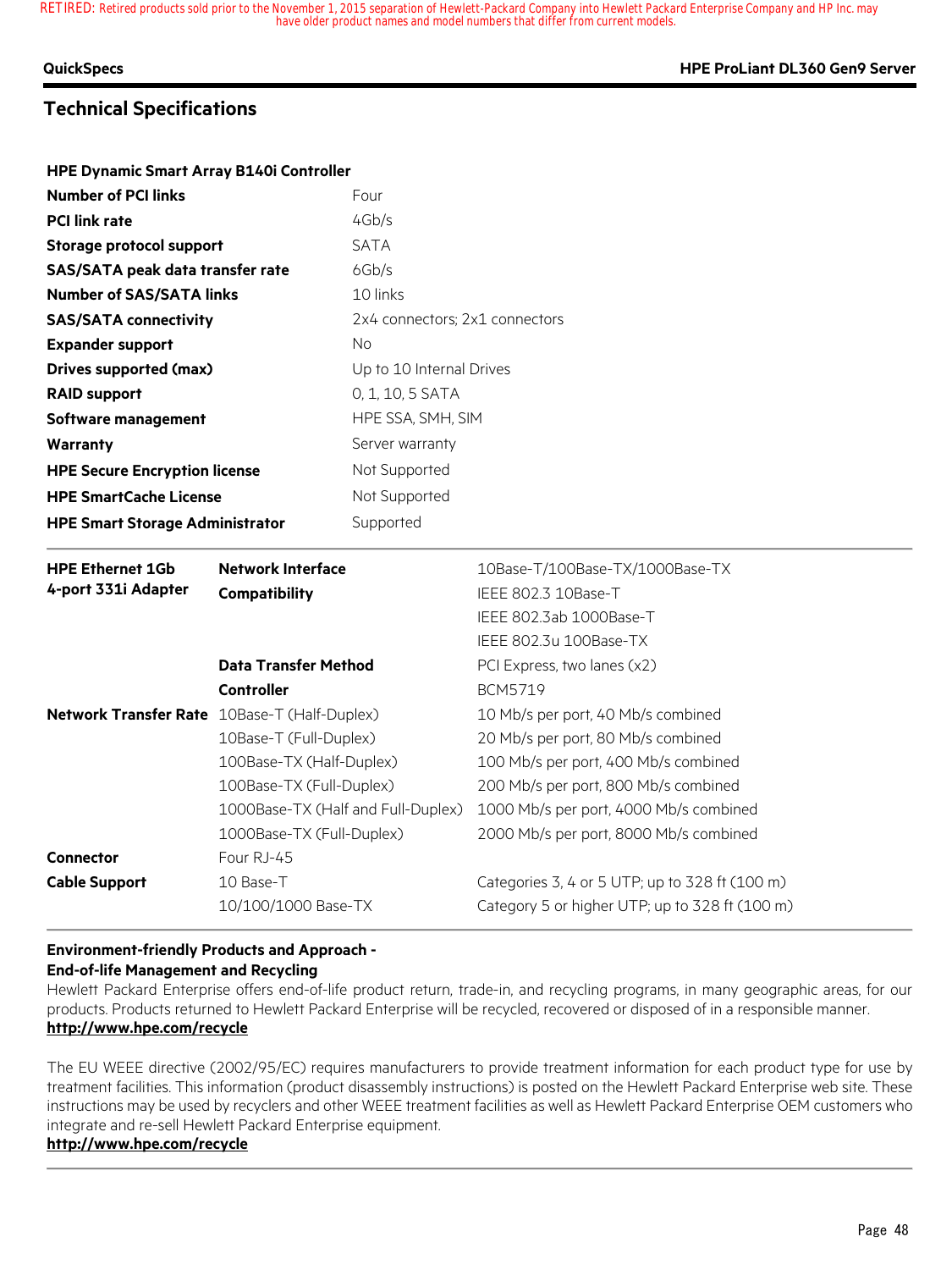### **QuickSpecs HPE ProLiant DL360 Gen9 Server**

# **Summary of Changes**

| <b>Date</b> | <b>Version History</b> | <b>Action</b> | <b>Description of Change</b>                                                                                                                      |
|-------------|------------------------|---------------|---------------------------------------------------------------------------------------------------------------------------------------------------|
| 01-Jul-2019 | Version 48             | Changed       | The U.S. version of QuickSpecs is no longer being updated, please reference<br>the Worldwide QuickSpecs for latest information                    |
| 18-Apr-2019 | Version 47             | Changed       | Obsolete SKUs were removed.<br>SKUs were updated.                                                                                                 |
| 02-Apr-2019 | Version 46             | Changed       | Obsolete SKUs were removed and new SKUs were added in Core Options<br>section                                                                     |
| 04-Feb-2019 | Version 45             | Added         | SKUs added R1R75A, P09163-B21 and P09153-B21                                                                                                      |
| 03-Dec-2018 | Version 44             | Changed       | Overview, Standard Features, Core Options and Storage sections were<br>Jpdated and Obsolete SKUs were removed                                     |
| 01-Oct-2018 | Version 43             | Changed       | Standard Features, Core Options and Additional Options sections were<br>updated.<br>SKU descriptions were updated.<br>Obsolete SKUs were removed. |
| 13-Aug-2018 | Version 42             | Added         | Added new memory option.                                                                                                                          |
|             |                        | Changed       | Memory section was updated.                                                                                                                       |
| 06-Aug-2018 | Version 41             | Added         | Added new Solid State Drives offering.                                                                                                            |
|             |                        | Changed       | Core Options and Additional Options were revised.                                                                                                 |
|             |                        | Removed       | Obsolete SKUs were removed from the QuickSpecs.                                                                                                   |
| 04-Jun-2018 | Version 40             | Added         | Added new Solid State Drives offering to the HPE Drives section.                                                                                  |
|             |                        | Removed       | Obsolete SKUs were removed from the QuickSpecs.                                                                                                   |
| 02-Apr-2018 | Version 39             | Changed       | SKUs description were updated.                                                                                                                    |
|             |                        | Removed       | Obsolete SKUs were removed from the QuickSpecs.                                                                                                   |
| 05-Mar-2018 | Version 38             | Removed       | Obsolete SKUs were removed from the QuickSpecs.                                                                                                   |
| 04-Dec-2017 | Version 37             | Added         | Added new Hard Drives offering.                                                                                                                   |
|             |                        | Changed       | Maximum Internal Storage was revised.                                                                                                             |
|             |                        | Removed       | Obsolete SKUs were removed from the QuickSpecs.                                                                                                   |
| 16-Oct-2017 | Version 36             | Added         | Note was added under HPE 1U Cable Management Arm for Easy Install Rail<br>Kit.                                                                    |
| 25-Sep-2017 | Version 35             | Added         | Added new Solid State Drives offering.<br>Added new PCIe Accelerator options.                                                                     |
|             |                        | Changed       | Core Options and Additional Options were revised.                                                                                                 |
|             |                        | Removed       | Obsolete SKUs were removed from the QuickSpecs.                                                                                                   |
| 07-Aug-2017 | Version 34             | Added         | Added new Solid State Drives offering to the HPE Drives section.                                                                                  |
| 11-Jul-2017 | Version 33             | Added         | Added new GPU option.                                                                                                                             |
|             |                        | Changed       | Operating Systems and Virtualization Software Support for ProLiant Servers<br>section was revised.                                                |
| 20-Jun-2017 | Version 32             | Changed       | Expansion Slots section was revised.                                                                                                              |
| 05-Jun-2017 | Version 31             | Added         | Added new Solid State Drives offering to the HPE Drives section.                                                                                  |
|             |                        | Changed       | HPE InfiniBand section was revised.                                                                                                               |
| 08-May-2017 | Version 30             | Added         | New HPE Computation and Graphics Accelerators options were added.                                                                                 |
|             |                        | Changed       | Processor and Power Supply sections under Standard Features were revised.<br>HPE Power Supplies section was revised.                              |
|             |                        | Removed       | Obsolete SKUs were removed from the QuickSpecs.                                                                                                   |
| 03-Apr-2017 | Version 29             | Changed       | Internal View image call outs were revised.                                                                                                       |
| 27-Mar-2017 | Version 28             | Added         | Added new Hard Drives and new HPE Networking option.                                                                                              |
|             |                        | Changed       | HPE I/O Expansion Options section was revised.                                                                                                    |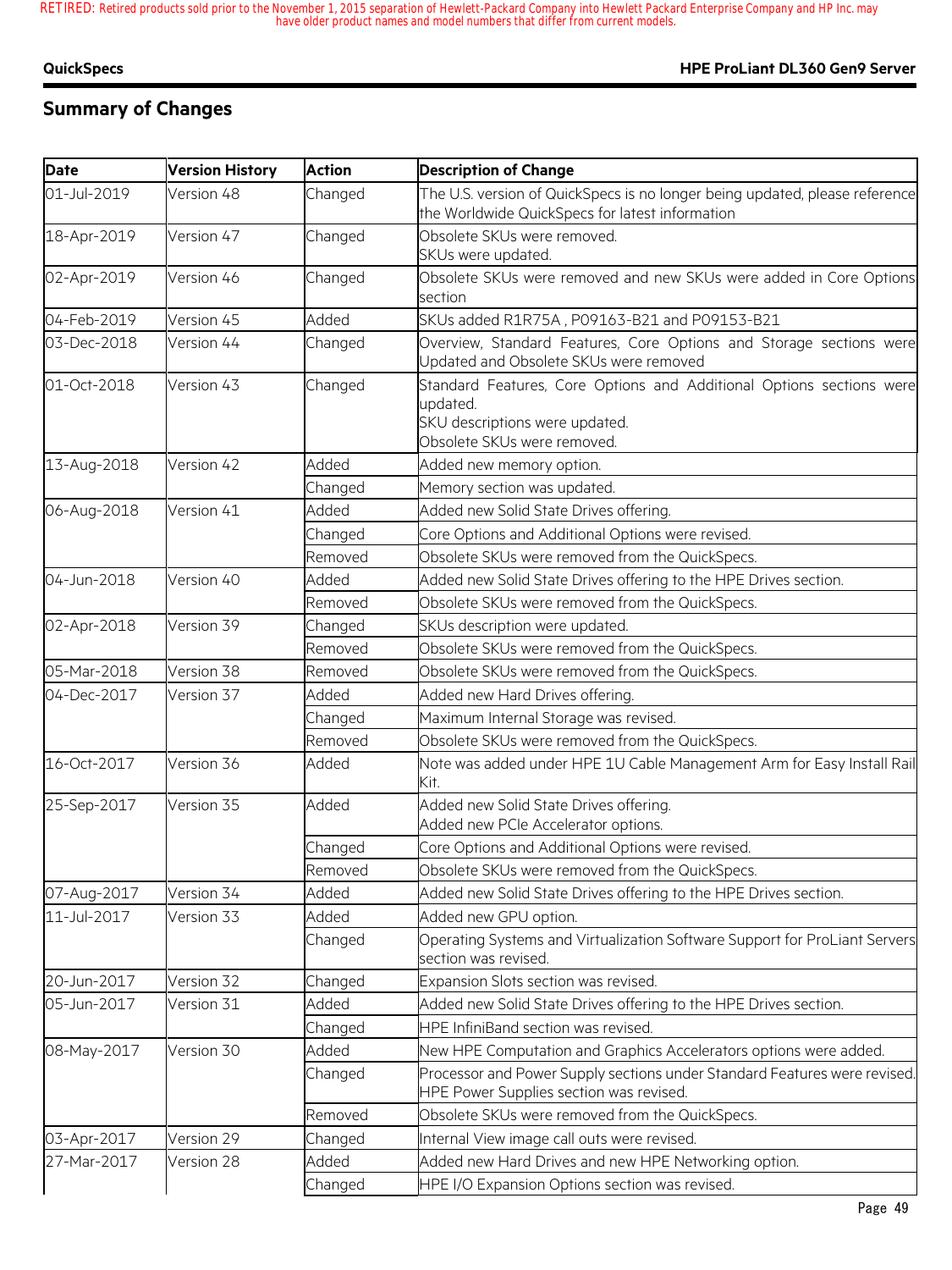### **QuickSpecs HPE ProLiant DL360 Gen9 Server**

# **Summary of Changes**

| 17-Feb-2017 | Version 27 | Changed | HPE Memory section under Core Options was revised.                                                                                                                                                                                                                                                                                           |
|-------------|------------|---------|----------------------------------------------------------------------------------------------------------------------------------------------------------------------------------------------------------------------------------------------------------------------------------------------------------------------------------------------|
| 13-Feb-2017 | Version 26 | Added   | Added new HDD and SSD offering to the HPE Drives section.                                                                                                                                                                                                                                                                                    |
|             |            | Changed | Graphics and HPE StoreVirtual VSA were revised.                                                                                                                                                                                                                                                                                              |
| 28-Nov-2016 | Version 25 | Added   | Added new LFF Hard Drives, new Fiber Channel HBAs up to 32Gb, and new<br>E5-2699A v4 processor.                                                                                                                                                                                                                                              |
|             |            | Changed | Processors, Memory, Maximum Internal Storage, HPE Drives, and HPE<br>Computation and Graphics Accelerators were revised.                                                                                                                                                                                                                     |
|             |            | Removed | Obsolete SKUs were removed from the QuickSpecs.                                                                                                                                                                                                                                                                                              |
| 07-Oct-2016 | Version 24 | Changed | Notes under the HPE Computation and Graphics Accelerators section were<br>revised.                                                                                                                                                                                                                                                           |
| 26-Sep-2016 | Version 23 | Added   | Added new SATA LFF hard drives offering.<br>New NVIDIA Tesla M4 4GB Module was added.                                                                                                                                                                                                                                                        |
|             |            | Changed | Maximum Internal Storage was revised.                                                                                                                                                                                                                                                                                                        |
|             |            | Removed | Obsolete SKUs were removed from the QuickSpecs.                                                                                                                                                                                                                                                                                              |
| 19-Aug-2016 | Version 22 | Changed | Smart Buy models section was revised for the NA version only.                                                                                                                                                                                                                                                                                |
| 15-Aug-2016 | Version 21 | Added   | Added new Networking, Storage, and Unique options.                                                                                                                                                                                                                                                                                           |
|             |            | Changed | Overview, Memory, Standard Features section, Pre-configured Models,<br>Configuration Information - Factory Integrated Models, HPE Drives,<br>InfiniBand, and Computation and Graphics Accelerators were revised.                                                                                                                             |
| 8-Jul-2016  | Version 20 | Changed | Smart Buy models section was revised for the NA version only.                                                                                                                                                                                                                                                                                |
| 6-Jun-2016  | Version 19 | Added   | Added new HPE 25GB Ethernet Adapters, HPE 100GB OPA Adapter, HPE<br>128GB DIMM (8Rx4 PC4-2400T-L) Kit, HPE NVIDIA Quadro M2000 GPU<br>Module, HPE StoreFabric 84Q 4-port 8Gb FC HBA, and new 2TB, 4TB, and<br>8TB LFF Drives.                                                                                                                |
|             |            | Changed | Memory, Maximum Internal Storage, Pre-configured Models, HPE Unique<br>Options, HPE Memory, HPE Drives, HPE InfiniBand, HPE Power Supplies,<br>HPE Computation and Graphics Accelerators, HPE Insight Software, HPE<br>PCIe Workload Accelerator Options, HPE Storage Controllers, HPE Disk<br>Backup, and HPE Storage Options were updated. |
| 22-Apr-2016 | Version 18 | Changed | Smart Buy model 800079-S01 was revised.                                                                                                                                                                                                                                                                                                      |
| 15-Apr-2016 | Version 17 | Changed | Smart Buy models section was revised for the NA version only.                                                                                                                                                                                                                                                                                |
| 05-Apr-2016 | Version 16 | Added   | Added new NVIDIA Quadro M4000 GPU module.                                                                                                                                                                                                                                                                                                    |
|             |            | Changed | What's New section was updated.<br>Standard Features/Memory and HPE Memory sections were revised.                                                                                                                                                                                                                                            |
| 31-Mar-2016 | Version 15 | Added   | Added Intel E5-2600v4 Processors support, new HPE Smart Memory DDR4<br>2400MHz, new HPE Persistent Memory, new HPE Flexible Smart Array<br>P840ar controller, new NVIDIA Quadro GPU options, and new TPM 2.0<br>module.                                                                                                                      |
|             |            | Changed | Embedded Management, Security, Warranty, Service and Support, Pre-<br>configured Models, Memory, and Storage Options sections were revised.                                                                                                                                                                                                  |
|             |            | Removed | Obsolete SKUs were removed from the QuickSpecs.                                                                                                                                                                                                                                                                                              |
| 26-Feb-2016 | Version 14 | Changed | Note for front view image - callout #9 was updated.                                                                                                                                                                                                                                                                                          |
| 16-Feb-2016 | Version 13 | Added   | New HDD offering was added to HPE Drives.                                                                                                                                                                                                                                                                                                    |
|             |            | Changed | Maximum Internal Storage, HPE Power Supplies, HPE Computation and<br>Graphics Accelerators, HPE Disk Backup, HPE Data Center Racks, and HPE<br>Power Distribution Units (PDUs) were revised.                                                                                                                                                 |
|             |            | Removed | Obsolete SKUs were removed from the QuickSpecs.                                                                                                                                                                                                                                                                                              |
| 17-Dec-2015 | Version 12 | Added   | Smart Buy models were added to the NA version.                                                                                                                                                                                                                                                                                               |
| 01-Dec-2015 | Version 11 | Added   | New HDD offering was added to HPE Drives.<br>New options added to HPE PCIe Workload Accelerator Options, HPE Tape<br>Backup, and HPE Disk Storage Systems.                                                                                                                                                                                   |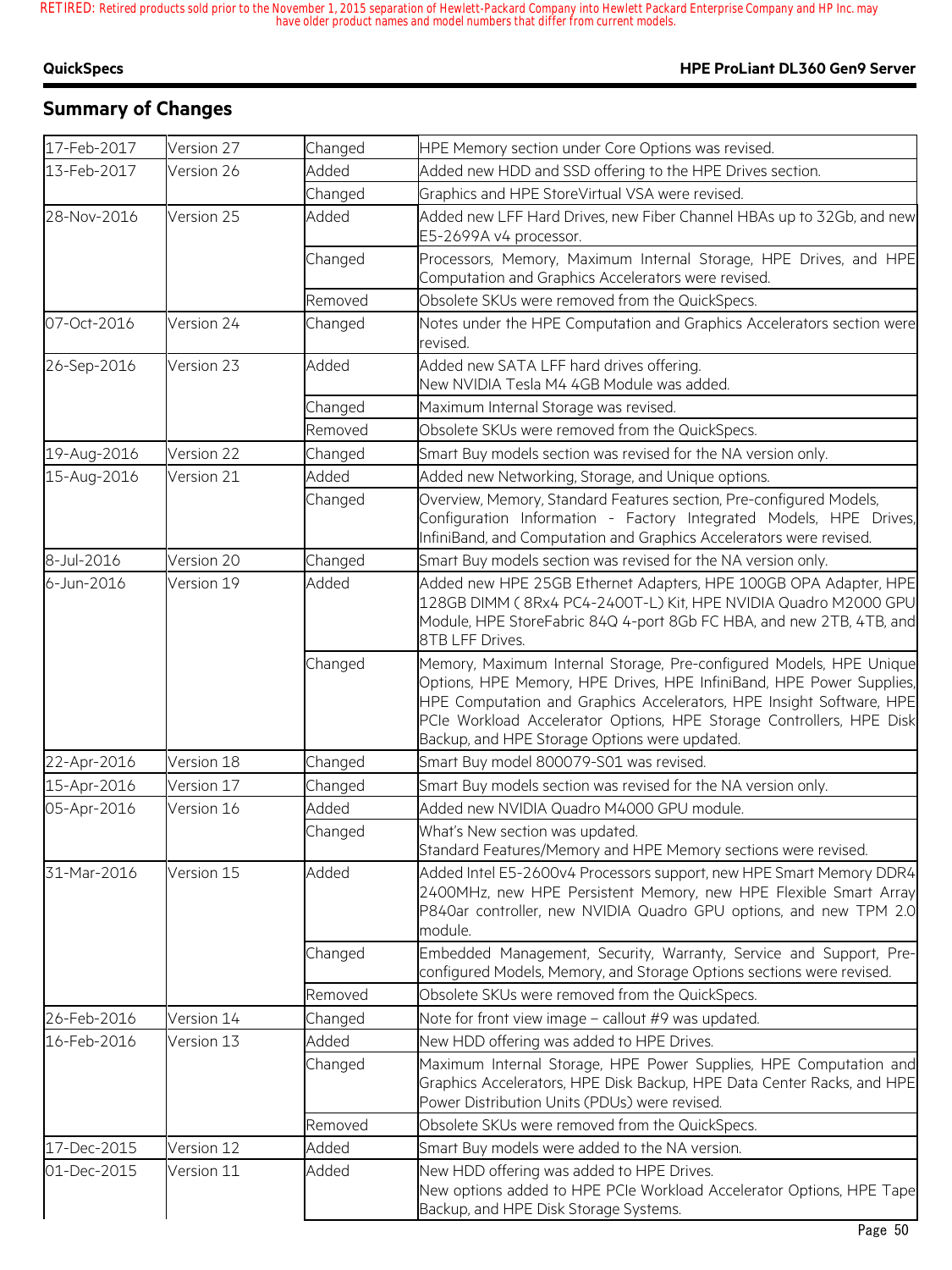# **Summary of Changes**

|             |            | Changed    | On System Management Chipset, Embedded Management, and Server<br>utilities were revised.<br>Product images were updated.                                                                                                                                                                      |
|-------------|------------|------------|-----------------------------------------------------------------------------------------------------------------------------------------------------------------------------------------------------------------------------------------------------------------------------------------------|
|             |            | Removed    | Obsolete SKUs were removed from the QuickSpecs.                                                                                                                                                                                                                                               |
| 28-Sep-2015 | Version 10 | Added      | Added support for PCIe Solid State Drives, additional 6Gb SATA SSD drives,<br>support for new Network adapters, and support for new PCIe workload<br>accelerators.<br>Added new HPE OneView management software.                                                                              |
|             |            | Changed    | Internal Storage Devices, Maximum Internal Storage, and HPE Drives were<br>updated.                                                                                                                                                                                                           |
|             |            | Removed    | Obsolete SKUs were removed from the QuickSpecs.                                                                                                                                                                                                                                               |
| 17-Aug-2015 | Version 9  | Added      | Added new Solid State Drives offering.                                                                                                                                                                                                                                                        |
|             |            | Changed    | What's New changed to:<br>Support for PCIe Solid State Drives<br>Support for additional 6Gb SATA SSD drives<br>Maximum Internal Storage and HPE Unique Options were revised.                                                                                                                  |
| 01-Jun-2015 | Version 8  | Added      | New DVD Universal Media Bay option was added.<br>New larger capacity HDDs (up to 8TB LFF), Max capacity 32TB were added.<br>New higher capacity memory (64GB), Max capacity 1.5TB was added.<br>New Networking options were added.<br>Optional Software was added to HPE Storage Controllers. |
|             |            | Changed    | HPE Disk Backup and HPE Uninterruptible Power Systems (UPS) were<br>updated.                                                                                                                                                                                                                  |
| 30-Mar-2015 | Version 7  | Added      | New Hard Drives offering. Added new HPE PCIe Workload Accelerator<br>Options. Optional Software added to HPE Storage Controllers. Added new<br>HPE Pointnext operational services.                                                                                                            |
|             |            | Changed    | What's New, Core Options, and Additional Options were revised.                                                                                                                                                                                                                                |
|             |            | Removed    | Removed obsolete HPE Pointnext operational services.                                                                                                                                                                                                                                          |
| 17-Feb-2015 | Version 6  | Added      | Added Smart Buy Models to the NA version only.                                                                                                                                                                                                                                                |
| 09-Feb-2015 | Version 5  | Added      | Added What's New section.<br>Added new HPE Drives, Pre-configured Models, and G4 UPS models.                                                                                                                                                                                                  |
|             |            | Changed    | HPE Processors, HPE Disk Backup, HPE Tape Backup, HPE Rack Mount<br>Consoles, KVM Switches, and Keyboards, HPE Uninterruptible Power<br>Systems (UPS), and HPE Computation and Graphics Accelerators sections<br>were revised.                                                                |
| 01-Dec-2014 | Version 4  | Changed    | Changes were made throughout the QuickSpecs.                                                                                                                                                                                                                                                  |
| 13-Oct-2014 | Version 3  | Added      | 6G SATA Enterprise Value G1 Solid State Drives were added to Core Option<br>section.<br>HPE PCIe Workload Accelerator Options, HPE USB and SD options were<br>added to the Additional Options section.<br>Smart Buys section was added to NA version.                                         |
|             |            | Changed    | Call outs description for images, Standard Features, Optional Features, Pre-<br>Configured Models, Configuration Information - Factory Integrated Models,<br>Core Options, Additional Options, and Memory sections were revised.                                                              |
| 23-Sep-2014 | Version 2  | Changed    | Changes were made throughout the QuickSpecs.                                                                                                                                                                                                                                                  |
| 09-Sep-2014 | Version 1  | <b>New</b> | New QuickSpecs.                                                                                                                                                                                                                                                                               |